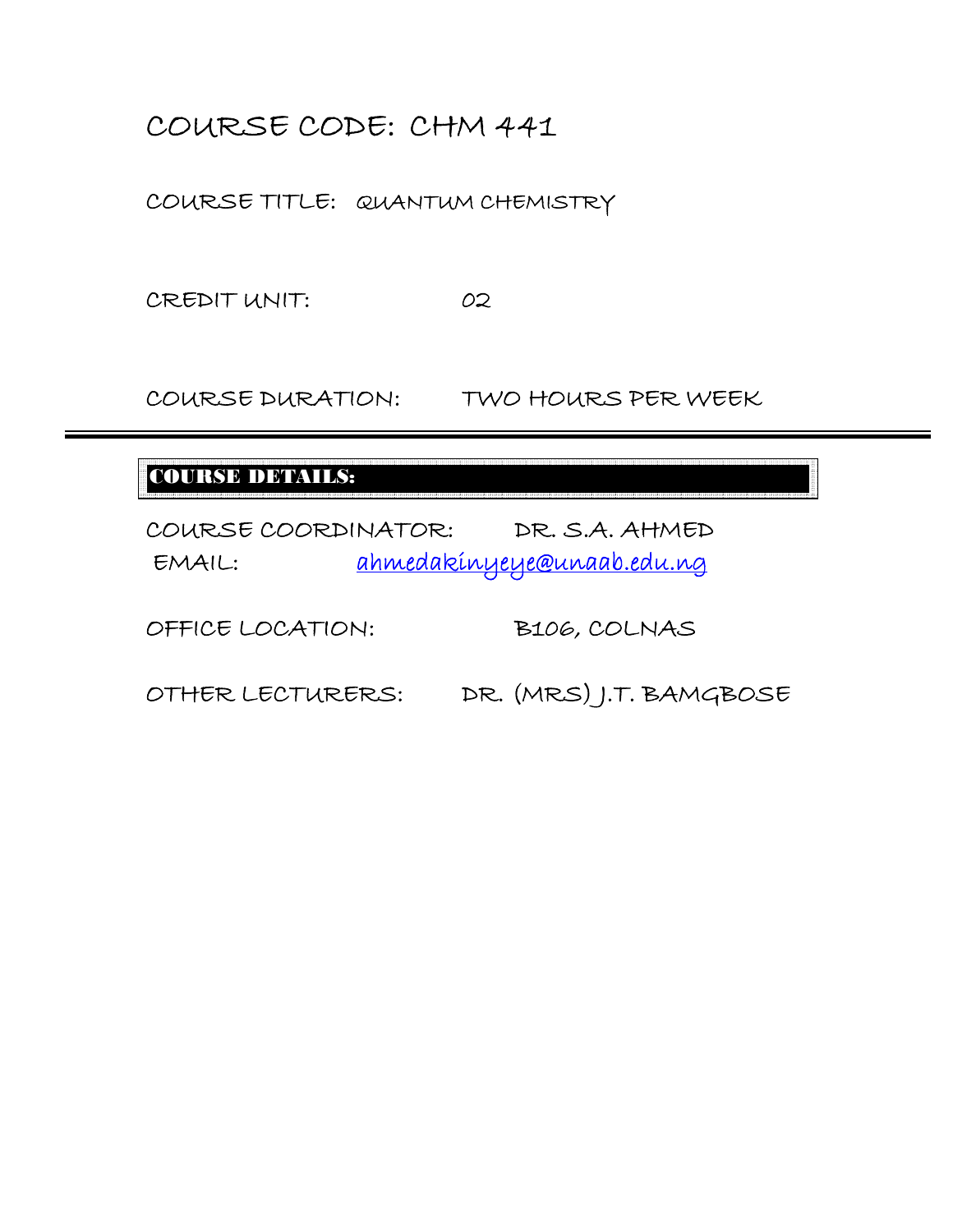### COURSE CONTENT:

 $\frac{1}{2}$ 

## Section A

- $\triangleright$  Postulates of quantum mechanics
- ¾ Operator angular momentum
- ¾ Solution of the hydrogen atom problem

# Section B

Quantum chemistry and chemical bonding

- Secular equation
- Variation principle
- Application of quantum chemistry
	- Valence theory of chemical bonding
	- Molecular theory of chemical bonding
	- Configuration interaction
	- Hybridization
- Computational aspect of chemical bonding
- Perturbation theory

# $\overline{1}$ COURSE REQUIREMENTS:

Students are expected to have a minimum of  $75\%$ attendance in this course before they could be allowed to write the examination.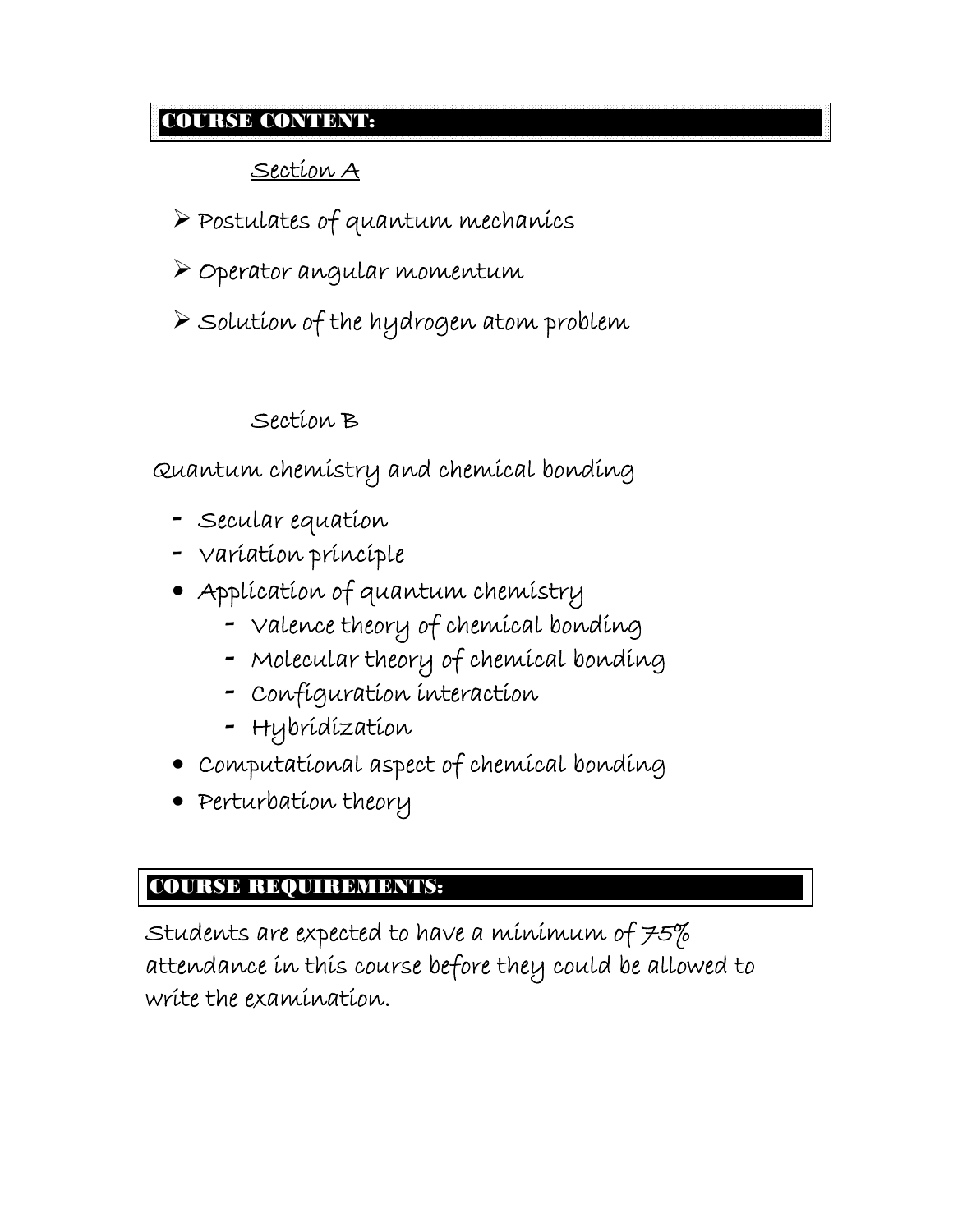# READING LIST:

 $\overline{\phantom{a}}$ 

- 1. Gross, J.M. and Wiseall, B. Principle of physical chemistry. MacDonald and Evans Handbook series, 1972
- 2. Atkins, P.W. Physical chemistry. Oxford University Press, sixth edition, 1999
- 3. Engel, T. and Ried, P. Physical Chemistry. Pearson Education Inc., 2006
- 4.Chandra, A.K. Introductory quantum chemistry, Tata McGraw-Hill company Ltd. 2nd edition, 1983
- 5. Roger Grinter .The quantum in Chemistry: An Experimentalist's View, John Wiley & sons, Ltd. 2005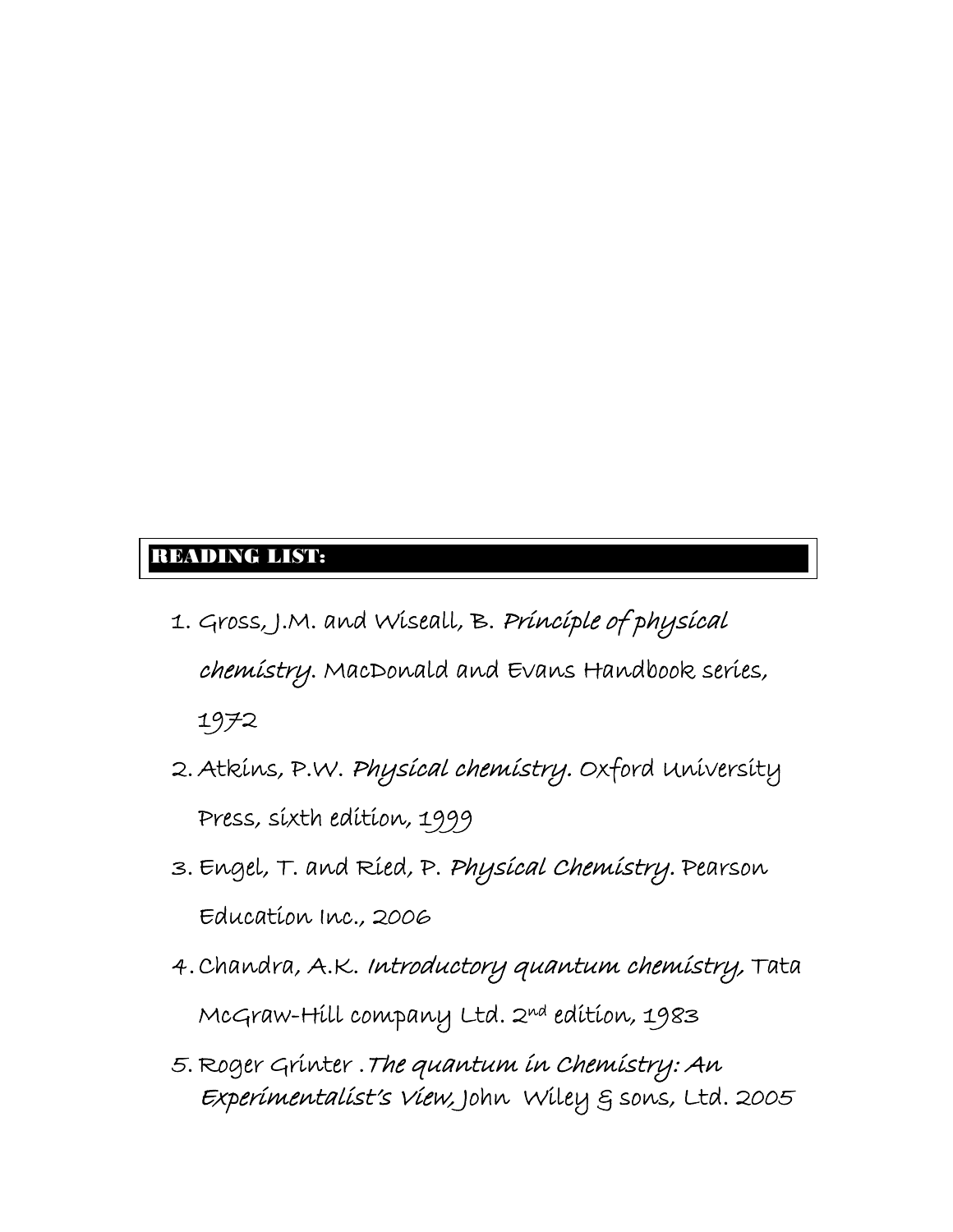6.George D.V. Principles of Quantum Chemistry. Pergamon press Inc. 1976

7.Alberty, R.A. and Sibley, R.J. Physical Chemistry. John Wiley & sons, Inc. 2nd edition, 1986

### LECTURE NOTES

#### **SECTION A**

#### **INTRODUCTION**

Quantum mechanics is a clear replacement of classical mechanics. Plank in 1990 showed that the description of the distribution of energies of electromagnetic radiation in a cavity requires the quantization of energy. Modern Chemistry relies on quantum mechanics for the description of most phenomenons. In the beginning of twentieth century, a number of experimental observations were made that could not be reconciled or explained by the laws of classical physics. E.g. Plank measured the emission of radiation from a hot mass (called blackbody radiation) and found that it did not fit the formula derivation from classical physics. To derive the right equation, he had to assume in contrast to classical physics ideas that radiation of frequency () is absorbed and emitted only in multiples of h where h is a universal constant.

In another experiment, it was discovered that the energy of an electron ejected from metals by the absorption of radiation (the photoelectric effect) depended only on the frequency of the radiation and not on intensity, again in contrast with classical ideas. Einstein in 1905 explained this by suggesting that light of frequency  $($  ) consists of quanta of energy h, called Photons. When one Photon strikes an electron in the metal, the electron is ejected with a kinetic energy that is, the difference between the energy of the photon and the minimum energy needed to eject the electron.

In 1911, Rutherford showed that an atom has all its positive charge in a tiny nucleus with the electrons surrounding it, but this could not be understood using classical mechanics which predicted that the electrons would radiates energy and fall into the nucleus.

Bohr in 1913 postulated the existence of stable orbits in atoms and the quantization of angular momentum which marks the beginning of quantum mechanics applied to atoms, but was unable to describe atoms with more than one electron.

The underlying problem that emerged from these and other experiments was that electromagnet radiation shows properties that are both wavelike and particle-like. Experiments showing the interference of light must be explained with wave theory whereas that of photoelectric effect reveals particlelike principles.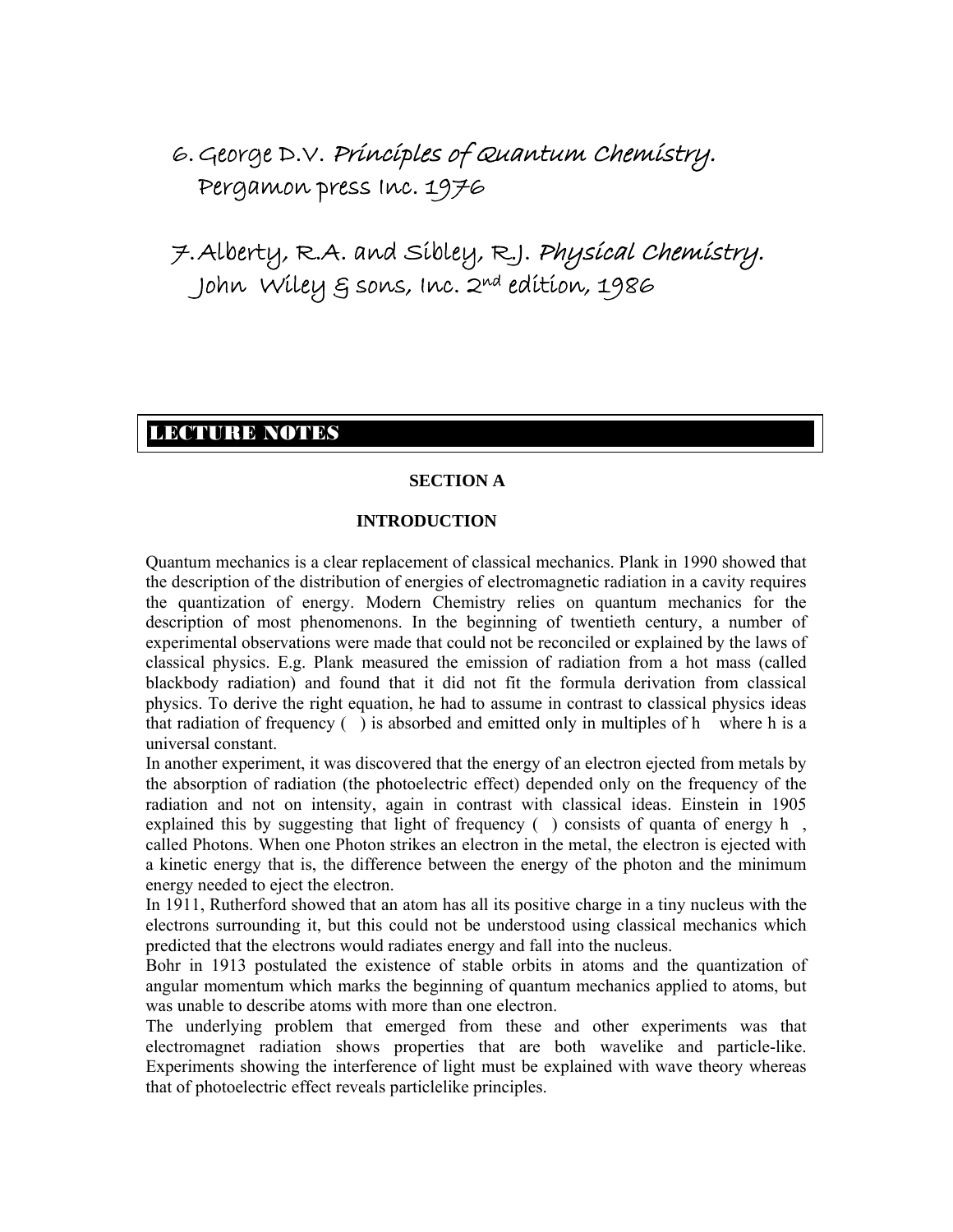De Broglie in 1924 developed an equation for the wavelength of a particle by reasoning in terms of light. In 1926 Schrodinger published the wave equation for atomic and molecular systems. In 1927 Heisenberg put forward an uncertainty principle implying that if the momentum of a particle is known precisely, the position of that particle is completely unknown. This is the new mechanics called quantum mechanics, It challenged classical mechanics which states that the position and momentum of a particle can be calculated precisely at all times from knowledge of the forces on the particle. Photons which have energies given by  $E = h$  are usual particles in that they have zero rest mass and travel with the speed of light. However, Einstein suggested that photons have a relative mass given by  $E= mc<sup>2</sup>$ . Equating these two equations for the energy of a photon yields. E = mc2 = hv = hc/λ or E = mc2 = P = hc/λ................................................... [1] Where  $P =$  momentum of photon. By analogy de Broglie [1924] suggested that the momentum of a particle with finite rest mass is given by mv = P = h /λ or λ= h /p = h /mv................................. [2] Where  $m = rest$  mass V= velocity and V = P /m......................................................................... [3] Equation [2] shows that all particles have a wavelike property with wavelength that is inversely proportional to the momentum. The energy of an electron is given as the product of elementary charge (e) and potential difference in Joules and the energy of an electron of mass (m) moving with a velocity v well below the velocity of light is given by E = (½)mv2 = P2 /2m..............................................................................................[4] **Total Energy of a Particle**  The total energy E of a particle is equal to the sum of its kinetics energy  $((\frac{1}{2})mv^2)$  and its

potential energy V.

E = (½)mv2 + V = P2 /2m +V **..................................................................................(5)** 

#### **The Heisenberg uncertainty principle**

In 1927, Heisenberg formulated his principle that values of particular pairs of observables cannot be determined simultaneously with arbitrarily high precision in mechanics. Examples of pairs of observables that are restricted in this way are momentum and position, and energy and time; such pairs are referred to as 'complementary'.

The quantitative expressions of the Heisenberg uncertainty principle can be derived by combining the de Broglie relation  $P = h/\lambda$  and the Einstein relation  $E = h$  with properties of all waves.

The de Broglie wave for a particle is made up of a super position of an infinitely large number of waves of the form

 $\Psi_{(x,t)} = A \sin 2\pi (x/\lambda - t)$ 

= A sin 2π(kx – t).................................................................. (6)

Where A is amplitude and k is the reciprocal wavelength .Let's consider one spatial dimension for simplicity. The waves that are added together have infinitesimal different wavelengths. This superposition of waves produces a wave packed as shown below:

Figures (a) and (b)

By the use of Fourier integral methods, it is possible to show that for wave motion of any type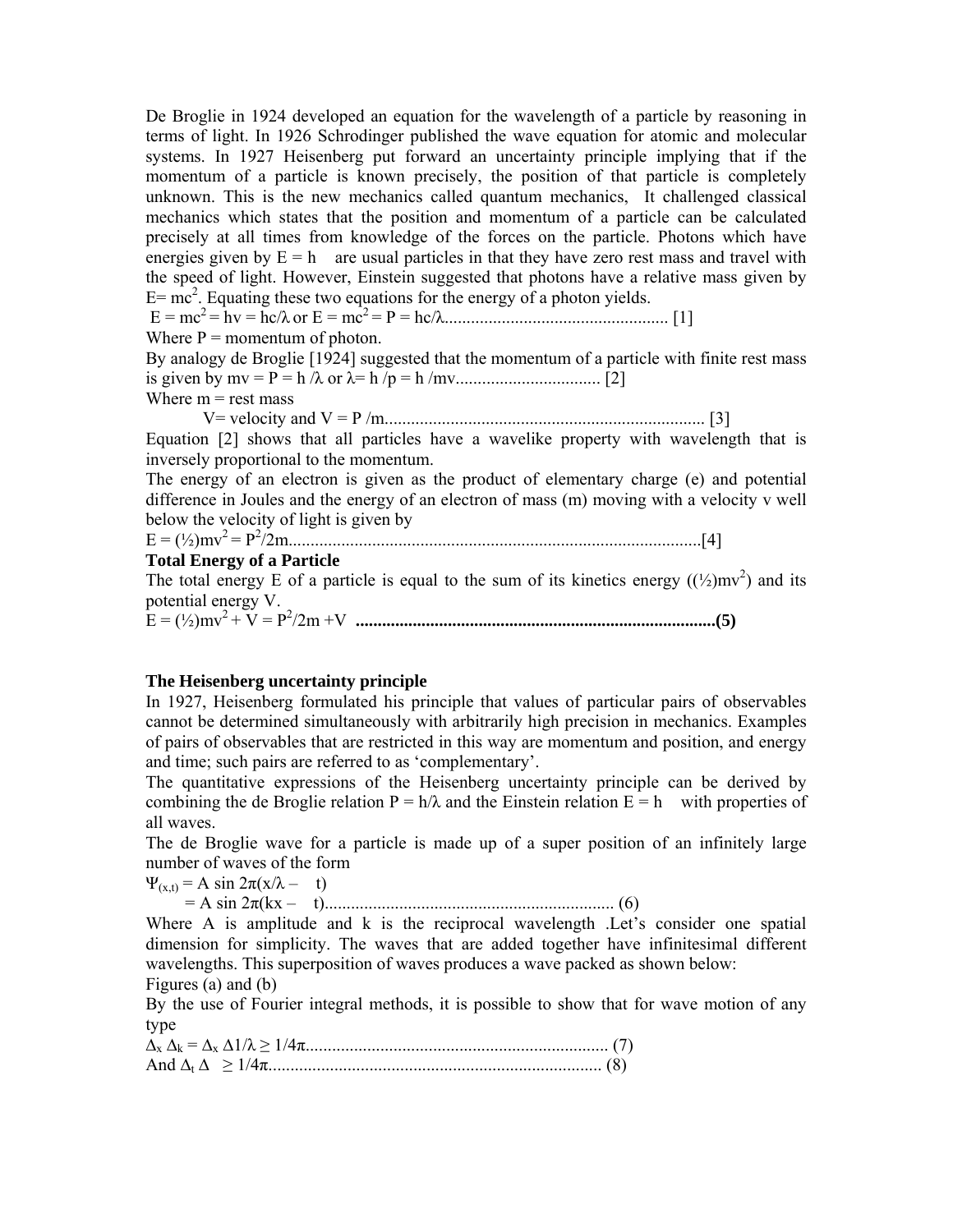Where  $\Delta_x$  is the extent of the wave packed in space,  $\Delta_k$  is the range in reciprocal wavelength,  $\Delta_{\rm v}$  is the range in frequency, and  $\Delta_{\rm t}$  is a measure of the time required for the packed to pass a given point.

Note that the  $\Delta$ 's are actually standard deviations if at a given time the wave packed extends over a short range of x values; there is a limit to the accuracy with which we can measure the wavelength. If a wave packed is of short duration, there is a limit to the accuracy with which we can measure the frequency.

One form of the Heisenberg uncertainty principle may be by substitution the de Broglie relation in equation [7]. Since  $1/\lambda = P_x/h$  for motion i x direction, then by substitution,

∆x ∆Px/h ≥ 1/4π............................................................................. (9) And ∆Px ≥ h/4π∆x....................................................................... (10) ∆x ∆Px = ≥ ħ/2............................................................................... (11)

Where  $\hbar = h/2\pi$  and it is called ''h bar''

The limitation to determine the simultaneous position and momentum of an electron is well understood. To determine the position of the electron at least photon would have to strike the electron, and momentum of the electron would inevitably be after in the process. This would definitely limit our ability to measure the momentum. If we use a photon of shorter wavelength to determine the position of the electron more accurately, the disturbance of the momentum is greater and ∆px is greater according to equation [11]. This same uncertainty applies to ∆y∆py and ∆z∆pz.

Another form of the Heisenberg uncertainty principle may be derived by substituting  $E = hr$ in equation [8].

These yields:

| $\Delta_t \Delta E/h \geq 1/4\pi$ |  |
|-----------------------------------|--|
| $\Lambda$ t $\Lambda$ E $>$ ħ/2   |  |

#### **The Schrödinger equation**

The time independent Schrödinger equation is written as:

 $-(h^2/8\pi^2 m)(d^2/dx^2 + d^2/dy^2 + d^2/dz^2)\Psi_{(x,y,z)} + V_{(x,y,z)}\Psi_{(x,y,z)} = E\Psi_{(x,y,z)}$ 

Or where Ψ = wave function in three dimention............................................... (14) -(h2 /8π 2 m) <sup>2</sup>Ψ(x,y,z) + V(x,y,z)Ψ(x,y,z) = EΨ(x,y,z)............................................. (15)

 $\vec{\nabla}^2$  = del square =  $(d^2/dx^2 + d^2/dy^2 + d^2/dz^2)$ 

The time independent Schrödinger equation provides a means for calculating the wave function 4 for a quantum mechanical particle, and the probability density is given by the product of the wave function with its complex conjugate.

Note that the probability of finding the particle between x and x+dx is given by  $\Psi^*_{(x)}\Psi_{(x)}dx$ where  $\Psi^*$  is the complex conjugate of  $\Psi$  (The complex conjugate is found by changing i to 1 everywhere in Ψ). This means that  $\Psi^*_{(x)}\Psi_{(x)}$  is a probability density.

For example, if  $\Psi$  is a complex number, it can be written as a+ib then  $\Psi^* = a + ib$  and  $\Psi^* \Psi =$  $a^2+b^2$ , which is clearly positive and real. We often write (Ψ)<sup>2</sup> for Ψ\*Ψ. With the interpretation of Ψ; the probability of finding the particle between  $x_1$  and  $x_2$  is probability

(x1≤ x ≤ x2) = ∫ Ψ\*(x)Ψ(x)dx....................................................................................................... (16) and since the probability of finding the particle anywhere on the x-axis must be 1.

(-∞ ≤ x ≤ + ∞) = ∫ Ψ\*(x)Ψ(x)dx = 1 in one dimension ......................................................(17)

For this one-dimensional example, the units of  $\Psi$  are m<sup>-1/2</sup> to ensure that the probability is a pure number. If we were in considering a 3-dimentional system, the integral of  $(\Psi)^2$  over 3dimentional would be the probability of finding the particle anywhere in the space, which is 1.

Then the wave function would have unit's'  $m^{-3/2}$ .

An atom or a molecule can be in any one of the stationary energy states e.g. nth, represented by its own wave function  $\Psi_n$  with energy  $E_n$ .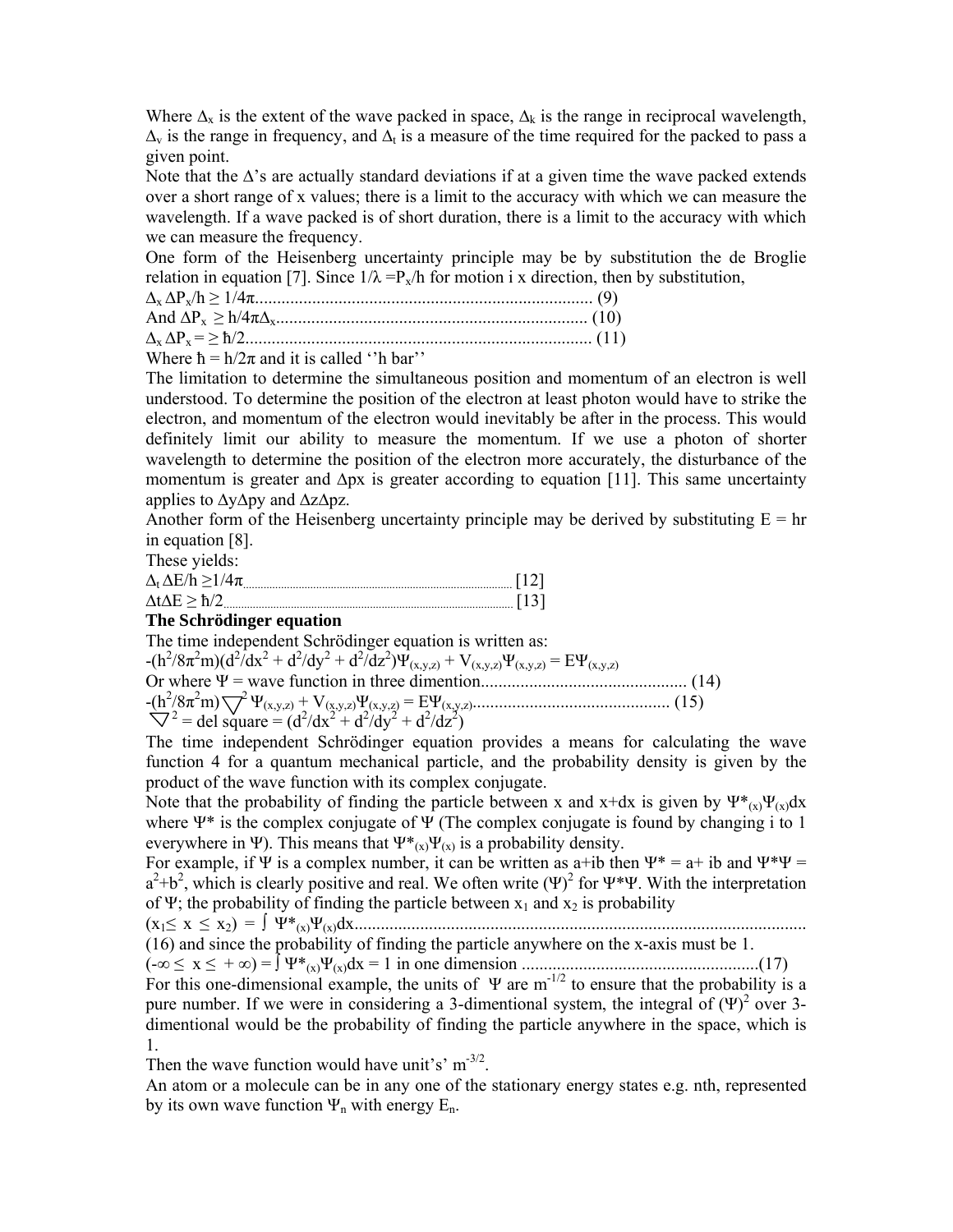The wave function contains all the information we can have about a particle in quantum mechanics.

However for  $(\Psi)^2$  to be a probability density, all the 4<sup>38</sup> must be 'well behaved' that is, have certain general properties.

[a] They are continuous,

[b] They are finite

[c] They are single valued

[d] Their integral ∫ Ψ\* ΨdT over the entire range of variables is equal to unity.

Note also that the differential volume is represented by dT.

A wave function Ψi is said to be normalized if ∫ Ψi\* ΨjdT = 1............................. [18] Two functions Ψi\* and Ψj are said to be orthogonal if ∫ Ψi\* ΨjdT = 0................. [19] These relations can be combined by writing

∫ Ψi\* ΨjdT = dy.................................................................... [20]

Where  $dy =$  kroncker delta, which is defined by

d = 0 for i ≠ j ........................................................................ [21]

0 for  $i = j$ 

And the wave functions that satisfy equation [21] is said to be orthonormal.

### **OPERATORS**

An operator is a mathematical operation that is applied to a function and in quantum mechanics there is a linear operator for each classical mechanical observable. When two operators commute, the corresponding variables can be simultaneously measured to any precision and when they do not commute, the corresponding observables cannot be measured as arbitrary precision

e.g. d/dx is the operator that indicates that the function is to be differentiated with respect to x and is the operator that indicates that the function is to be multiplied by x. Operators are designated with caret. E.g. Â or . The symbol of the operator is placed to the left of the function to which it is applied. The operators of quantum mechanics are linear. A linear operator has the following properties:-

 (f1 + f2) = Âf1 + Âf2 ------------------------------------------------------------ (22) (cf) = cÂf ------------------------------------------------------------------------ (23)

Where c is a number. The simplest operator is the identity operator  $\hat{E}$  for which  $\hat{E}f = f$ An algebra linear operator will give  $\hat{A}_3 = \hat{A}_1 + \hat{A}_3$  or  $\hat{A}_4 = \hat{A}_1 \hat{A}_2$ 

Note that operator multiplication is different from the multiplication of numbers. Example:-

Suppose =  $d/dx$ ,  $\varnothing = x$  and  $f(x) = x^3$ ; do the operators commute? Example 1:

- (a) Apply the operator  $\hat{A} = d/dx$  to the function  $x^2$
- (b) Apply the operator  $\hat{A} = d^2/dx^2$  to the function  $4x^2$
- (c) Apply the operator  $\hat{A} = (d/dy)x$  to the function  $xy^2$
- (d) Apply the operator  $\hat{A} = -i\hbar d/dx$  to the function  $e^{-ikx}$
- (e) Using the same operators as in (d) apply the operator

$$
\hat{A}\hat{A} = \hat{A}^2 = (-i\hbar \text{d}/\text{dx})(-i\hbar \text{d}/\text{dx}) = \hbar^2 \text{d}^2/\text{dx}^2
$$
 to the function  $e^{-ikx}$ 

Solutions:

(a)  $\hat{A}(x^2) = d/dx(x^2) = 2x$ (b)  $\hat{A}(4x^2) = d^2/dx^2(4x^2) = d/dx(8x) = 8x$ (c)  $\hat{A}(xy^2) = [d/dy(xy^2)]x = 2xy$ (d)  $\hat{A}(e^{-ikx}) = -i\hbar d/dx(e^{-ikx}) = i^2k\hbar e^{-ikx} = -k\hbar e^{-ikx}$ (e)  $\hat{A}^2(e^{ikx}) = -\hbar^2 d^2/dx^2(e^{-ikx}) = \hbar^2 d/dx(e^{-ikx}) = -i^2k^2\hbar^2 e^{-ikx} = k^2\hbar^2 e^{-ikx}$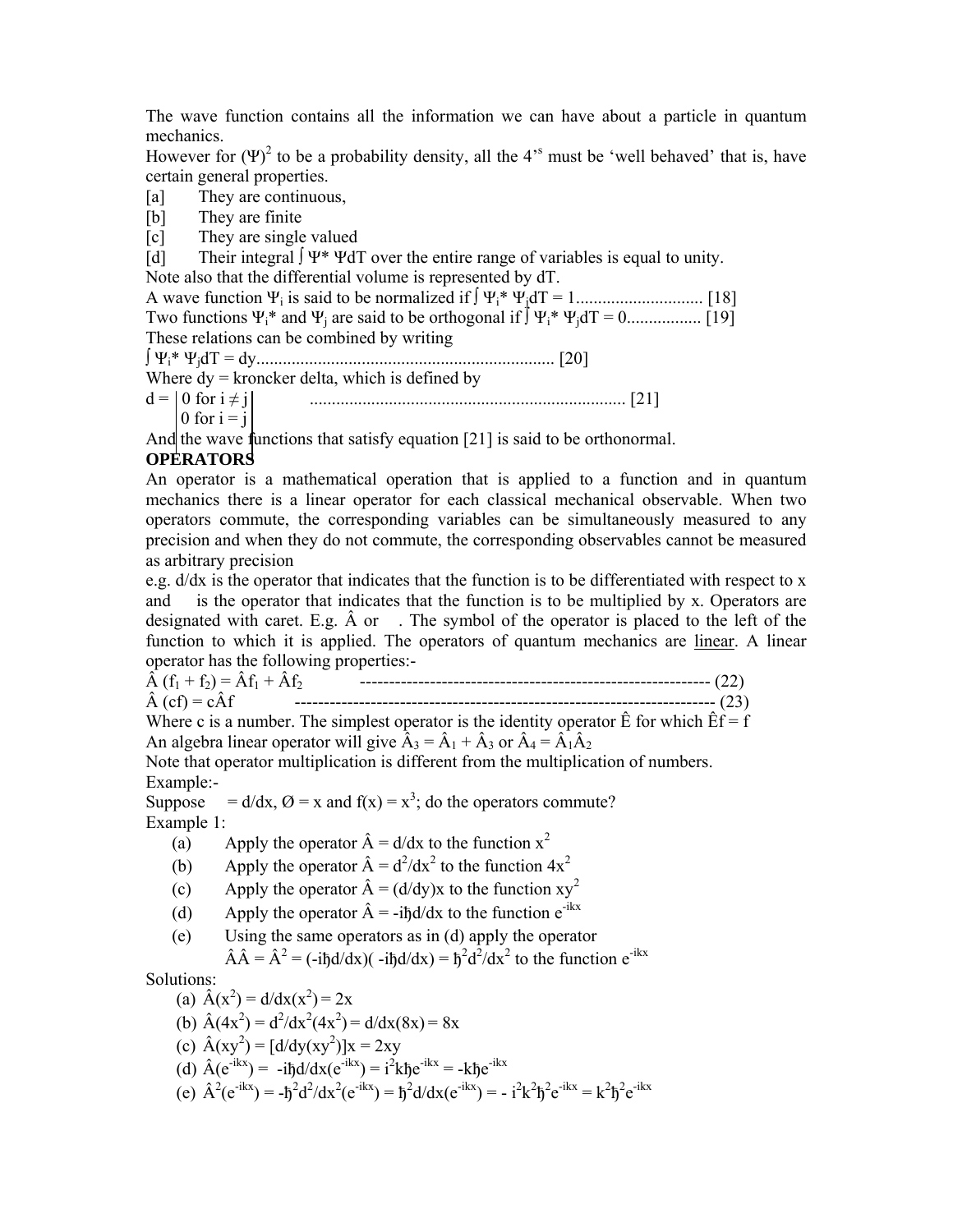Example:- Given  $(\hat{A} - \hat{A}) = (\hat{A},),$  when  $(\hat{A},) = 0$  the operators are said to commute. If  $\hat{A} = d/dx$  and  $= x$  show whether or not  $\hat{A}$  and commute. Ans:  $AB\Psi = d/dx(1/x)\Psi = d/dx(4/x) = d/dx(4x^{-1}) \left[ d(u/v) = \{vdu - udv\} \right]$ **Schrodinger's Equation and Operators**  Let's rewrite the Schrödinger's equation in equation [15] is in the form. -(h2 /8π 2 m) <sup>2</sup>Ψ(x,y,z) + V(x,y,z)Ψ(x,y,z) = EΨ(x,y,z)............................................. (24) Where the quantity in square brackets is called Hamitonic operator . When an operator e.g.  $\hat{A}$ , operating on a function e.g.  $\mathcal{O}_n$  yields a constant,  $Q_n$ , multiply by that function i.e. ÂØn = QnØn.................................................................................... [25] We say that  $Q_n$  is Eigen function of  $\hat{A}$ ; with Eigen value  $Q_n$ . Thus for the Schrödinger equation [24] Ψ(x,y,z) is the Eigen function of  $\hat{A}$  with Eigen value E Example: what are the Eigen functions and Eigen value of the operator d/dx?  $d/dx f(x) = kf(x), df(x)/f(x) = kdx, lnf(x) = kx+c$  $f(x) = e^{\dot{c}}e^{kx} = c^{\dot{c}}e^{kx}$ Where c and c are constants. For each difference value of k, there is an Eigen function.  $\vec{C}e^{kx}$ 

or, to put it another way, the Eigen function  $c^1$ e has the Eigen value k where k can be a complex number.

#### **The Black body Radiation (by plank)**

The blackbody radiation is an evidence that light exist as a form of particle.

The body is a hollow object painted black, when the body is heated up, the electrons gain energy and emit radiation till the radiation comes out which we can measure. The intensity of the radiation increases with temperature, and also to the number of photons emitted while the energy is proportional to the frequency.

 $E=hv = hc/\lambda$ 

And  $h = E\lambda/c$  in Js

#### **The photo electric effect- by Hertz**

Hertz found that if one illuminates one of the electrodes of electric discharge system with light, the electric discharged increases. The intensity of current increases irrespective of the material of the electrode.

The energy of the light is converted to discrete particles there is the pot energy to remove the electron on the nucleus of the metal surface and energy is also needed to move the electron. This is called photoelectron effect which is an evidence that light exist in waves.

The total energy applied in converted into

1. Energy to remove the metal from the surface which is termed work function =

2. The energy due to kinetic energy

 $E_{total}$  = Workfunction +  $E_{kinetic}$  $hv = hv_0 + 1/2mc^2$ 

The energy responsible for the attraction of electron to the nucleus is a quantum which can be replaced by a radiation of light.

A time will come when the kinetic Energy of electron will be equal to the voltage of meter and the energy will be  $eV_0$ .

Note that the threshold frequency is the minimum energy required to remove an electron from the surface of the metal.

Therefore,  $hv = hv_0 + 1/2mc^2$ 

Where  $hv_0 = work$  function

 $hv = hv_0 + eV_0$ 

 $eV_0 = hv - hv_0$ 

A plot of  $eV_0$  against v gives a straight line, the slope = h and -h $v_0$  is the intercept.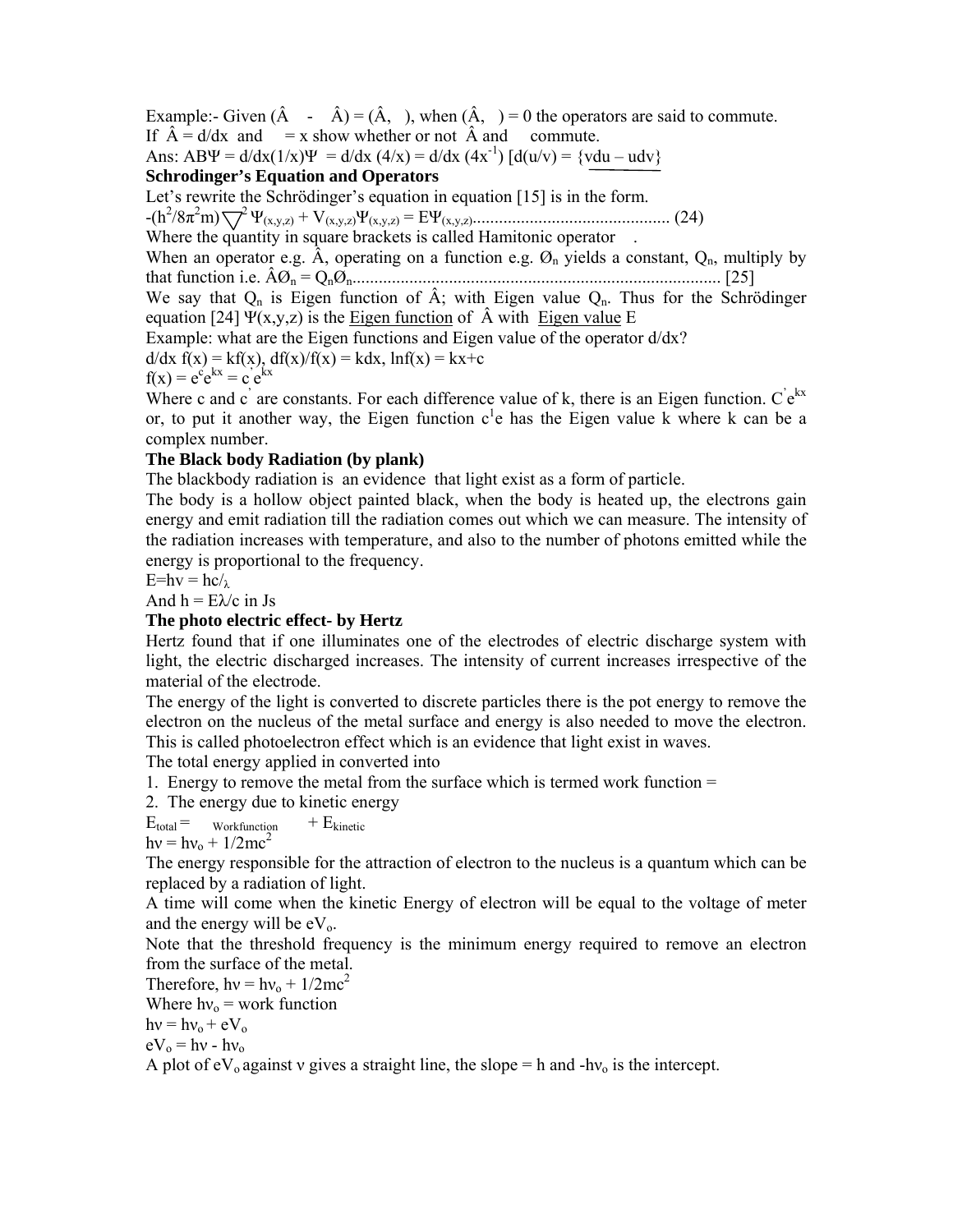Example:- A particular metal surface has a work function of 2.0eV. Calculate the expected maximum K.E of the electron if the wavelength of the incident photon is 4500Å, calculate also the threshold frequency.

#### **COMPTON EFFECT**

J.J. Thompson observed that whenever X-ray is allowed to strike a matter, the X-ray is scattered into

(1) light that have the same wavelength with the incident photon with energy hv.

(2) Light with shorter wavelength with that of the incident photon.

This means that light wave is elastic and that electron in matter is bounded but moves about in stationery state in the matter.

J.J. Thompson came up with the equation.

λ1 – λ = h/moC [1- Cosθ].......................................................................... (26)

Which relates the scattered light, incident angle and the Cos $\theta$ . The m<sub>o</sub> is n k by plotting  $\lambda - \lambda$ versus  $Cos\theta$ , intercept = h/m<sub>o</sub>C and slope = - h/m<sub>o</sub>C.

 $h/m_0C = 6.625 \times 10^{-34}/9.11 \times 10^{-31} \times 3 \times 10^8$  $= 2.4241 \times 10^{-12}$ m

Example

If a photon of wavelength  $0.2\text{\AA}$  is scattered through an angle of 45 $^{\circ}$ . What is the wavelength of the scatted light in Å and in metre?

#### **Particle in a one Dimensional Box**

An important problem to treat in quantum mechanics is that of a particle of mass m constrained to move in a one-dimensional box of length a. The potential energy  $V(x)$  is taken to be 0 for  $0 \times x$  a and infinite outside this region in the figure 1. below (not shown). We can see that this leads to quantized energy levels.

In the region between  $x = 0$  and  $x = a$ , then Schrödinger in equation (24) can be written as  $-(\frac{\hbar^2 d^2 \Psi}{2m}dx^2) = E \Psi$  or  $d^2 \Psi/dx^2 = -2mE \Psi/\hbar^2 = -k^2 \Psi$ 

Where  $k = (2mE/\hbar^2)^{1/2}$ 

Figure 1 ( not here): Potential for a particle in a one-dimensional box. The potential becomes infinite for  $x = a$  and  $x = 0$ , and is zero for  $0 \times x = a$ .

En = h2 n2 /8ma<sup>2</sup> , n = 1, 2 ---------------------------------------------------- (26).

Therefore, a particle constrained to be between  $x = 0$  and  $x = a$ , has quantised energy levels given by eqn. (26). As a gets large, the energy levels get closer together. In the limit of a very large box (or a very heavy particle), the energy levels are so close that the quantization may be unnoticeable. In the that a becomes very large, all energies becomes allowed (i.e. the allowed energies get very close together so that any energy is an Eigen value), together so the perfectly free particle can have any energy.

A particle in a box cannot have zero energy because the lowest energy  $h^2/8ma^2$  is given by equation (26) for  $n = 1$ . Although  $n = 0$  satisfies the boundary conditions, the corresponding wave function is zero everywhere. The zero-point energy associated with the state  $n = 1$  is found whenever a particle is constrained to a finite region; if this were not so the uncertainty principle would be violated. The next higher energy levels are at a four time  $(n=2)$  and nine time (n=3) this energy, as shown in fig.2. The wave functions are superimposed on this plot, and we can see that the wavelength is equal 2a/n.

FIGURE 2 is not here

Figure 2(a): Wave function Ψ and (b) Probability density function  $\Psi^*\Psi$  for the lowest three energy levels for particle in a box. The plots are placed at vertical heights that correspond to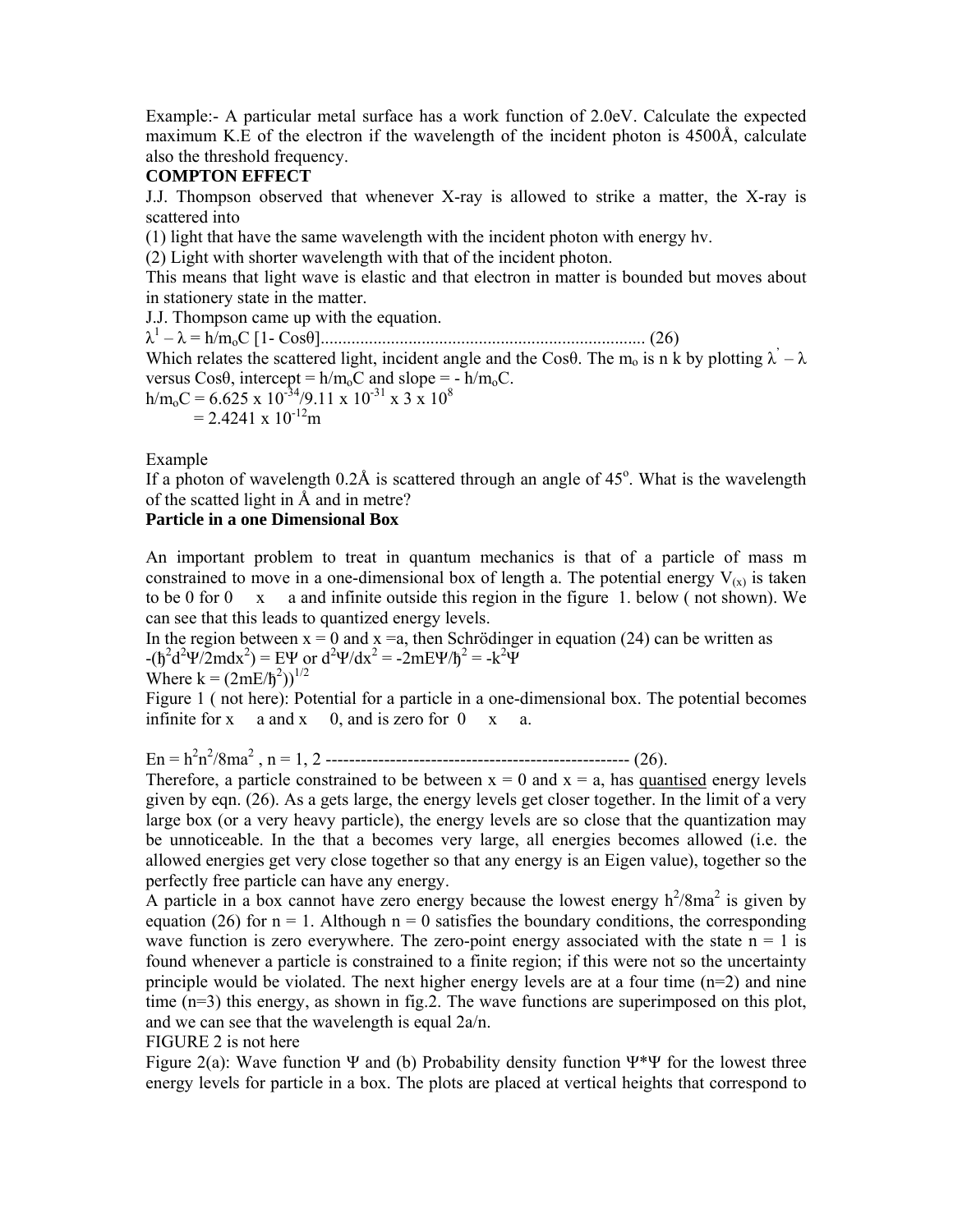the energies of the levels. As the number of nodes goes up, the energy goes up (c) The product of wave functions  $\Psi_1^* \Psi_2$  and  $\Psi_1^* \Psi_3$  plotted against x.

Note that the normalized wave function for a particle in a one-dimensional box is

Ψn = (2/a)1/2 Sin (nлx/a)x............................................................................... (27)

Note that the probability density at point x is given by the square figure 2b of the wave function  $\Psi^2 = (2/a)$  Sin<sup>2</sup> (πx/a) given the probability densities  $\Psi^* \Psi$  for a particle in an infinitely deep box. These are the probabilities per unit distance that the particle will be found at a given position. The most probable position for a particle in the zero-point level  $(n = 1)$  is in the centre of the box. Note that the Ψn are waves with wavelength  $\lambda$ n = 2a/n, this means that Ψn is zero at value of x equal to an integral number of  $\lambda n/2$ . These zeros are called nodes of the wave function. The more nodes in an eigen function, the higher its Eigen value of energy. For one-dimensional problem the number of nodes is n-1.

As the value of n is increases, the probability density increases more and more, for very high values of n, there so many oscillations that the probability density becomes constant. Particles in a box wave functions are orthonormal i.e.

 $(-\infty \quad x \quad +\infty) = \quad \Psi_i^* \Psi_i dx = 0 \text{ if } i \neq j.$ 

Which can be seen if we plot  $\Psi_i^* \Psi_i$  for  $i \neq j$  as a function of x in figure 2(c). We can see that the most probable position for the particles is in the middle of the box if the system is in the ground state, but it is more likely to be at  $a/4$  or  $3a/4$  in the first excited state (n = 2) If we measure the position of a particle in a box, we would yet different answers in different trials.

Lets define E = n<sup>2</sup> h2 /(8ma<sup>2</sup> ) ............................................................................. (28)

Where  $n = 1, 2, 3,...$  is quantum number. The energy, E, can only have discrete values as shown in the above equation. This is an important result since the imposition of boundary conditions on the solution to the S.E results in the appearance of quantum numbers that restrict the energies to discrete values. This is then the source of the term quantum mechanics; the energies of the system are quantized.

The solution we obtained now is  $\Psi(x) = A \sin((2mE/\hbar^2))^{1/2} x$ 

This is not yet complete since we still need to determine the value of A. To solve this problem we normalise  $\Psi_{(x)}$  because the probability of finding a particle, somewhere in space is one, for our case, all space is the dimension of the box because the particle is not allowed outside this region.

(0 x a) =  $\Psi^* \Psi \ dx = [A \sin (2mE/\hbar^2)^{1/2} x]^2 dx = 1$  $\Psi^* = \Psi$  because  $\Psi$  is real in this case where  $\hbar^2 = h^2/4\pi^2$ ,  $E = n^2h^2/8ma^2$  $A^2/2[$   $(1 - \cos(2n\pi/a)x)dx] = 1$  $A^2/2[x - a/2n\pi \sin(2n\pi/a)x)dx]$  (0 x a) = 1  $A^2/2[a-0 + a/2n\pi \sin(2n\pi/a) 0+0] = 1$  $A^2 = 2/a$ ,

Hence Ψ(x) = (2/a)1/2 Sin (nлx/a)x................................ (29)

Equation (29) is now the desired solution. We can now calculate the probability of finding the particle at any point, x, once the values of n, x and a are known.

Note also that we can now calculate ∆E for n equals two different values e.g. 2 and 3 from equation (28)

The probability is  $[\Psi_{(x,n)}]$  so if the value of n, x and a are known, then it can be evaluated.

#### **Particle in a Three Dimensional Box**

We have been dealing with particle in a box. Here we want to expand the box to three dimensions. The particle is confined to a regular shape with sides of a, b, and c by having an infinite potential outside the box.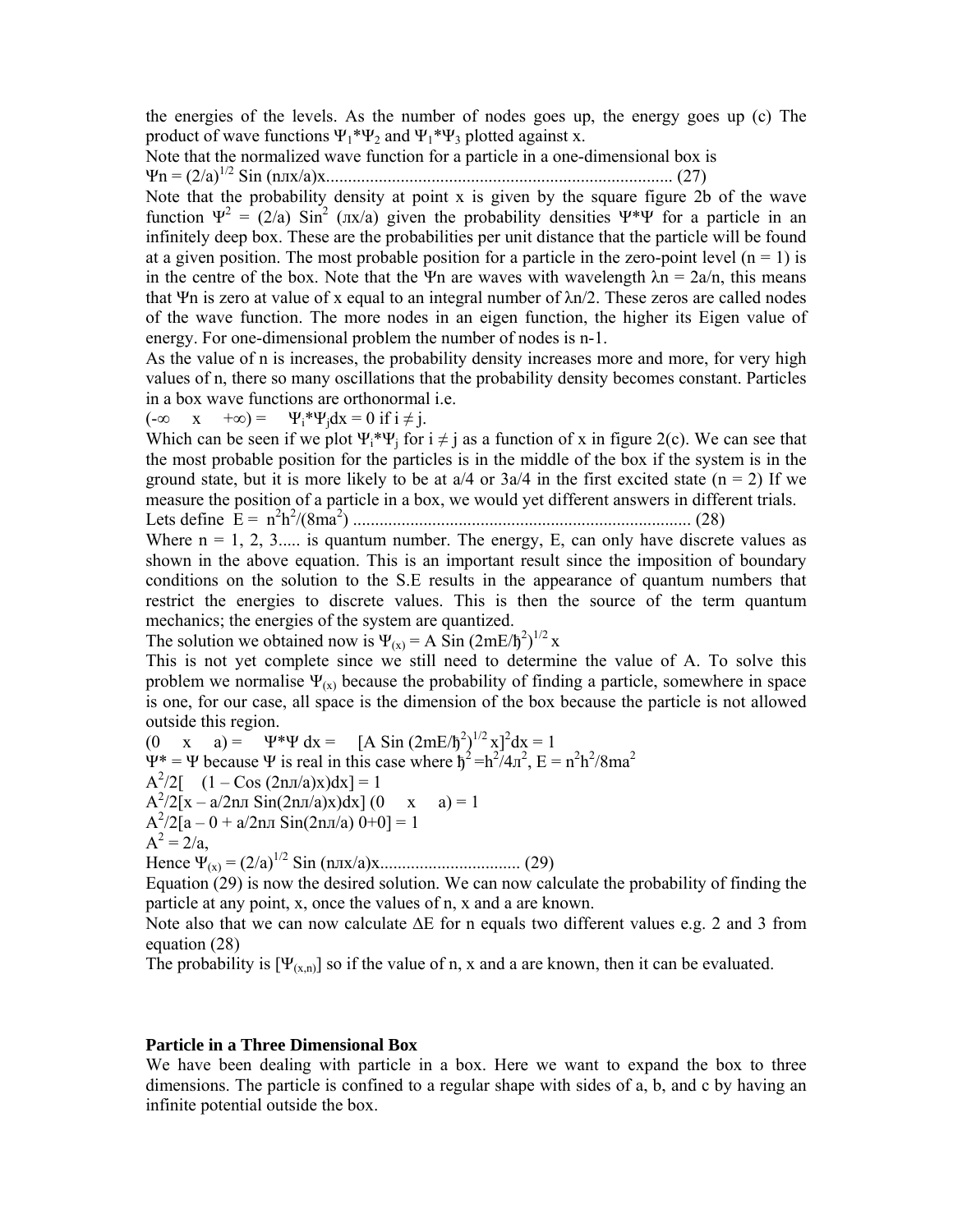The time-independent Schrodinger equation for a single particle of mass m, moving in three dimensions is

Ψ(x,y,z) = EΨ(x,y,z)........................................................................................(32) Where the Hamittonian operator is = - (ђ<sup>2</sup> /2m) <sup>2</sup>Ψ + V(x,y,z).................... (33) And <sup>2</sup> = d<sup>2</sup> /dx<sup>2</sup> + d2 /dy<sup>2</sup> + d2 /dz<sup>2</sup> ..................................................................... (34) Where  $\overline{\vee}^2$  = laplacian operator or Del square. The wave function is normalized so that  $(-\infty \times x +\infty) = \Psi^*_{(x,y,z)}\Psi_{(x,y,z)}dxdydz =$ 1..........(35) If a particle can move in three dimensions, its probability density  $P(x,y,z)$  is given by P(x,y,z) = Ψ\*(x,y,z)Ψ(x,y,z)....................................................................................................(36) The probability that x coordinate is between x and  $x + dx$ , the y coordinate is between  $y + dy$ and the z coordinate is between  $z + dz$  is  $P_{(x,y,z)}dxdydz = \Psi^*_{(x,y,z)}\Psi_{(x,y,z)}dxdydz$  which can be shortened to Ψ\*ΨdT where dT represents the differential element of volume dxdydz. Since the potential within the box is zero, the following partial differential equation for the region inside the box is obtained as -ђ<sup>2</sup> /2m(d2 /dx<sup>2</sup> + d<sup>2</sup> /dy<sup>2</sup> + d2 /dz2 )Ψ = EΨ.................. (37) If we assume that the wave function  $\Psi$  is the product of three functions each depending on just one coordinate we will have; Ψ(x,y,z) = X(x) Y(y) Z(z)........................................................................................................ (38) By substituting this for Ψ in equation (37) and then divide by  $X_{(x)} Y_{(y)} Z_{(z)}$  we obtained -ђ2 /2m(1/X(x)[d2 X(x)/dx2 ] +1/Y(y)[ d2 Y(y)/dy<sup>2</sup> ] +1/Z(z) d2 Z(z)/dz2 ]) = EΨ......................... (39) Since the terms on the left hand side of the equation are a function of different independent variable and this can be varied independently of one another, each must equal a constant in order that the sum of the three terms equals a constant for all values of x, y and z. Ex + Ey + Ez = E............................................................................................................. (40) This coverts the partial differential equation (39) into three ordinary differential equations that can be easily solved -ђ2 /2m(1/X(x)[d2 X(x)/dx2 ] = Ex........................................................................................ (41) -ђ2 /2m(1/Y(y)[d2 Y(y)/dy<sup>2</sup> ] = Ey......................................................................................... (42) -ђ2 /2m(1/Z(z)[d2 Z(z)/dz2 ] = Ez............................................................................................ (43) These equations are just like equation (27) and may be solved in the same way to obtain X(x) = A(x) Sin nxлx/a = A(x) Sin (2mEx/ ђ<sup>2</sup> ) 1/2x................................................................. (44) Y(y) = A(y) Sin nyлy/b = A(y) Sin (2mEy/ ђ<sup>2</sup> ) 1/2y.................................................................. (45) Z(z) = A(z) Sin nzлz/c = A(z) Sin (2mEz/ ђ<sup>2</sup> ) 1/2z...................................................................... (46) Where a, b and c are the lengths of the sides in the x, y and z directions respectively,  $n_x$ ,  $n_y$ and  $n_z$  are non-zero integers called quantum numbers and  $Ex = h^2 n_x^2/8ma^2$  and so on. Thus there is a quantum number for each coordinate. When the wave function is normalized, we obtained Ψ(x,y,z) = (8/abc)2 Sin nxлx/a Sin nyлy/b Sin nzлz/c ......................................... (47) When the Eigen function is substituted in eqn  $(37)$  we obtained: E = h2 /8m(nx 2 /a2 + ny 2 /b2 + nz 2 /c2 )............................................................... (48) The three quantum numbers are independent and for a given set of three quantum numbers there is in general, a unique value for the  $a \neq b \neq c$ . If the sides of the box are equal; if  $a = b = c$ , the energy levels are given by E = h2 /8ma2 (nx 2 + ny 2 + nz 2 )............................................................... (49) If  $a \neq b \neq c$ , there may be several combinations  $(n_x, n_y, n_z)$  that yield the same energy for example  $(2,1,1)$ ,  $(1,2,1)$  and  $(1,1,2)$  have the same energy. These three states of the system (with different wave function) make up a level that we can refer to as the 211 level. Such an energy level is said to be degenerate and the degeneracy is equal to the number of independent wave functions associated with a given energy level as shown below. Note that 111 level is non-degenerate.  $n_x$ ,  $n_y$ ,  $n_x$  | 111 | 211 | 221 | 311 | 222 | 321 | 322 | 411 | 331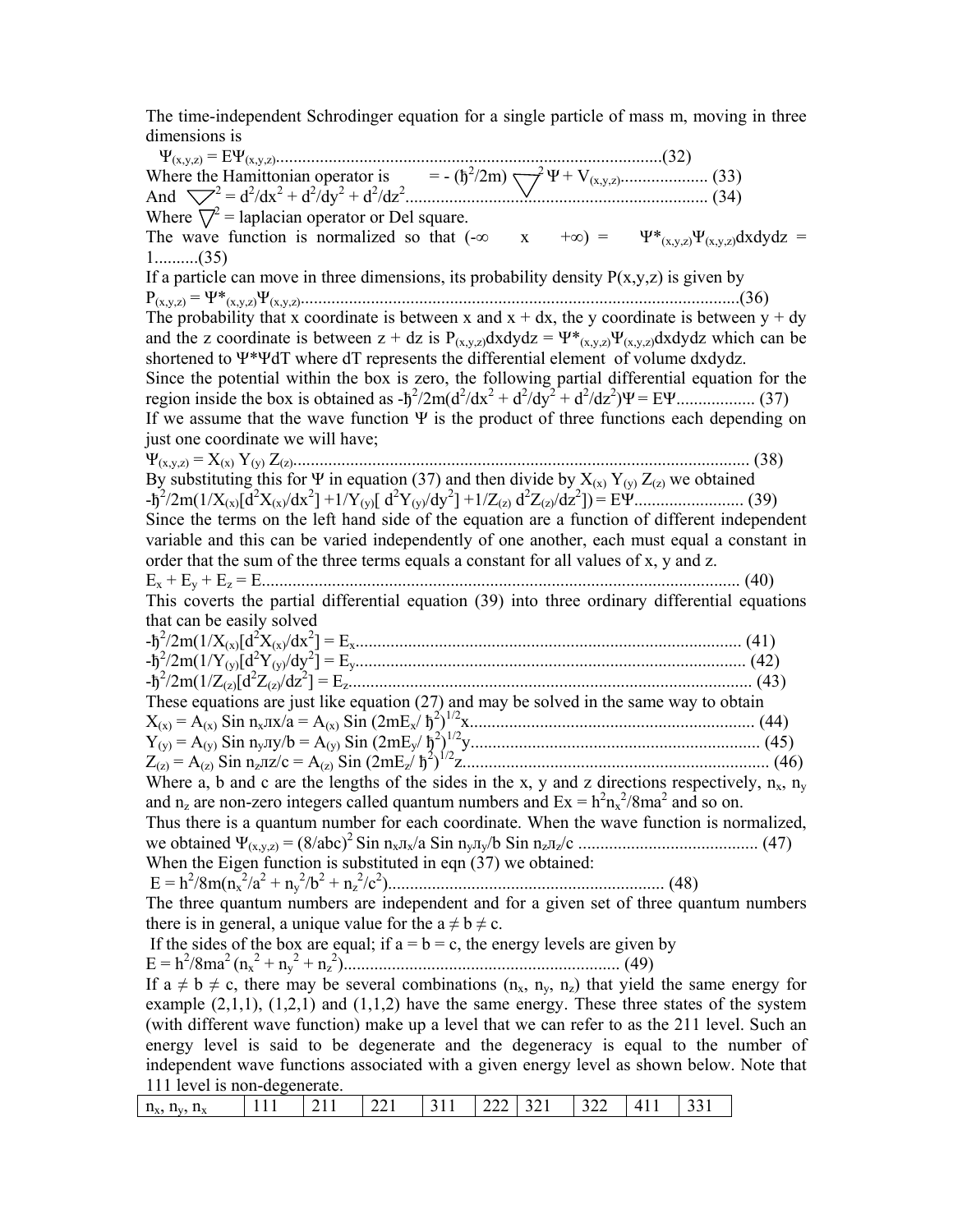|--|--|--|--|--|--|--|--|--|--|--|

The degeneracy of a translational energy level increases rapidly with energy. If  $n^2 = n_x^2 + n_y^2$ +  $n_z^2$ , the E =  $\frac{h^2}{(8ma^2)}$ .  $n^2$ 

If we think of allowed values of  $n_x$ , as point along x-axis,  $n_y$  along the y-axis and  $n_z$  along the z-axis, then n can be taught of as the length of a vector in this three dimensional space. All such vectors with the same length have the same energy they represents degenerate states.

#### **The Degeneracy of quantum levels at thermal energy**

The most probable transistional energy for an atom in a gas at temperature T. is equal to  $3/2KT$ . Where  $K = R/N_A = Boltzman$  constant.

#### **Reduced Mass and Moment of Innertial of Molecules**

Let define µ as the reduced mass = m1m2/m1+m2........................................................... (50) Where m are the molar mass in kg. E.g. The reduced mass for CO is given by  $\mu$  =  $m_1m_2/m_1+m_2 = (12 \times 10^{-3})(16 \times 10^{-3})/(12+16) \times 10^{-3} \times 6.022 \times 10^{23}$  $= 1.139 \times 10^{-26} \text{ kg}$ 

The moment of Inertia (I) is defined by the equation  $I = \mu R_e^2$  fo the rotation of a classical particle about the axis. Where  $R_e$  is the equilibrium inter-nuclear distance between the nuclei of a molecules.

#### **Rotational energy levels of Molecules**

A rotating molecule has quantized angular momentum. In considering the rotational energy levels of molecules, the rotational quantum number is denoted by J so that

E = h2 /2I .J(J+1).......................................................................................................... (51)

The square of the total angular momentum is given by  $L^2 = J(J+1)$  fi where  $J = 0, 1, 2$ . The angular momentum vector L with respect to a particular direction is defined as  $Lz = -\hbar$ ,  $0, \hbar$ 

Where the choice of the z axis is entirely arbitrary.

Calculate the reduced mass and the moment of innertia of CO the equilibrium internuclear distance is 123.5 x 10<sup>-12</sup>. What are the values of Lz given that  $J = 1$ ,  $C = 12$ ,  $O = 16$ .

#### **Summary Particle in a Three-Dimensional Box**

Consider a particle constrained to move in a rectangular box of dimensions a, b, and c in length. Within the box (i.e. between  $x = 0$  and a;  $y = 0$  and b and  $z = 0$  and c), the potential energy is zero at the walls and everywhere outside the box, the potential is  $\infty$ . Recall S.E for 3-dimensional box  $d^2\Psi/dx^2 + d^2\Psi/dy^2 + d^2\Psi/dz^2 + 8\pi^2m/h^2$  (E –V)  $\Psi = 0$ Where Ψ and V are  $f(x, y, z)$ . Since  $V = 0$  inside the box, then the last equation becomes d2 Ψ/dx2 + d<sup>2</sup> Ψ/dy<sup>2</sup> + d2 Ψ/dz2 + 8л 2 m/h2 EΨ = 0.................................................... (52) Equation (52) may be solved by writing the wave function as the product of three functions each depending on one coordinate Ψ(x,y,z) = X(x) Y(y) Z(z)............................................................................... (53) Differentiating equation (7)  $d\Psi/dx = Y_{(y)} Z_{(z)} dX/dx$ d2 Ψ/dx2 = Y(y) Z(z) d2 X/dx<sup>2</sup> .......................................................................... (54a) and by a similar reasoning d2 Ψ/dy<sup>2</sup> = X(x) Z(z) d2 Y/dy<sup>2</sup> .......................................................................... (54b) d2 Ψ/dz2 = X(x) Y(y) d2 Z/dz2 .......................................................................... (54c)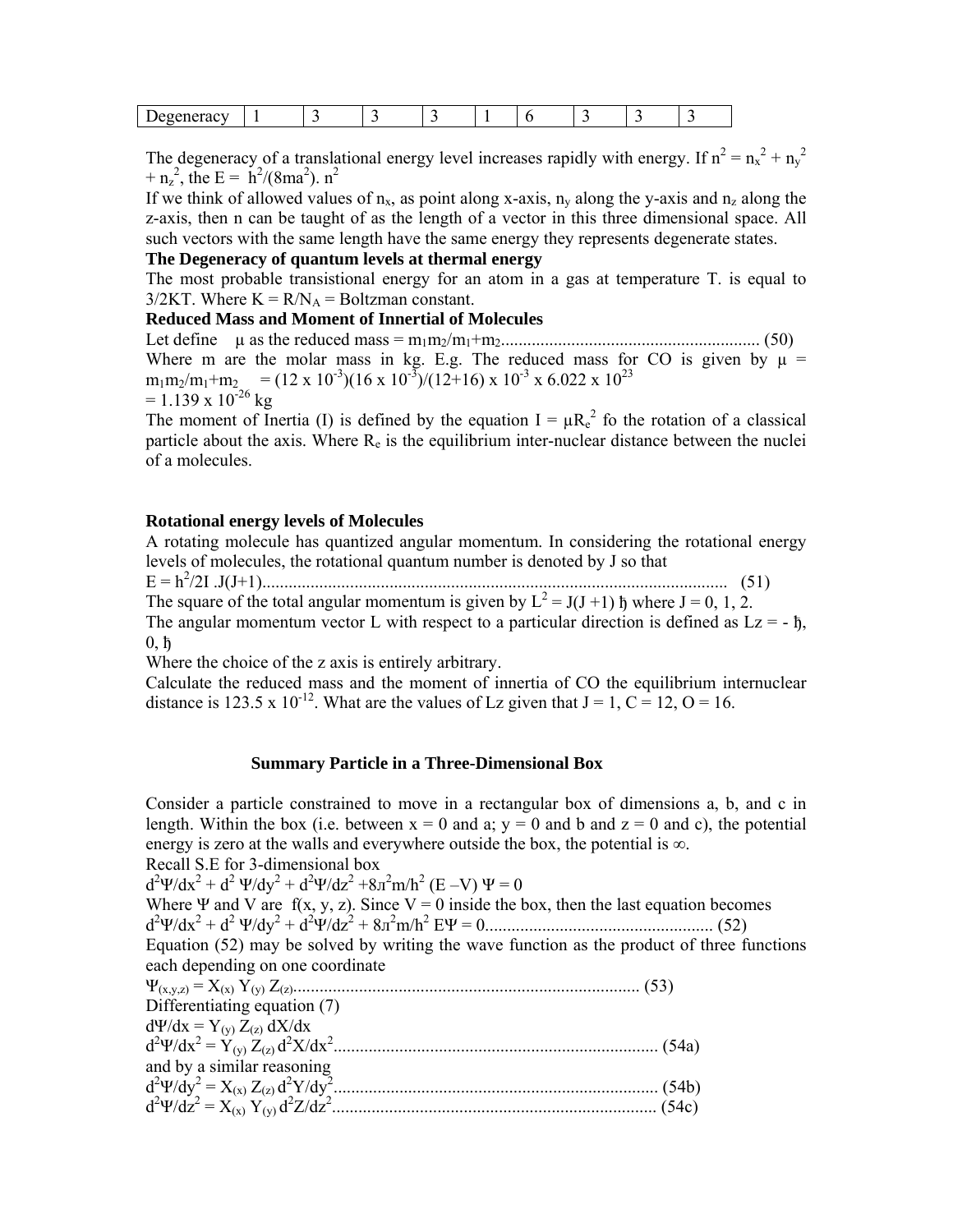Substituting equations 54a, 54b and 54c into equation (52)  $Y_{(y)}Z_{(z)} d^2 \vec{X}/dx^2 + X_{(x)}Z_{(z)} d^2 Y/dy^2 + X_{(x)}Y_{(y)} d^2 Z/dz^2 + 8\pi^2 m/h^2 E X_{(x)}Y_{(y)}Z_{(z)} = 0$ ...... (56) -h2 /8л 2 m (1/X(x)[d2 X(x)/dx2 ] +1/Y(y)[ d2 Y(y)/dy<sup>2</sup> ] +1/Z(z) d2 Z(z)/dz2 ]) = E............................. (57) We can write the energy level as the sum of three contributions associated with the coordinates  $E = Ex + Ev + Ez$ (58) Using eqn (57) in (58) we can separate the expression obtained into three equations -h2 /8л 2 m (1/X(x)[d2 X(x)/dx2 ] = Ex.............................................................................. (59) -h2 /8л 2 m (1/Y(y)[d2 Y(y)/dy<sup>2</sup> ] = Ey.............................................................................. (60) -h2 /8л 2 m (1/Z(z)[d2 Z(z)/dz<sup>2</sup> ] = Ez................................................................................ (61) Each of eqns 59, 60, 61 is similar to the expression for the particle in a one dimensional box. Hence their solutions are  $X_{(x)} = (2/a)^{1/2}$  Sin  $(n_x n_x/a) E_{n_x} = n_x^2 h^2/8ma^2$  $Y_{(y)} = (2/b)^{1/2}$  Sin  $(n_y \pi_y/b)$  E<sub>n</sub>,  $y = n_y^2 h^2/8mb^2$  $Z_{(z)} = (2/c)^{1/2}$  Sin  $(n_z \pi_z/a) E_{n_z} = n_z^2 h^2/8ma^2$ Where a,b,c are lengths in x,y,z direction respectively and  $n_x$ ,  $n_y$ ,  $n_z$  are quantum numbers. Since  $\Psi_{(x,y,z)} = X_{(x)} Y_{(y)} Z_{(z)}$  and  $E = Ex + Ey + Ez$ , then Ψ(x,y,z) = (8/V)1/2 Sin nxлx/a Sin nyлy/b Sin nzлz/c............................................................. (62) Where V is the volume of the box, Ex,y,z = h2 /8m(nx 2 /a2 + ny 2 /b2 + nz 2 /c2 ).............................................................................. (63) Whenever the 3-dimensional box has geometrical symmetry, more interesting results are often obtained, in a cubic box,  $a = b = c$  thus eqn (63) becomes E = h2 /8m(nx 2 + ny 2 + nz 2 )................................................................................................. (64) Suppose  $n_x = 3$ ,  $n_y = n_z = 2$  then Ψ(x,y,z) = (8/V)1/2 Sin 3лx/a Sin 2лy/b Sin 2лz/c.................................................................. (65) E = h2 /8m (32 + 2<sup>2</sup> + 22 ) = 17h2 /8ma2 ................................................................................ (66) Assuming we have another set of values  $n_x = 2$ ,  $n_y = 3$ ,  $n_z = 2$  then Ψ(x,y,z) = (8/V)1/2 Sin 2лx/a Sin 3лy/b Sin 2лz/c................................................................. (67) E = h2 /8m(2<sup>2</sup> + 32 + 22 ) = 17h2 /8ma2 ................................................................................ (68) Suppose  $n_z = 3$ ,  $n_y = n_x = 2$  then Ψ(x,y,z) = (8/V)1/2 Sin 2лx/a Sin 2лy/b Sin 3лz/c..................................................................(69) E = h2 /8m(2<sup>2</sup> + 22 + 32 ) = 17h2 /8ma2 ................................................................................ (70) Even though these states are different, their energies (eqn 59, 60, 61) are the same. The three states are said to be degenerate because they have equal energy. For a situation where  $n_x = n_y = n_z = 1$  it corresponds to only one state of the system. The same is true of  $n_x = n_y = n_z = 2$  but for the situation such as  $n_i = 2, 2, 1$  or 3, 1, 1, three degenerate states are obtained (figure 5 not shown): Quantized energy levels of a particle in a cubic box) Suppose we wish to calculate the transition energy between the level  $E_{2,2,2}$  and  $E_{3,2,1}$  the,  $\Delta E = 14h^2/8ma^2 + 12h^2/8ma^2 = hv$  $hv = 2h^2/8ma^2 = h^2/4ma^2$ 

Given appropriate data, it should be possible for us to evaluate ν. If the value of a, is known, the transition energy can be evaluated.

#### **Zero Point Energy**

According to the old quantum theory the energy level of a harmonic oscillator is  $E = nhv$ The lowest energy level with  $n = 0$  would have zero energy. Based on the wave treatment of the system, the energy level corresponds to the state with quantum numbers  $n_x = n_y = n_z = 1$ . The difference between these two values is called the zero point energy.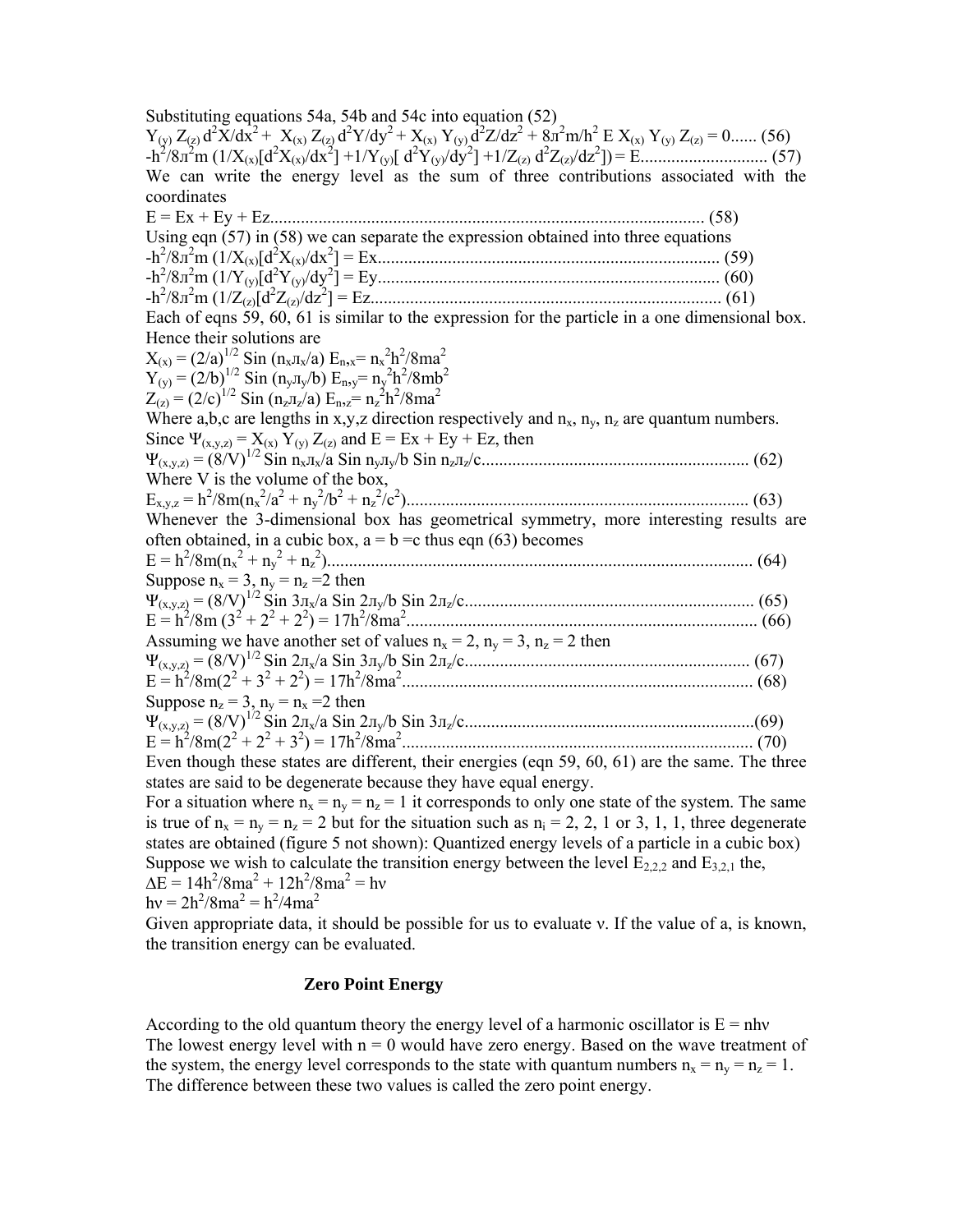#### **Free Electron Model**

The simple calculation done for the particle in a one-dimensional box can be applied to estimate the absorption frequency of some organic molecules, presumably conjugated dienes. The method often employed is the free electron model. For the л electrons of these molecules, the energy for the lowest electronic transition is that required to raise an electron from the highest filled level (HOMO) to the lowest unfilled level (LUMO). For molecules with conjugated dienes, it has been found that the electronic absorption bands shift to longer wavelengths (Bathochromic or red shift) as the number of conjugated dienes is increased each carbon atom contributes one electrons are free to move the entire length of the series of л-orbitals and are not localized on a given carbon atom. In the free electron model, it is assume that л-system is a region of uniform potential and that P.E rises sharply to infinity at the end of the system.

Hence the energy level, E, available to the following electron would be expected to be analogous to that of particle restricted to move in one direction. The л-electrons are assigned to orbitals so that there are two in each level (with opposite spin) starting with the lowest, for completely conjugated hydrocarbon, the no of л-electrons is even and the quantum number of the HOMO is  $n = N/2$  where N is the number of *n*-electrons involved and parallels the number of carbon atoms in the system. In absorption, an electron from the HOMO is excited to the LUMO with quantum no  $n^1 = (N/2 + 1)$ . The difference in energy between these levels is ∆E = h<sup>2</sup>/8ma<sup>2</sup>(n<sup>12</sup> - n<sup>2</sup>) = h<sup>2</sup>/8ma<sup>2</sup>[(N/2 +1)<sup>2</sup> - (N/2)<sup>2</sup>]

The absorption frequency in wave number is  $\Delta E = h v$ ,  $c = \lambda v$ ,  $\Delta E = h c / \lambda = h c$ 

= ∆E/hc = h(N+1)/8ma2 c...................................................................................... (71)

let us consider butadiene with the structure C=C-C=C, if the 4л-electrons are removed, we have  $C^{\dagger}$ - $C^{\dagger}$ - $C^{\dagger}$ - $C^{\dagger}$  at the boundary, the potential is infinitely large. The first transitions for the system corresponds to electron from  $E_2^{4/2}$  to  $E_3^{4/2+1}$ 

$$
\Delta E = E_3 - E_2
$$

 $= 9h^2/8ma^2 - 4h^2/8ma^2$ 

To estimate a, two methods are used;

When end effects are not neglected, a equals the sum of bond lengths and  $\frac{1}{2}$  bond length of the extensions at both extremes  $1/2b$ .LC= C-C=C $1/2b$ .L

When end effects are not neglected (better because  $V = \infty$  at the extremes)

 $a = 1.54$  (N-1)Å, where N = number of carbon atoms.

Examples: Calculate the lowest absorption wave number for octatetraene neglecting end effects.

Solution: First draw the structure end effect– C=C-C=C-C=C-C=C- end effect  $a = 1.54 (8-1)$ Å = 10.78Å

Draw the energy-level diagram to determine the quantum levels involved in the transition  $\Delta E = 5^2 h^2 / 8m \tilde{a}^2 - 4^2 h^2 / 8m \tilde{a}^2$  $= 9h^2/8ma^2$ But  $\Delta E = h v = h c$  $hc = 9h^2/8ma^2$  $, = 9h/8ma^2c$  $= 9 \times 6.626 \times 10^{-34} / 8 \times 9.11 \times 10^{-31} \times (10.78 \times 10^{-10})^2 \times 3 \times 10^8$  $= 2.347 \times 10^6 \text{ m}^{-1}$  $= 2.347 \times 10^4$  cm<sup>-1</sup> If it is energy,  $\Delta E = h v = 9h^2/8ma^2$  $= 9 (6.626 \times 10^{-34})^2/8 \times 9.11 \times 10^{-31} (10.78 \times 10^{-10})^2$  $= 4.67 \times 10^{-19}$ J or 2.91eV

**The Hydrogen Molecule Ion**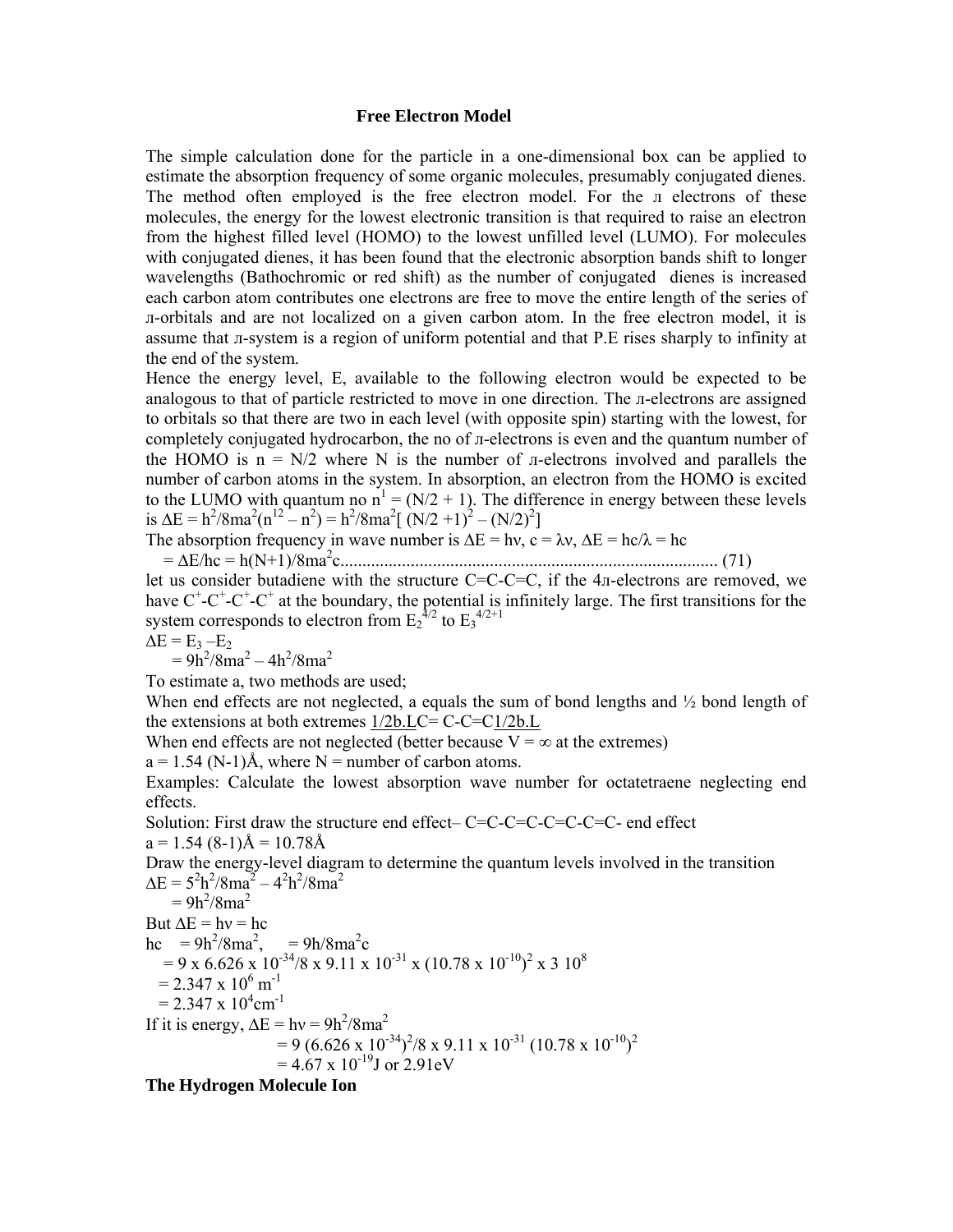The hydrogen molecule ion,  $H_2^+$  consist of 2 protons and 1 electron and is thus the simplest molecular system that can be encountered in nature. The hydrogen molecule ios often represented as shown below:

We have one proton each at A and B. The potential energy for a hydrogen atom is  $u = -e^2/r_A$ Similarly, the P.E for the hydrogen molecule ion is u = -e2 /rA – e 2 /rB + e2 /rAB................... (72) The first two terms in eqns 72 represent the electrostatic attraction between the nuclei and electron while the last term represent the repulsion between the nuclei. The kinetic energy for molecule is K.E =  $P^2/2m = 1/2m (P_x^2 + P_y^2 + P_z^2)$ 

Where  $P =$  momentum of the electron,  $m =$  mass of the electron, and the electron is assumed to be moving in three directions. Note that we have assumed  $r_{AB}$  fixed which implies that only K.E term need be considered: the K.E due to the electron motion.

Recall S.E for a 3-dimensional system which is

 $d^2\Psi/dx^2 + d^2\Psi/dy^2 + d^2\Psi/dz^2 + 8\pi^2m/h^2$  (E –V<sub>(x,yz)</sub>)  $\Psi = 0$ which can be written as Ψ = EΨ......................................................... (73)

where = -  $h^2/8\pi^2 m(d^2/dx^2 + d^2/dy^2 + d^2/dz^2)$   $\Psi + V_{(x,y,z)}$  is known as the Hamittonian operator and  $= d^2/dx^2 + d^2/dy^2 + d^2/dz^2$  is a Laplacian operator. Equation 73 is known as the Hamittonian form of the Schrodinger equation.

Note that ђ = h/2л and = - ђ<sup>2</sup> /2m <sup>2</sup> + u(x,y,z).................................. (74) The Schrodinger eqn for the hydrogen molecule ion is  $(-\frac{\hbar^2}{2m}\nabla + e^2/r_{AB} - e^2/r_A - e^2/r_B)\Psi$ = EΨ.......................................................................................................................... (74)

The wave eqn is simple and it is possible to get an exact solution. We now attempt to set up S.E for the hydrogen molecule which has two electrons and 2 nuclei as shown the figure below:

We are to write expression for the K.E, write expression for the P.E and put both expression in the S.E.

The total  $K.E = (K.E)<sub>1</sub> + (K.E)<sub>2</sub>$  $= P_1^2/2m + P_2^2/2m$ 

Where 1,2 stand for 1st and 2nd electrons

The total K.E =  $1/2m (P_{x1}^2 + P_{y1}^2 + P_{z1}^2) + 1/2m (P_{x2}^2 + P_{y2}^2 + P_{z2}^2)$ The P.E for the system is

U(x,y,z) = -e 2 /r1A – e 2 /r1B – e 2 /r2A – e 2 /r2A + e2 /rAB + \*e2 /r12..................................... (75)

\* represents repulsion between the two electrons

The S.E for the hydrogen molecule is

 $[-\frac{\hbar^2}{2m(\nabla^2 + \nabla^2)} - e^2/r_{1A} - e^2/r_{1B} - e^2/r_{2A} - e^2/r_{2B} + e^2/r_{AB} + e^2/r_{12}]\Psi = E\Psi$ Which transform to  $(\nabla l^2 + \nabla l^2)\Psi + 8\pi^2 m/h^2 [E + e^2/r_{1A} + e^2/r_{1B} + e^2/r_{2A} + e^2/r_{2B} - e^2/r_{AB} - e^2/r_{12}]\Psi = 0$ ............ (78)

This is the required equation. Whereas it is possible to get an exact solution to eqn 2.8 by separating into any other coordinates (e.g. polar or spherical). We cannot solve eqn 3.0 exactly because of the presence of the repulsive term  $e^2/r_{12}$ . In this situation, we use an approximate method to get solution to the S.E. we always aim at the energy of the system in joint form compared with when the atoms are far apart. We have assumed that both nuclei A and B are fixed meaning that their K.E will be almost zero. Thus instead of the K.E being:  $K.E = K_A + K_B + K.E_1 + K.E_2$ 

We have neglected that due to the nucleus both eqns 2.8 and 3.0 giving us  $K.E = K.E<sub>1</sub> + K.E<sub>2</sub>$ for the hydrogen molecule. The justification for doing this is that the motions of nuclei in ordinary molecular vibrations are so slow compared to the motions of the electrons that it is possible to calculate the electronic states on the assumption that the nuclei are held in fixed position. Thus is the Borh-oppenheimer approximation. What this means is that in eqn 3.0 for instance, we consider  $r_{AB}$  constant. We can therefore calculate E for the fixed values of  $r_{AB}$ . If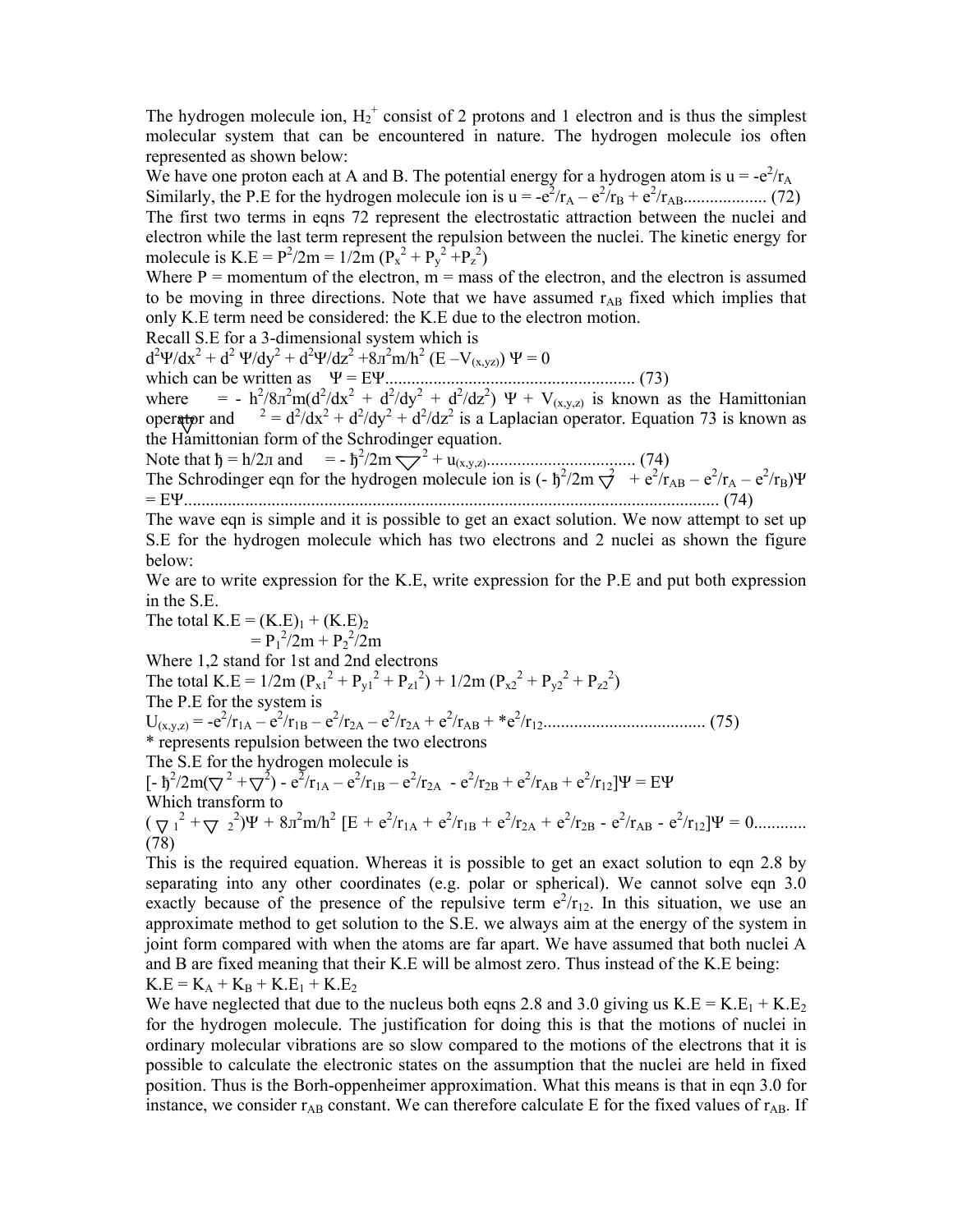we change the value of  $r_{AB}$ , a corresponding value of  $E(r_{AB})$  can be got. Thus it should be possible to make a plot of  $E_{(r_{AB})}$  against  $r_{AB}$  in the figure below (Figure (x; NOT SHOWN) potential energy curve showing the variation of the total energy of the system with the internuclear distance,  $r_{AB}$ ).

Figure (x) is known as the potential energy curve. In this figure, the equilibrium inter nuclear distance is  $r_{eq}$  and it corresponds to the region where the total energy of the system is a minimum (i.e. the system is stable there). It is called the bond length. When r, is small the molecule is unstable and also when r, is large, it is unstable because the attractive force may not be large enough to offset the repulsive force. In between A and B, the molecule is stable but it is most stable at  $r_{eq}$ .

The attractive state leads to bonding molecular orbitals whereas the repulsive state leads to antibonding M.O.

We cannot obtain exact value of E for the hydrogen molecule because of the presence of the repulsive term which made it impossible for us to separate the molecule into hydrogen atoms for which two electrons are involved. Also the presence of  $\frac{1}{2}$  and  $\frac{2}{3}$  in the S.E for the hydrogen molecule suggests that we should look for another way of solving the equation. The approximate method known as the variation method is often employed.

# Quantum chemistry and chemical bonding

### Secular equation

Van der Waal bonding is a transient/temporary with  $\delta+$ and δ- becoming attracted. However, in chemical bonding, there is actual sharing of electrons by atomic orbitals to form molecular orbital.

Consider a bonded system, the total energy of the  $System = kinetic + potential$  $i.e$   $H = T + V$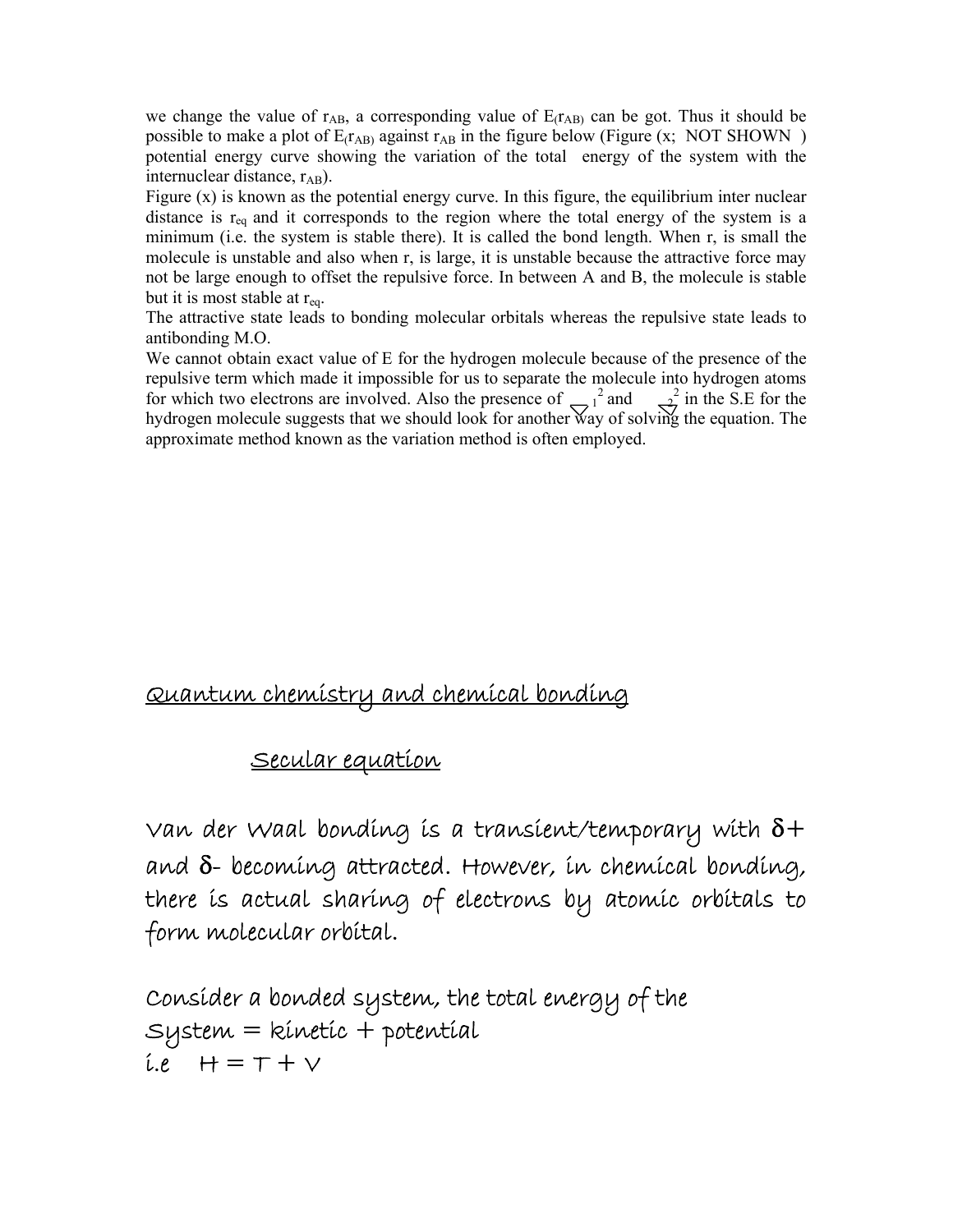Let's represent the atomic orbital by  $\phi$  (phi) and molecular orbital by  $\psi$  (psi) From the Schrodinger wave equation

$$
H = \frac{P^{2}}{2m} + V
$$
  
 
$$
H\psi - E\Psi = \text{total energy of system}
$$
  
 
$$
(H - E) = O
$$
 (2)

$$
\psi = C_1 \phi_1 + C_2 \phi_2 + ... + C_n \phi_n
$$

$$
\sum_{i=1}^{n} C_i \varphi_i \tag{3}
$$

Where  $\varphi_i$  is the number of atoms in a molecule

$$
\Psi = \sum_{i=1}^{n} C_i (H - E)\varphi_i = 0
$$
\n
$$
\text{Adding to 2 atoms;}
$$
\n
$$
\text{Adding to 2 atoms;}
$$
\n
$$
\Psi = \sum_{i=1}^{n} C_i (H - E)\varphi_i = 0
$$

$$
C_1(H-E) \phi_1 + C_2 (H-E) \phi_2 = 0 \qquad (5)
$$

A secular equation can be devp. mult. by  $\phi_1$  and integ. all over config.

$$
C_1 \int \varphi_1 (H - E) \varphi_1 d\tau + C_2 \int \varphi (H - E) \varphi_2 d\tau = 0
$$

$$
C_1[\int \varphi_1 H \varphi_1 d\tau - E \int \varphi_1 \varphi_1 d\tau + C_2[\int \varphi_1 H \varphi_2 d\tau - E \int \varphi_1 \varphi_2 d\tau - E S_i \quad (5)
$$

$$
C_1[H_{11} - ES_{11}) + C_2(H_{12} - ES_{12}) = 0
$$
\n(6)

\nMultiplying from L.H.S. with  $\phi_2$  and integrate over all  
\nconfigurational  
\n
$$
C_1[\int \phi_2 H \phi_1 d\tau - E \int \phi_2 \phi_1 d\tau + C_2 [\int \phi_2 H \phi_2 d\tau - E \int \phi_2 \phi_2 d\tau - ES_i]
$$
  
\n
$$
C_1(H_{21} - ES_{21}) + C_2 CH_{22} - ES_{22}) = 0
$$
\n(7)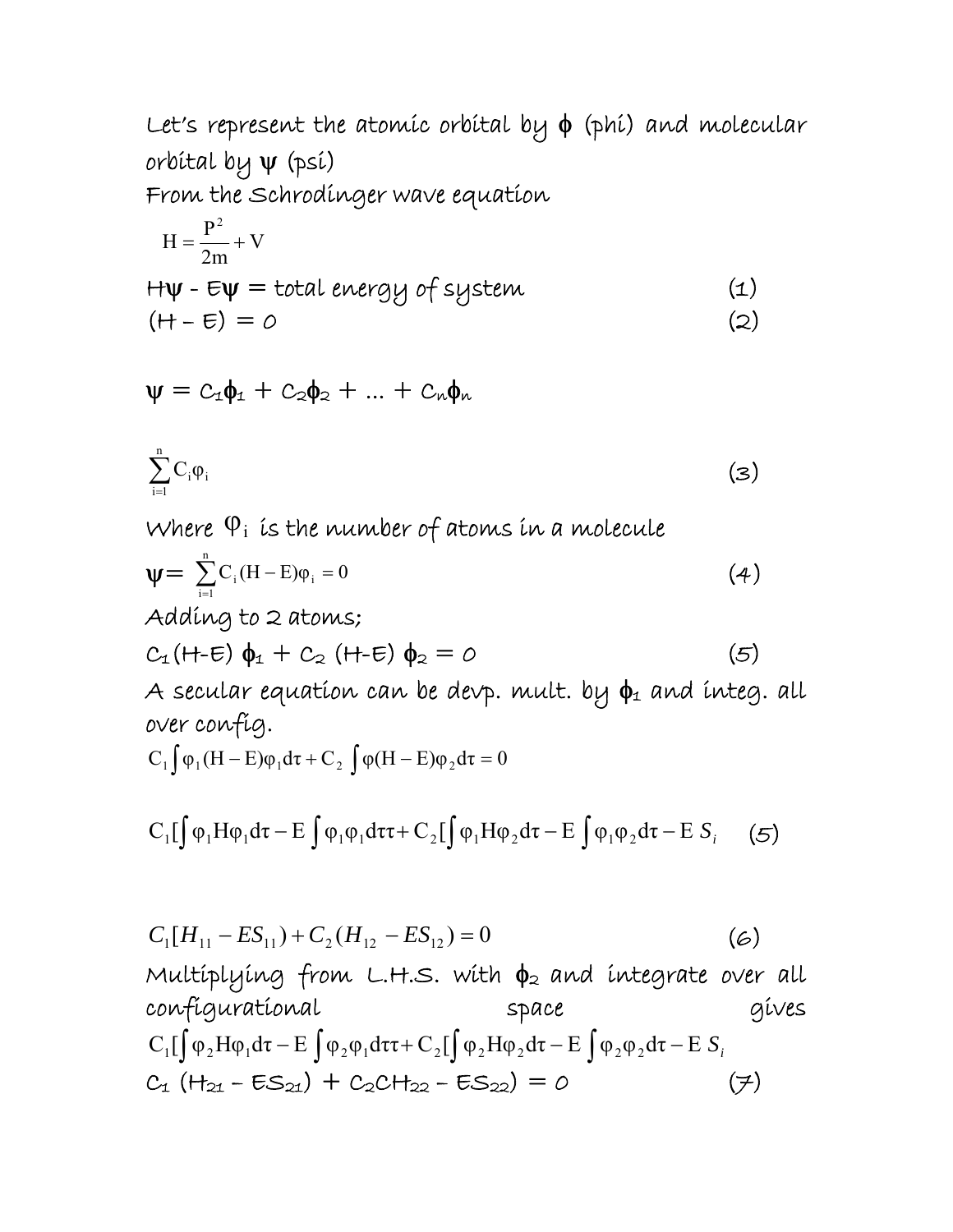Note C1 (H11 – ES11) + C2 (H12 – ES12) = 0 C1 (H21 – ES21) + C2 (H22 - ES22)

$$
\begin{pmatrix} H_{11} - ES_{11} & H_{12} - ES_{12} \ H_{21} - ES_{21} & H_{22} - ES_{22} \end{pmatrix} \begin{pmatrix} C_1 \ C_2 \end{pmatrix} = 0
$$

To know the determinant;  $C_i \neq 0$  otherwise there's no molecular orbital

$$
\begin{vmatrix}\nH_{11} - ES_{11} & H_{12} - ES_{12} \\
H_{21} - ES_{21} & H_{22} - ES_{22}\n\end{vmatrix} = 0
$$
\n
$$
(H_{11} - ES_{11}) (H_{22} - ES_{22}) - (H_{21} - ES_{22}) (H_{12} - ES_{12}) = 0
$$
\n
$$
\begin{vmatrix}\n c + bE + aE^2 \\
 x = \frac{-b \pm \sqrt{b^2 - 4ac}}{2a} \\
 2a\n\end{vmatrix}
$$
\n
$$
H_{11} (H_{22} - ES_{22}) - ES_{11} (H_{22} - ES_{22}) - H_{21} (H_{12} - ES_{12}) + ES_{21} (H_{12} + S_{12}) = 0
$$
\n
$$
H_{11} H_{22} - ES_{22}H_{11} - ES_{11}H_{22} + ES_{22}S_{11} - H_{21} H_{12} + ES_{12}H_{21} + ES_{21}H_{12} - ES_{21}S_{12}S
$$
\n
$$
H_{11} H_{22} - H_{21} H_{12} - E(S_{22}H_{11} + S_{11}H_{22} - S_{12}H_{2} - S_{21}H_{12}) + E^2(S_{22}S_{12}S_{21}) = 0
$$
\n
$$
C = H_{11} H_{22} - H_{21} H_{12}, b = - (S_{22}H_{11} + S_{11}H_{22} - S_{12}H_{21} - S_{12}H_{21} - S_{21}H_{12}), a = S_{22}S_{11} - S_{12}S_{21}
$$

$$
E = \frac{-b \pm \sqrt{b^2 - 4ac}}{2a}
$$

$$
E = +(S_{22}H_{11} + S_{11}H_{22} - S_{12}H_{21} - S_{21}H_{12}) \pm
$$
  
\n
$$
\sqrt{- (S_{22}H_{11} + S_{11}H_{22} - S_{12}H_{21} - S_{21}H_{12})^2 - 4(S_{22}S_{11} - S_{12}S_{22})(H_{11}H_{12} - H_{21}H_{12})}
$$
  
\n
$$
2(S_{22}S_{11} - S_{12}S_{21})
$$
  
\n
$$
note: c + bE + aE^2
$$
  
\n
$$
c - bE + aE^2
$$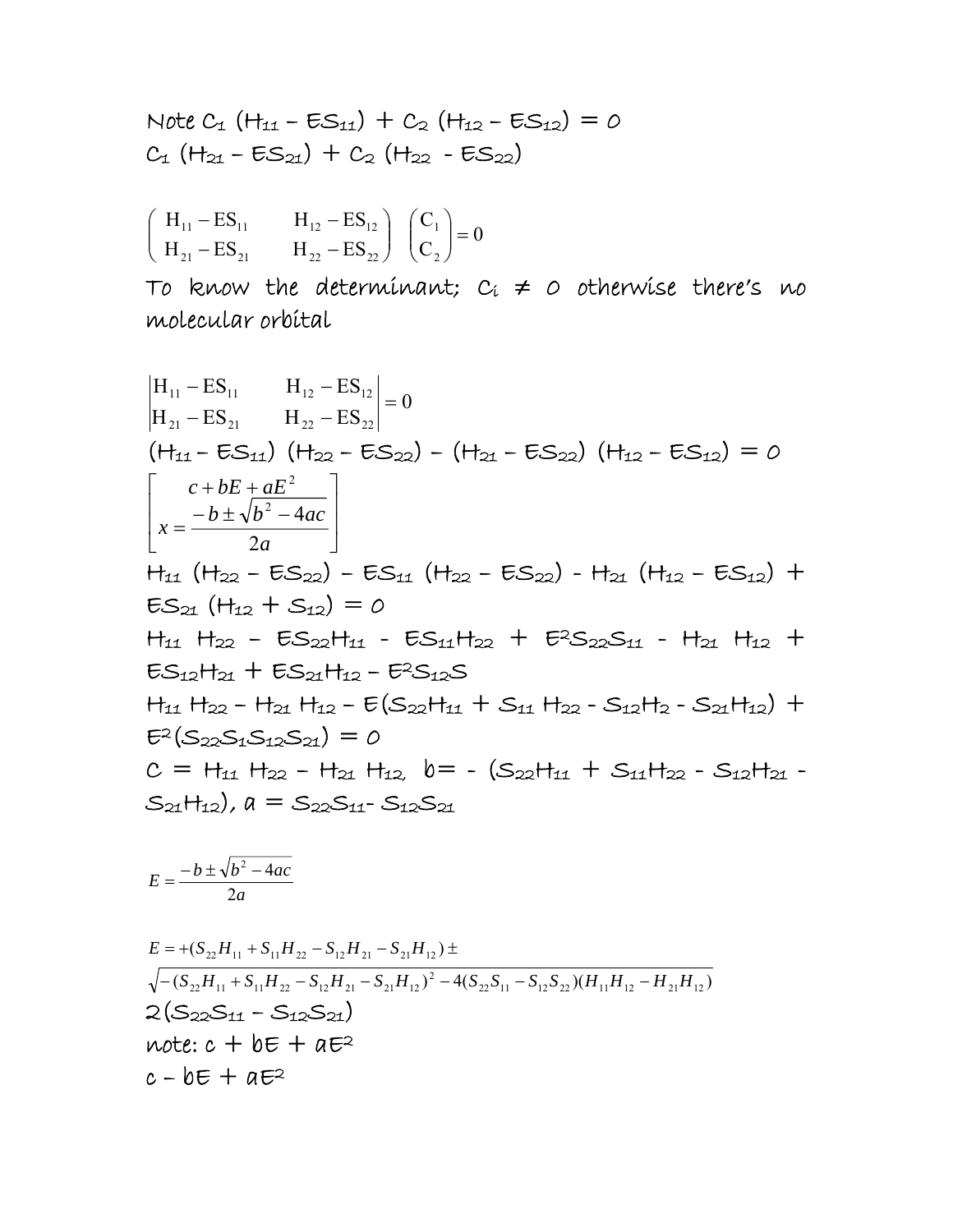$$
H_{ii} = \int \phi_i H \phi_i d\tau \text{ convlomb} \Rightarrow \alpha
$$
\n
$$
H_{ij} = H_{ij} = \int \phi_i H \phi_i d\tau \text{ resonance} \Rightarrow \phi
$$
\n
$$
S_{ii} = 1 \text{ maximum overlap}
$$
\n
$$
S_{ij} = S \text{ if } I^i - j = \pm 1 \text{ adjacent atom}
$$
\n
$$
= O \text{ if } I_j - j \leq \pm 1
$$

Ass: Use these expressions to solve for E

For more than 2 atoms, there's no need to derive again the secular equations after pattern which is quite clear is similarly

$$
2 (S_{11}S_{22} - S_{21}S_{12}
$$
  
\n
$$
2 (1 - S^{2})
$$
  
\n
$$
\begin{pmatrix} H_{11} - ES_{11} & H_{12} - ES_{12} + ...H_{1n} - ES_{1n} \\ H_{12} - ES_{12} & H_{22} - ES_{22} + ....H_{2n} - ES_{2n} \\ H_{1n} - ES_{1n} & H_{2n} - ES_{2n} + ...H_{nn} - ES_{nn} \end{pmatrix} {C_{1} \choose C_{2}} = 0
$$

For diatomic molecule; homo-nuclear  $C_1$  (H<sub>11</sub> –  $ES_{11}$ ) + (H<sub>12</sub> –  $ES_{12}$ )  $C_2 = 0$ 

 $(H_{21} - ES_{21}) C_1 + CH_{22} - ES_{22}) C_2 = 0$ 

0  $H_{22}$  – ES  $H_{12} - ES$  $H_{21} - ES$  $H_{11} - ES$ 22  $\frac{10}{22}$  $12 \quad \text{L} \cup_{12}$  $\begin{vmatrix} 11 - ES_{11} & H_{12} - ES_{12} \ 21 - ES_{21} & H_{22} - ES_{22} \end{vmatrix} =$  $-\text{ES}_{11}$   $\text{H}_{12} - \text{ES}_{12}$ <br>  $-\text{ES}_{21}$   $\text{H}_{22} - \text{ES}_{22}$  = 0

Since homonuclear  $H_{12}$  and  $H_{21}$  are same, then  $ES_{12}$  and  $ES_{21}$  are the same Divide through by H12-S12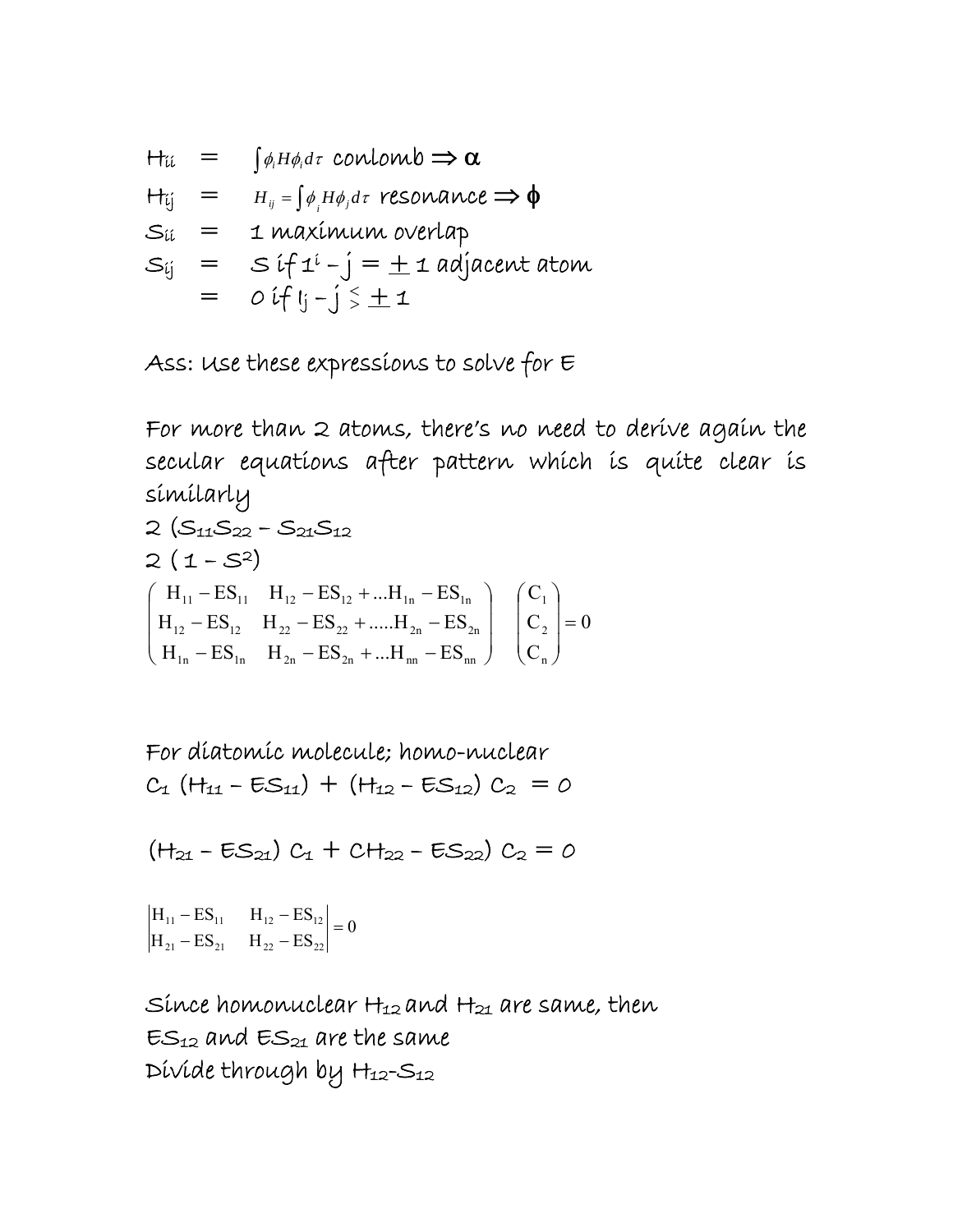$$
\begin{vmatrix} H_{11} - ES_{11} \\ H_{12} - ES_{12} \\ 1 & H_{22} - S_{22} \\ H_{12} - ES_{12} \end{vmatrix} = 0 \quad i.e. \begin{vmatrix} x & 1 \\ 1 & x \end{vmatrix} = 0
$$

 $x^2 - 1 = 0$  ;  $x^2 = 1$  ;  $x = \frac{1}{1}x = \frac{11}{1}x = ES_{ij}$  $i$ <sub>ij</sub>  $\boldsymbol{\omega}$  $\boldsymbol{\omega}$ <sub>ij</sub>  $H_{ii} - ES$  $H_{ii} - ES$  $x = \frac{H_{ij} - ES_{ij}}{H_{ii} - ES_{ii}}$ 1  $H_{12} - ES$  $x = \frac{H_{11} - E}{H_{12}}$  $=\frac{H_{11} - E}{H_{12} - ES} = +1$ ∴  $H_{11} - E = H_{12} - ES - ES = H_{11} - H_{12}$  $E+ = \frac{n_{11} - n_{12}}{1 - S}$  $H_{11} - H_{12}$  $\frac{-H_{12}}{-S}$ For  $E = H_{11} - E = -(H_{12} - ES) = H_{11} + E = H_{12} - ES$ í.e.  $x = \pm \epsilon - \frac{H_{11} - H_{12}}{(1 + S)}$  $\frac{-H_{12}}{+S}$ 

$$
\mathbf{E}_{t} = \frac{\alpha - \beta}{1 - S} \qquad \qquad \frac{E - \alpha + \beta}{(x - 1)} = \frac{\alpha + \beta}{1 + S}
$$
  
if  $\alpha = -5$   $\alpha\beta = -2$   $\qquad \mathbf{E}_{+} = -3, \mathbf{E} = ->$ 

### Variation Method

According to Schrödinger equation Hψ = Eψ……………(1)  $E\Psi = H\Psi$  multiply by  $\Psi$  and integrate over configurational space.

∫ ∫ = .................................................(3) ψψ <sup>τ</sup> ψψ <sup>τ</sup> *d d*  $\int \psi E \psi d\tau = \int \psi H \psi d\tau \div L.H.S. \& R.H.S. by \text{ int } e \text{gral}$ ∫ ∫ = ........................................(2) ψ ψ <sup>τ</sup> ψ ψ <sup>τ</sup> *E d E d*

$$
\langle E \rangle = \frac{\int \phi H \psi d\tau}{\int \psi \psi d\tau}
$$
\n
$$
\psi = C_1 \phi_1 + C_2 \phi_2
$$
\n(4)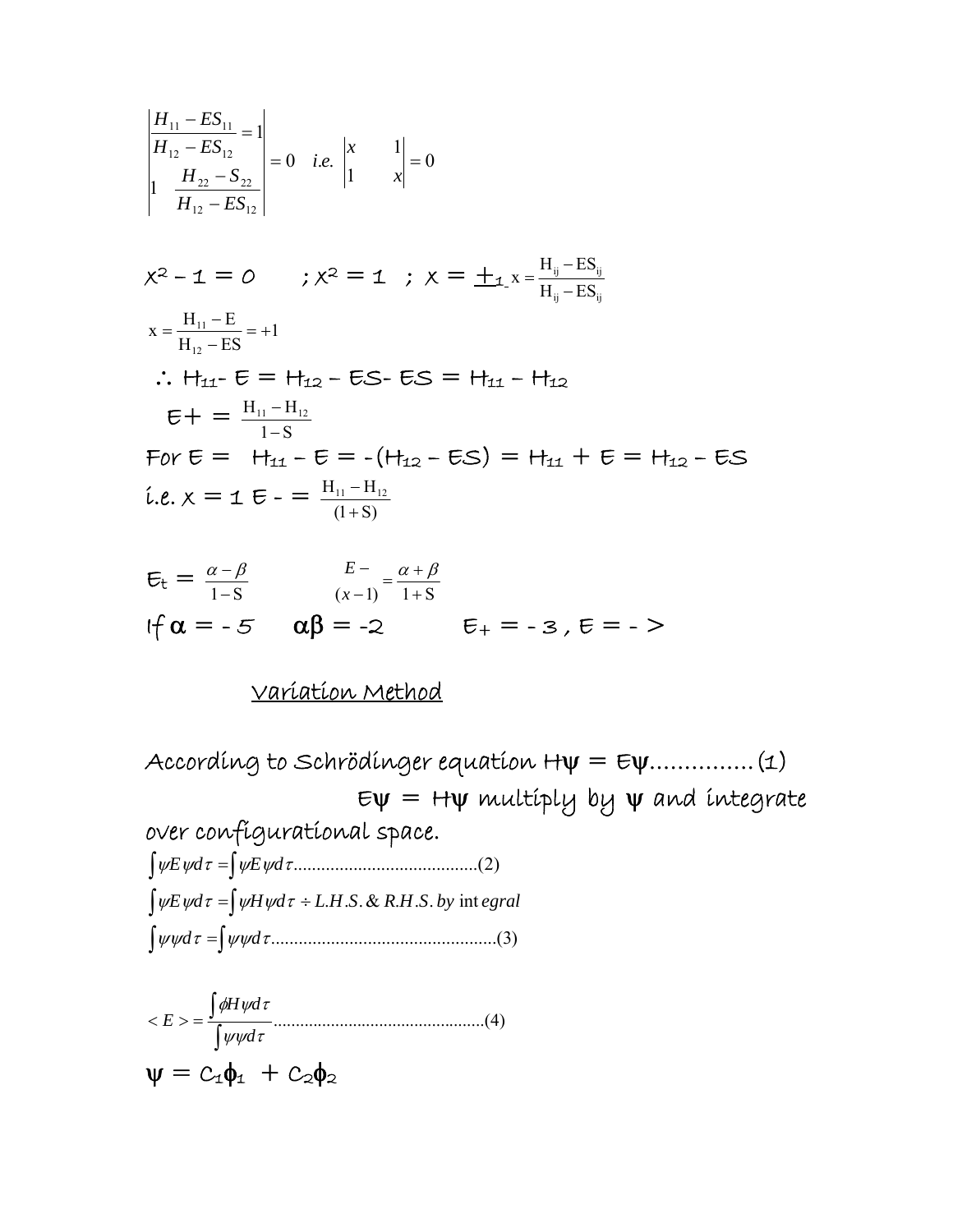ψ = C1φ1 + C2φ2………………………………….(5)

subs. (5) into (4)

The energy of system;  $(\phi H \phi, d\tau)$  $\phi_1 + C_2 \phi_2$ ) $(C_1 \phi_1 + C_2 \phi_2) d\tau$  $\oint_{\gamma_1} H \phi_1 d\tau + C_2^2(\phi, H \phi_{21} d\tau) + 2C_1C_2(\phi_1 H \phi_2 d\tau)$  $C_1 \phi_1 + C_2 \phi_2$  $(C_1 \phi_1 + C_2 \phi_2) d$  $E = \frac{C_1^2 \phi_1 H \phi_1 d\tau + C_2^2 (\phi_2 H \phi_2 d\tau) + 2C_1 C_2 (\phi_1 H \phi_2 d\tau)}{C_1 C_2 \phi_1 H \phi_2 d\tau}$  $(C_1 \phi_1 + C_2 \phi_2)(C_1 \phi_1 + C_2 \phi_2)$  $(\phi_2 H \phi_{21} d\tau) + 2$  $_1 \varphi_1$   $_2 \varphi_2$   $_1 \varphi_1$   $_1$   $_2 \varphi_2$  $\int_{1}^{2}\phi_{1}H\phi_{1}d\tau+C_{2}^{2}(\phi_{2}H\phi_{21}d\tau)+2C_{1}C_{2}(\phi_{1}H\phi_{21})$  $= \frac{C_1^2 \phi_1 H \phi_1 d\tau + C_2^2 (\phi_2 H \phi_{21} d\tau) + 2C_1 C_2 (\phi_1 H \phi_2 d\tau)}{(C_1 \phi_1 + C_2 \phi_2)(C_1 \phi_1 + C_2 \phi_2) d\tau}$ 

transient events ⇒ momentum stability ⇒ energy

$$
E = \frac{C_1^2 (\phi_1 H \phi_1 d\tau + C_2^2 (\phi_2 H \phi_2 d\tau) + 2C_1 C_2 (\phi_1 H \phi_2 d\tau)}{C_1^2 (\phi_1 \phi_1 d\tau) + C_2^2 \int \phi_2 \phi_2 d\tau + 2C_1 C_2 \int \phi_1 \phi_2 d\tau}
$$

$$
= \frac{C_1^2 H_{11} + C_2^2 H_{22} + 2C_1 C_2 H_{12}}{C_1^2 S_{11} + C_2^2 S_{22} + 2C_1 C_2 S_{12}}
$$
  
\n
$$
E = \frac{\text{Numerator, N}}{\text{Doninator, D}} \qquad E = \frac{U}{V} \therefore dE = \frac{VdU - UdV}{V^2}
$$

$$
\frac{dE}{dEC_i} = \frac{DdN - NdD}{D^2} = 0
$$
  
Use D<sup>2</sup> as D × D

$$
dN - \frac{NdD}{D} = 0
$$
  
\n
$$
\frac{dE}{dG} = dN - EdD
$$
  
\n
$$
\frac{dE}{dc_1} = 2C_1H_{11} + 2C_2H_{12} - 2E(2C_1S_{11} + 2C_2S_{12}) = 0
$$
  
\n
$$
= (H_{11} - ES_{11})C_1 + CH_{12} - ES_{12})C_2 = 0
$$
  
\n
$$
For \frac{dE}{dC_2} = 0 + 2C_2H_{22} + 2C_1H_{12} - E(2C_2S_{22} + 2C_1S_{12}) = 0
$$
  
\n
$$
(H_{12} - ES_{12})C_1 + (H_{22} - ES_{22})C_2 = 0
$$

Going back 
$$
\begin{vmatrix} x & x \\ 1 & 1 \end{vmatrix} = 0
$$
  $\frac{H_{11} - ES_{11}}{H_{12} - ES_{12}} = \pm 1$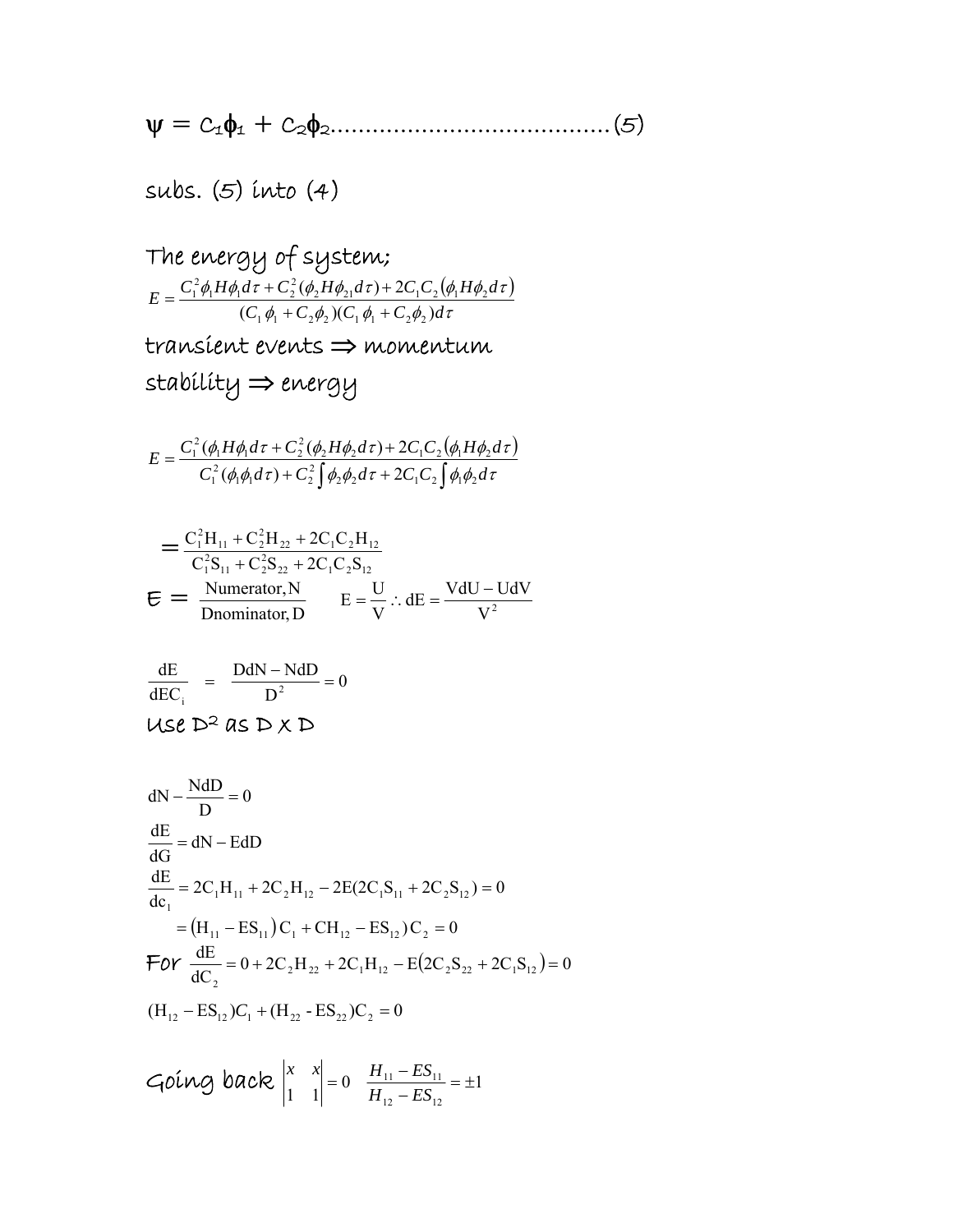$(H_{11} - ES_{11})C_1 + (H_{12} - ES_{12})C_2 = 0$ excited state  $(H_{11} - ES_{11}) = (H_{12} - ES_{11})(C_1 + C_2) = 0$  $\therefore C_1 = -C_2$  *or*  $C_1 = C_2$  $\psi_+ = C_1 (\phi_1 - \phi_2)$  $c_1 = c_2$  ground state and  $\psi = C(\phi_1 + \phi_2)$  $\psi = C_1(\phi_1 + \phi_2)$  $\psi = C_1 \phi_1 + C_2 \phi_2$  $C_1\phi_1 - C_1\phi_2$  $C_1(\phi_1 - \phi_2)$ E+ \_\_\_\_\_\_\_\_\_\_\_\_\_\_\_\_ ψ+ = C1(φ1+ φ2)  $E_{\text{2}} = C_1(\phi_1 + \phi_2)$ Ci affect the probability of finding an e- in configuration specie but are not probability-coefficient because one Ci is – ve

$$
\int \psi_1 \psi_2 d\tau = \langle \psi_-\psi_-\rangle = 1
$$
  
<  $C_1 \phi_1 + C_2 \phi_2 | C_1 \phi_1 + C_2 \phi_2 \rangle = 1$   
 $C_1^2 < \phi_1 | \phi_1 > + C_2^2 < \phi_2 | \phi_2 > +2C_1 C_2 < \phi_1 \phi_2 \rangle = 1$   
By normalization  $<\phi_1 | \phi_1> = \mathbf{1}$ ; also,  $<\phi_2 | \phi_2> = \mathbf{1}$   
 $\therefore C_1^2 + C_2^2 + 2C_1 C_2 S = 1$ 

$$
C_1 = C_2 = 0; \t C_1^2 (1 + 1 + 2S) = 1
$$
  

$$
C_1^2 2(1 + 1 + S) = 1
$$
  

$$
C_1 = \frac{1}{\sqrt{2(1 + S)}}; \text{ if } S = 0; C_1 = \frac{1}{\sqrt{2}}
$$
  
If  $C_2 = -C_1$ ;  $(C_1^2 + C_1^2 - 2C_1^2 S) = 0$ 

 $C_1^2 C_2 (1 - S) = 1$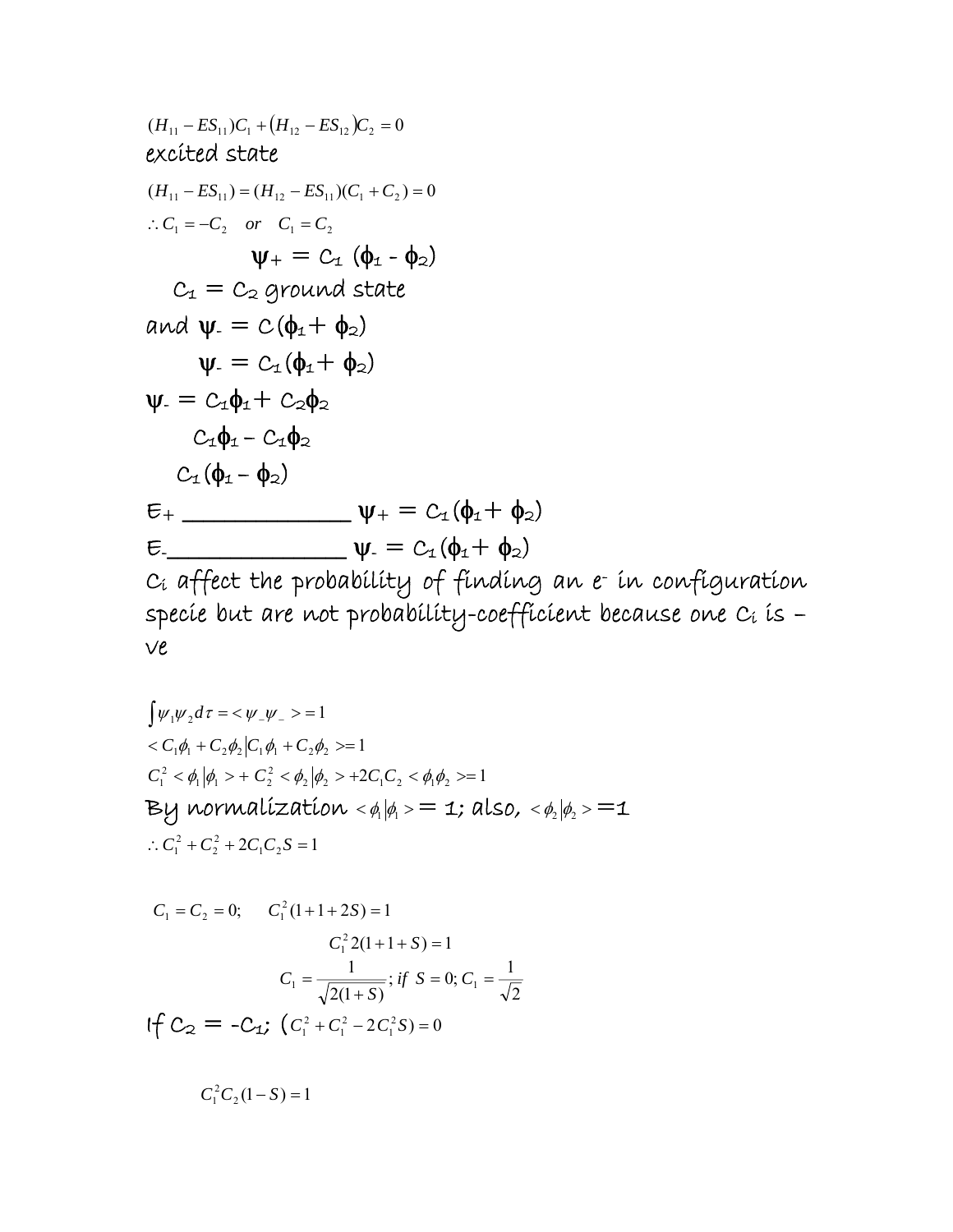$$
C_1 = \frac{1}{\sqrt{2(1-S)}}; \text{ if } S \text{ is so small } = 0; C_1 = \frac{1}{\sqrt{2}}
$$
  

$$
\therefore \psi_+ = \frac{1}{\sqrt{2(1-S)}} (\phi_1 - \phi_2)
$$
  

$$
\psi_- = \frac{1}{\sqrt{2(1+S)}} (\phi_1 - \phi_2)
$$

what of heteronuclear diatomic?

*Homonuclear* 
$$
\begin{vmatrix} H_{11}^o & - & ES_{11}^o & H_{12}^o & - & ES_{12}^o \\ H_{21}^o & - & ES_{21}^o & H_{22}^o & - & ES_{22}^o \end{vmatrix} = 0
$$

*hetero nuclear* 
$$
\begin{vmatrix} H_{11}^* - ES_{11}^* & H_{12}^* - ES_{12}^* \\ H_{21}^* - ES_{21}^* & H_{22}^* - ES_{22}^* \end{vmatrix} = 0
$$
 *i.e*  $\begin{vmatrix} H_{11}^* - ES_{11}^* & \mathcal{H}_{12}^* - E\Delta_{12} \\ \mathcal{H}_{21}^* - ES_{21}^* & \mathcal{W}H_{22}^* - E\Delta_{22} \end{vmatrix} = 0$ 

note if  $x = H$  overlap of  $H - Cl$  is larger than  $H - H$ 

$$
y = cl \qquad \text{hence } H - Cl \text{ is } > H - H \text{ by a factor } e.g. \text{ } \alpha
$$

$$
\begin{vmatrix}\nH_{11}^o - ES_{11}^o & \mathcal{H}_{12}^o - ES_{11}^o \\
\mathcal{H}_{21}^o - ES_{21}^o & \mathcal{H}_{21}^o - ES_{22}^o\n\end{vmatrix} = 0
$$

$$
\begin{vmatrix}\nH_{11}^{o} - ES_{11}^{o} & wH_{22}^{o} - H_{22}^{o} + H_{22}^{o} - ES_{22}^{o} \\
\alpha H_{21}^{o} - H_{21}^{o} + H_{21}^{o} - ES_{21}^{o} & \gamma H_{21}^{o} - ES_{22}^{o} \\
H_{21}^{o}(\alpha - 1) & H_{22}^{o}(w - 1)\n\end{vmatrix} = 0
$$

$$
\begin{vmatrix}\nH_{11}^o - ES_{11}^o & 1 + E \\
H_{12}^o - ES_{12}^o & H_{22}^o - ES_{22}^o \\
1 + E & H_{12}^o - ES_{12}^o\n\end{vmatrix} = 0 \quad \text{where} \quad E = \frac{H_{12}^o - (\alpha - 1)}{H_{12}^o - ES_{12}^o} \\
\delta = \frac{H_{22}^o - (\nu - 1)}{H_{12}^o - ES_{12}^o}
$$

$$
\begin{vmatrix} x & 1+E \\ 1+E & x+\delta \end{vmatrix} = 0
$$
  
(x)(x + \delta) - (1 + E)(1 + E) = 0  
x<sup>2</sup> + x\delta - (1 + E)<sup>2</sup> = 0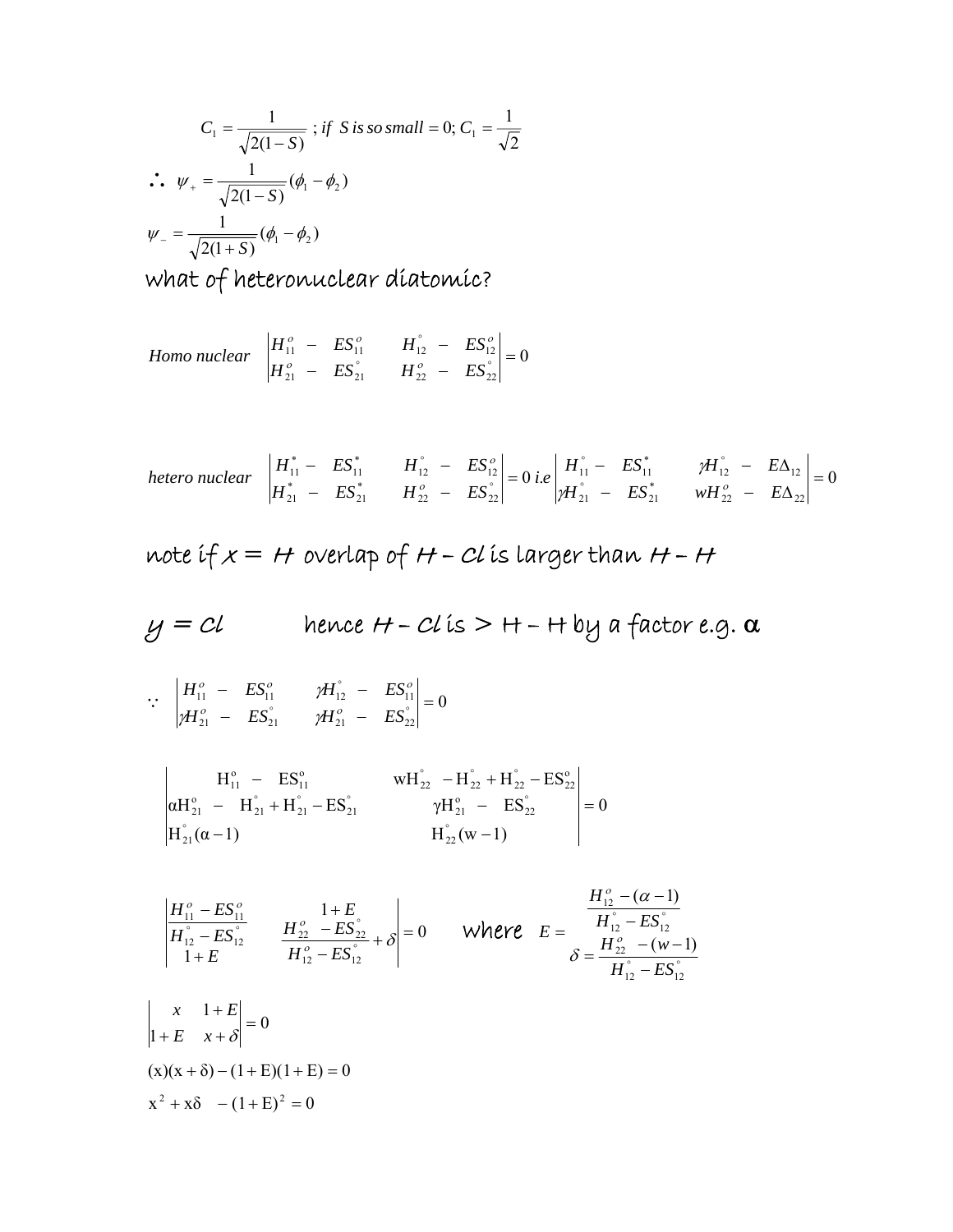$$
x = \frac{-\delta \pm \sqrt{b^2 - 4ac}}{2a}
$$
  
\n
$$
x = \frac{-\delta \pm \sqrt{\delta^2 + 4(HE)^2}}{2}
$$
  
\nwhen  $\delta$  and  $E = 0$ ;  $x = \pm 1$   
\nsolve for the system where  $\delta = 0.2x$  and  $E = x = \frac{2}{5}$ 

Nature of Hii and HiJ Considering H atom

Atom a

$$
\frac{1}{\mu} = \frac{1}{m_n} + \frac{1}{m_e} = \frac{m_e + m_n}{m_n m_e}
$$
\n
$$
\mu = \frac{m_n m_e}{m_e + m_n} \text{ but } m_e \text{ is negligible so } \mu = \frac{m_n m_e}{m_n}
$$
\n
$$
H = \frac{-\hbar^2 \nabla_a^2}{2\mu} - \frac{\ell^2}{dr_a} |a\rangle = E_q |a\rangle
$$
\n
$$
< a|H|a\rangle = \langle a| \frac{-\hbar^2 \nabla_a^2}{2\mu} - \frac{\ell^2}{dr_a} \langle a|E_a|a\rangle = E_a \langle a|a\rangle
$$
\n
$$
\text{Note: } a|a\rangle = 1
$$
\n
$$
\text{Note: } a|a\rangle = 1
$$
\n
$$
\text{Note: } a|a\rangle = 1
$$
\n
$$
\text{Note: } a|a\rangle = 1
$$
\n
$$
\text{Note: } a|a\rangle = 1
$$
\n
$$
\text{Note: } a|a\rangle = 1
$$
\n
$$
\text{Note: } a|a\rangle = 1
$$
\n
$$
\text{Note: } a|a\rangle = 1
$$
\n
$$
\text{Note: } a|a\rangle = 1
$$
\n
$$
\text{Note: } a|a\rangle = 1
$$
\n
$$
\text{Note: } a|a\rangle = 1
$$
\n
$$
\text{Note: } a|a\rangle = 1
$$
\n
$$
\text{Note: } a|a\rangle = 1
$$
\n
$$
\text{Note: } a|a\rangle = 1
$$
\n
$$
\text{Note: } a|a\rangle = 1
$$
\n
$$
\text{Note: } a|a\rangle = 1
$$
\n
$$
\text{Note: } a|a\rangle = 1
$$
\n
$$
\text{Note: } a|a\rangle = 1
$$
\n
$$
\text{Note: } a|a\rangle = 1
$$
\n
$$
\text{Note: } a|a\rangle = 1
$$
\n
$$
\text{Note: } a|a\rangle = 1
$$
\n
$$
\text{Note: } a|a\rangle = 1
$$
\n
$$
\text{Note: } a|a\rangle = 1
$$
\n<math display="block</math>



$$
H|a>| \quad \frac{-\hbar^2}{2\mu}\nabla^2 - \frac{Zae^2}{dr_1a} - \frac{Zbe^2}{dr_1b} + \left|\frac{ZaZbe^2}{dr_1ab}\right|a>
$$
  

$$
< a|H|a>= \quad +.<="" math="">
$$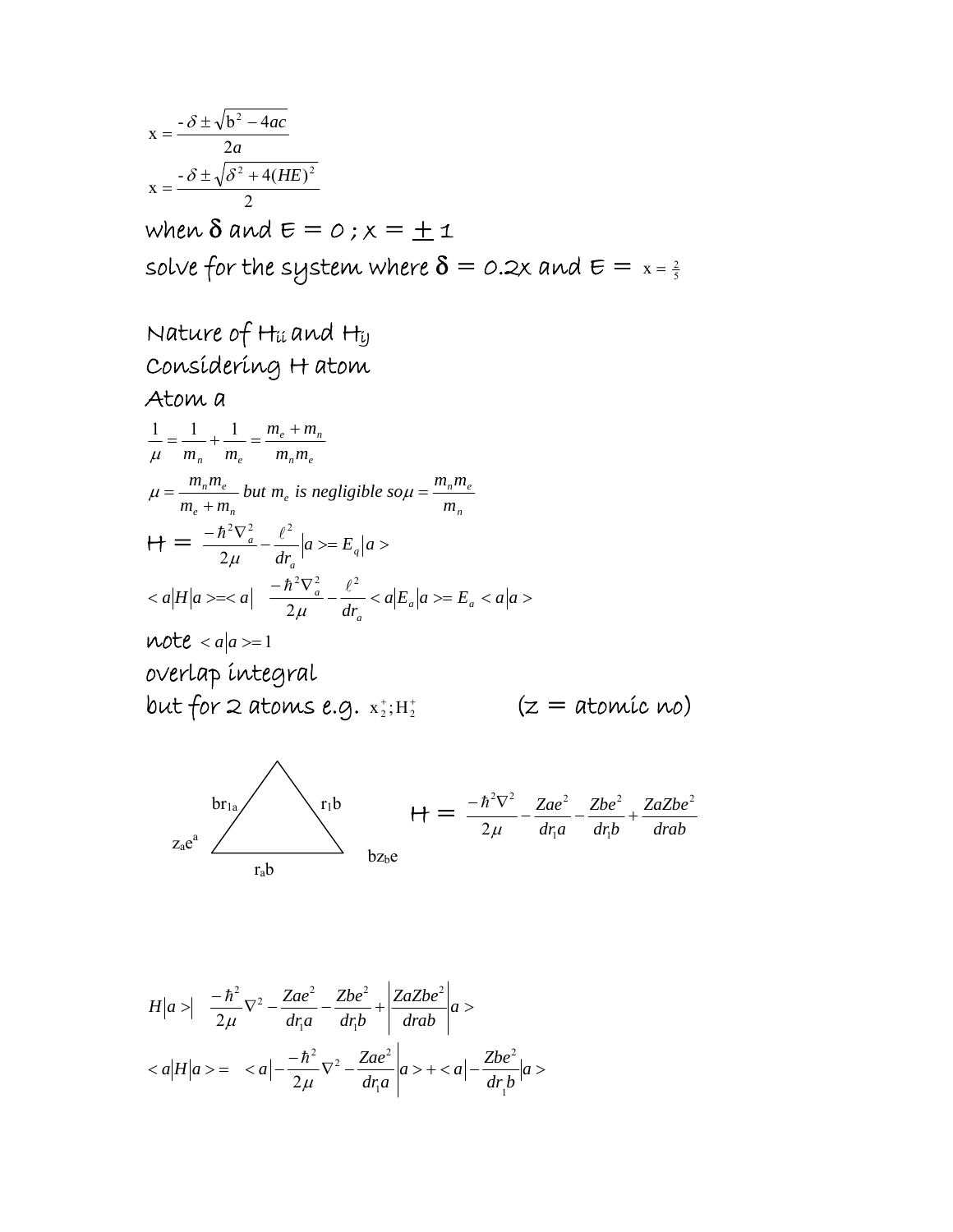$$
Ea + \frac{Zabe^2}{drab} < a|a >
$$

For  $H_{ii}$ 

$$
\langle b|H|a\rangle = \langle b|-\frac{\hbar^2}{2\mu}\nabla^2 - \frac{Zae^2}{dr_1a}\Big|a\rangle + \langle b|-\frac{Zbe^2}{dr_1b}|a\rangle + \frac{Zabe^2}{dr_1ab} < b|a\rangle
$$
  
 
$$
H_{\perp\perp} = E_a + \int + \mathcal{R}
$$
  
\n
$$
E_a + \langle b|a\rangle + \langle b|-\frac{Zbe^2}{dr_1b}|a\rangle + R \langle b|a\rangle
$$

$$
\langle b|Ha \rangle = H_{12} = EaS + K + RS
$$
  
\n
$$
E_1 = \frac{H_{11} - H_{12}}{1 - S} = E + \frac{J - K}{T - S} + R
$$
  
\n
$$
E = \frac{H_{11} - H_{12}}{1 + S} = \frac{Ea(1 + S) + J + K + R(1 + S)}{1 + S} = E + \frac{J + K}{1 + S} + R
$$

# $K$  determines the extent of bonding or contribution of stability to the system as R and J are equal but opposite

$$
\psi = C_1 \phi_a + C_2 \phi_5; \quad \text{set } C_1 = C_2 = 1
$$
  
\n
$$
\psi = \phi_a \phi_b
$$
  
\n
$$
H\Psi = (\text{Ea} + \text{E}_b)\psi_{\text{tot}}
$$
  
\n
$$
(\text{H}_a + \text{H}_b) (\phi_a + \phi_b) = \text{H}_a \phi_a + \text{H}_b \phi_b + \text{H}_a \phi_b + \text{H}_b \phi_a
$$
  
\n
$$
\text{E}_a \phi_a \quad \text{E}_b \phi_b
$$

### OR

 $=(E_a + E_b)\phi_a\phi_b$  (obey's rule)  $(H_a + H_b) \phi_a + \phi_b = E_a \phi_a \phi_b + E_b \phi_a \phi_b$ <br>=  $(E_a + E_b) \phi_a \phi_b$  (obov's rule)

It Is not always that either linear/product form is convenient

For the 2 molecule system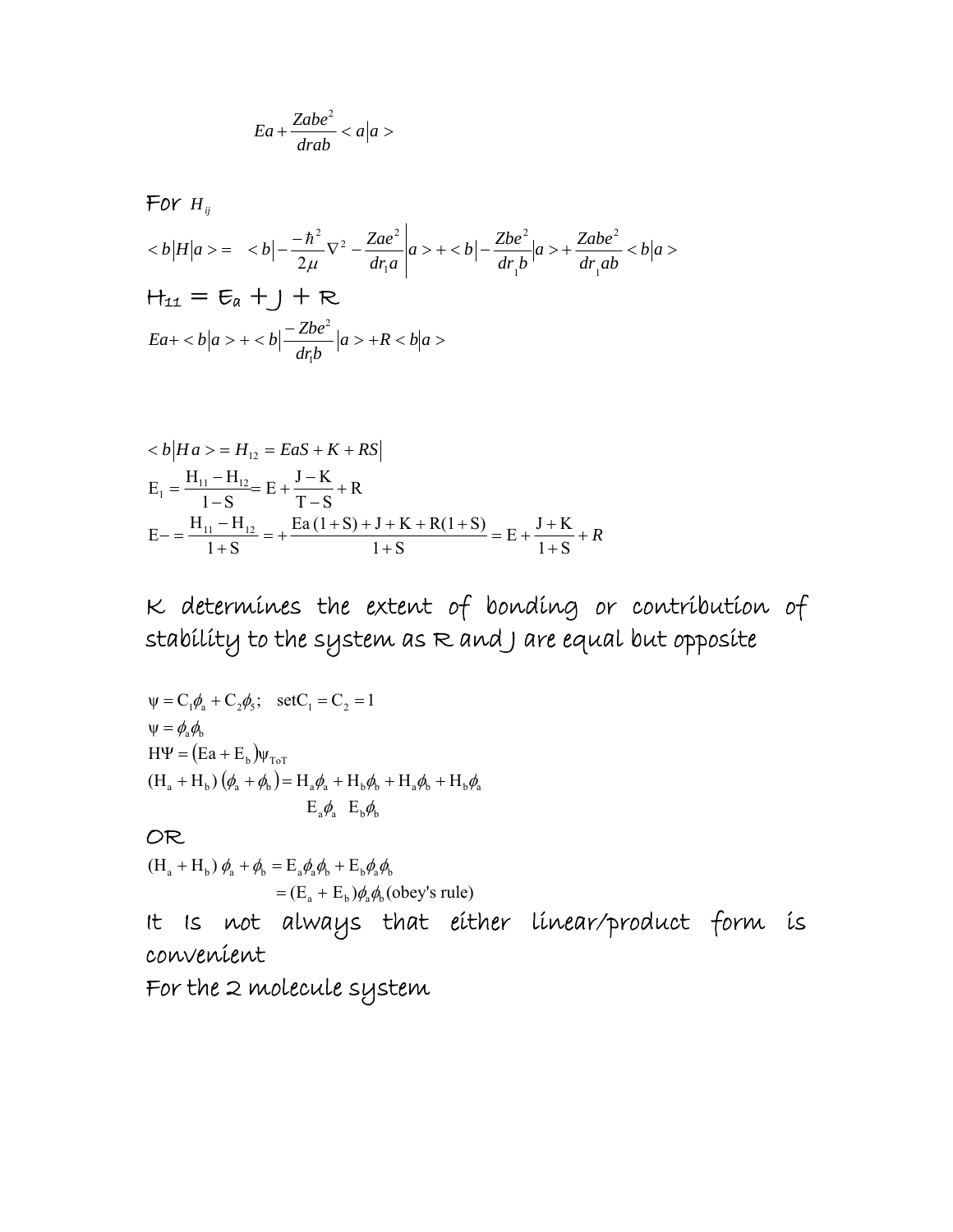$$
H\frac{-\hbar^2}{2\mu} \quad (\nabla_a^2 + \nabla_b^2) + \frac{-Za\hat{e}}{d\eta a} + \frac{-Za\hat{e}}{d\eta a} - \frac{-Zb\hat{e}}{d\eta b} - \frac{-Zb\hat{e}}{d\eta b} + \frac{-ZaZb\hat{e}}{d\eta b} + \frac{\hat{e}}{d\eta a}
$$
  
\n
$$
= \left(\frac{-\hbar^2}{2\mu}\nabla_a^2 + \frac{-Za\hat{e}}{d\eta a}\right)f \quad \left(\frac{-\hbar^2}{2\mu}\nabla_a^2 + \frac{-Zb\hat{e}}{d\eta b}\right) + \frac{-Za\hat{e}}{d\eta a} + \frac{-Zb\hat{e}}{d\eta b} + \frac{-ZaZb\hat{e}}{d\eta b} + \frac{\hat{e}}{d\eta a}
$$
  
\n
$$
< \phi_a \phi_b | H_a \phi_a \phi_b = \phi_a \phi_b \left(\frac{-\hbar^2}{2\mu}\nabla_a^2 + \frac{-Za\hat{e}^2}{d\eta a}\right)\phi_a \phi_b = < \phi_a \phi_b E_a \phi_a \phi_b>
$$
  
\n
$$
= Ea < |a|a > < |b|b> =
$$
  
\n
$$
= \langle b|E_b|b > < a|a> = E_b
$$

$$
\langle \phi_{a} \phi_{b} \left| \frac{-Zae^{2}}{dr_{2}a} \right| \phi_{a} \phi_{b} >
$$
\n
$$
\langle \phi_{a} \phi_{b} \left| \frac{-Zbe^{2}}{dr_{1}b} \right| \phi_{a} \phi_{b} >
$$
\n
$$
\psi = \phi_{a}(1) \phi_{b}(2) + \phi_{a}(2) \phi_{b}(1) \quad \text{LableLine of direction}
$$
\n
$$
\langle \psi | H_{a} | \psi \rangle = \langle \phi_{a}(1) \phi_{b}(2) + \phi_{a}(2) \phi_{b}(1) | H_{a} | \phi_{a}(1) \phi_{b}(2) + \phi_{a}(2) \phi_{b}(1) >
$$
\n
$$
= \langle \phi_{a}(1) \phi_{b}(2) + | H_{a} | \phi_{a}(1) \phi_{b}(2) + \phi_{a}(1) \phi_{b}(2) | H_{a} | \phi_{a}(2) \phi_{b}(1) >
$$
\n
$$
= \langle \phi_{a}(2) \phi_{b}(1) + | H_{a} | \phi_{a}(1) \phi_{b}(2) + \phi_{a}(2) \phi_{b}(1) | H_{a} | \phi_{a}(2) \phi_{b}(1) >
$$
\n
$$
\text{Ea} \langle \phi_{a} \rangle = \text{Ea} \langle \phi_{a} \rangle = \text{Ea} \langle \phi_{a} \rangle = \text{Ea} \langle \phi_{a} \rangle = \text{Ea} \langle \phi_{a} \rangle = \text{Ea} \langle \phi_{a} \rangle = \text{Ea} \langle \phi_{a} \rangle = \text{Ea} \langle \phi_{a} \rangle = \text{Ea} \langle \phi_{a} \rangle = \text{Ea} \langle \phi_{a} \rangle = \text{Ea} \langle \phi_{a} \rangle = \text{Ea} \langle \phi_{a} \rangle = \text{Ea} \langle \phi_{a} \rangle = \text{Ea} \langle \phi_{a} \rangle = \text{Ea} \langle \phi_{a} \rangle = \text{Ea} \langle \phi_{a} \rangle = \text{Ea} \langle \phi_{a} \rangle = \text{Ea} \langle \phi_{a} \rangle = \text{Ea} \langle \phi_{a} \rangle = \text{Ea} \langle \phi_{a} \rangle = \text{Ea} \langle \phi_{a} \rangle = \text{Ea} \langle \phi_{a}
$$

 $\therefore$  *total of this* integral = 2Ea (1+S<sup>2</sup>)

$$
\langle \phi_{a}(1)\phi_{b}(2) + \phi_{a}(2)\phi_{b}(1) \frac{|-Zbe^{2}|}{dr_{b}^{b}} \phi_{a}(1)\phi_{b}(2) + \phi_{a}(2)\phi_{b}(1) \rangle
$$
\n
$$
\langle \phi_{a}(1)\phi_{b}(2) + |H|\phi_{a}(1)\phi_{b}(2) + \phi_{a}(1)\phi_{b}(2)|H_{a}|\phi_{a}(2)\phi_{b}(1) \rangle
$$
\n
$$
\langle \phi_{a}(2)\phi_{b}(1) + |H|\phi_{a}(1)\phi_{a}(1)\phi_{b}(2) + \langle \phi_{a}(2)\phi_{b}(1)|H|\phi_{a}(2)\phi_{b}(1) \rangle
$$
\n
$$
\ell' \text{inter of } \ell' \text{ density on } b \text{ without nucleus of } b
$$
\n
$$
\langle \phi_{b}(2) \frac{|-Zbe^{2}|}{dr_{b}^{b}} \phi_{b}(2) \langle a|a \rangle
$$
\n
$$
\langle \phi_{a}(1) \frac{|-Zbe^{2}|}{dr_{b}^{b}} \phi_{b}(2) \langle a|a \rangle
$$

my personal rule

 $\psi = \phi_a(1) \phi_b(2) + \phi_a(2) \phi_b(1)$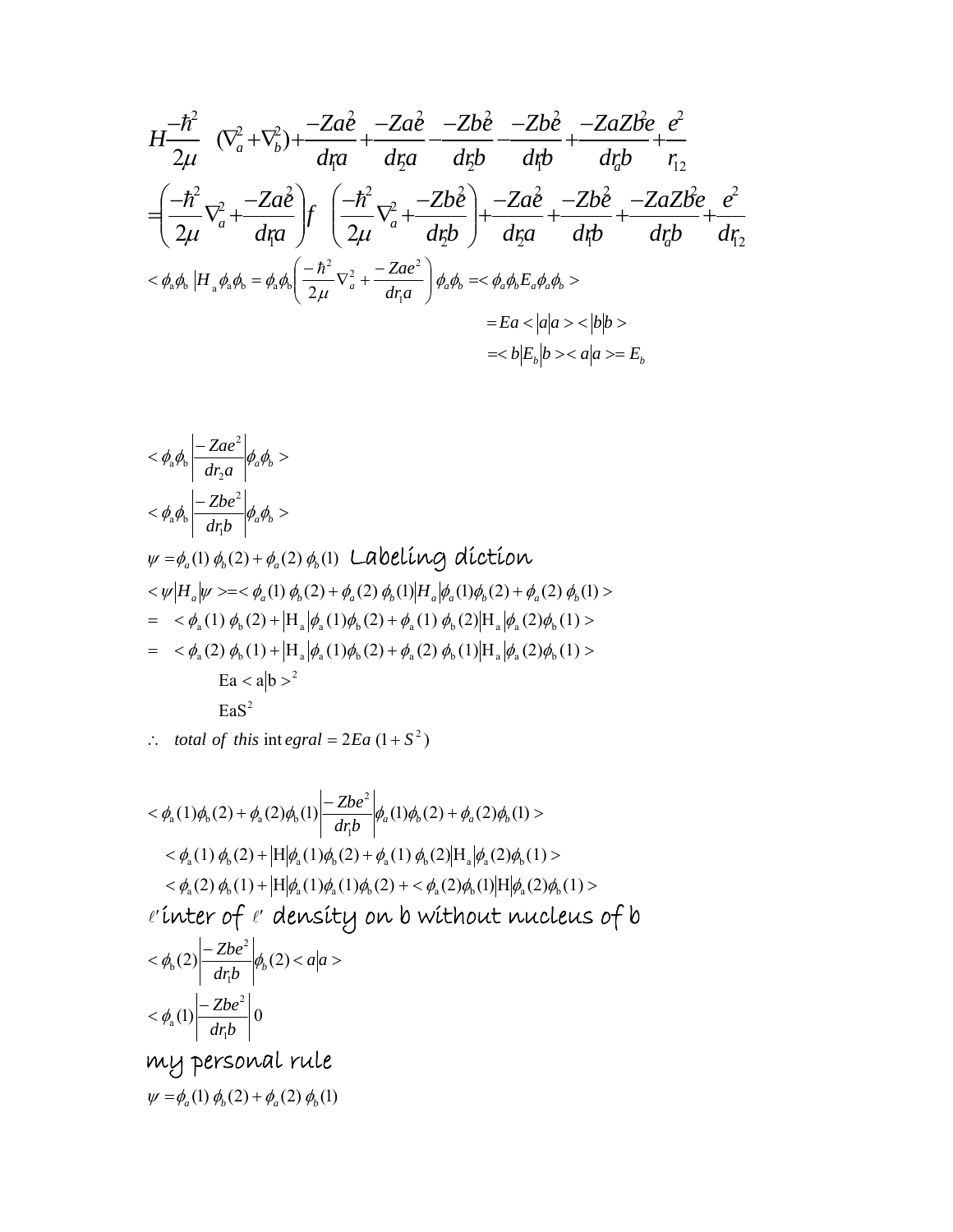

$$
\frac{H_{11} + H_{12}}{\left(1 + S^2\right)} = \frac{2(Ea + E_b)(1 + S^2) + 2(2J + 2KS) + 2(R + Q)(1 + S^2)}{2(1 + S^2)}
$$
\n
$$
\therefore E - Ea + E_b + \frac{2J + 2KS}{(1 + S^2)} + R + Q
$$

Before  $\phi = C_1 \phi_1 + C_2 \phi_2$ But for this system  $C_1 \phi_a(1) \phi_b(2) + C_2 \phi_a C_2 \phi_b(1)$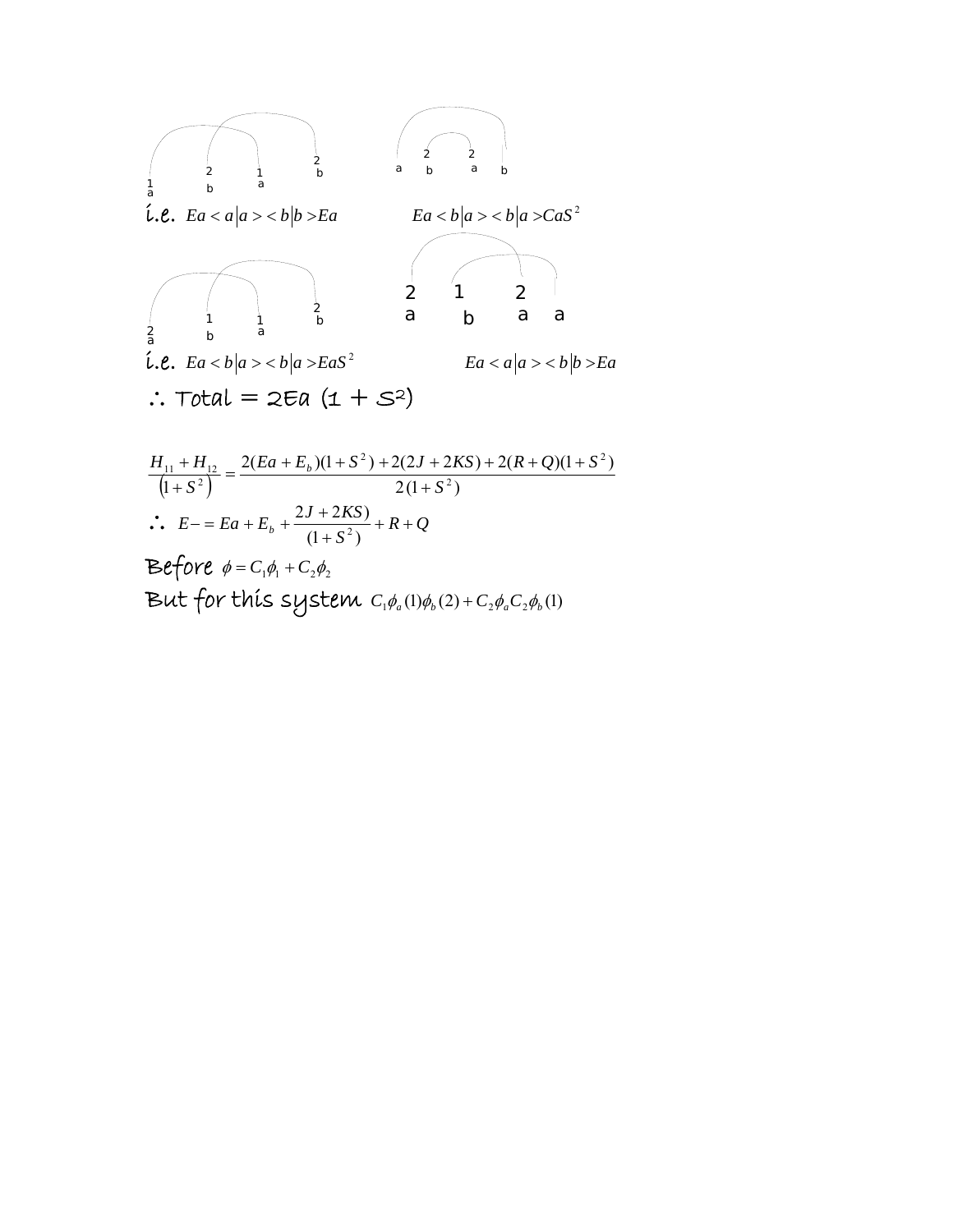$$
\langle \psi | \psi \rangle < C_1 \psi_1 + C_2 \psi_2 | C_1 \psi_1 + C_2 \psi_2 \rangle = 1
$$
\n
$$
C_1^2 < \psi_1 | \psi_1 \rangle < C_2^2 \psi_2 + C_2 \psi_2 | \psi \rangle + 2C_1 C_2 < \psi_1 | \psi_2 \rangle
$$
\n
$$
1 = C_1^2 < \phi_a(1) \phi_b(2) | \phi_a(1) \phi_b(2) \rangle + C_2^2 < \phi_a(2) \phi_b(1) | \phi_a(2) \phi_b(1) \rangle + 2C_1 C_2 < \phi_a(1) \phi_b(2) | \phi_a(2) \phi_b(1)
$$
\n
$$
1 = C_1^2 < a |a \rangle < b |b \rangle + C_2^2 C_2 < a |a \rangle < b |b \rangle + 2C_1 C_2 < a |b \rangle < a |b \rangle
$$
\n
$$
C_1^2 + C_2^2 < 2C_1 C_2 S^2 = 1
$$
\n
$$
\langle C_1^2 \left( 1 + 1 + 2S^2 \right) = 1
$$
\n
$$
C_1^2 \left( 2 + 2S^2 \right) = 1
$$
\n
$$
C_1 = \frac{1}{\sqrt{2(1 + S^2)}}
$$
\n
$$
\langle \psi | \psi | \psi \rangle = \frac{\langle \psi | \psi \rangle}{\sqrt{2(1 + S^2)}}
$$
\n
$$
\mathbf{M}^1 = \frac{1}{\sqrt{2(1 + S^2)}}
$$
\n
$$
\mathbf{M}^1 = \frac{1}{\sqrt{2(1 + S^2)}}
$$
\n
$$
\mathbf{M}^1 = \frac{1}{\sqrt{2(1 + S^2)}}
$$
\n
$$
\mathbf{M}^1 = \frac{1}{\sqrt{2(1 + S^2)}}
$$
\n
$$
\mathbf{M}^1 = \frac{1}{\sqrt{2(1 + S^2)}}
$$
\n
$$
\mathbf{M}^1 = \frac{1}{\sqrt{2(1 + S^2)}}
$$
\n
$$
\mathbf{M}^1 = \frac{1}{\sqrt{2(1 + S^2)}}
$$
\n
$$
\mathbf{M
$$

From the molecular theory,  $\psi = (\phi_a C_1) \phi_b C_2 + \phi_a C_2 \phi_b$ <sub>(1)</sub> Taking *Ha* ,  $+\phi_a(1)\phi_b(2)|H_a|\phi_a(1)\phi_b(2)+\langle\phi_a(1)\phi_b(2)|H_a|\phi_a(2)\phi_b(1)\rangle$  $<\phi_a(2)\phi_b(1)H_a\phi_a(1)\phi_b(2)+<\phi_a(2)\phi_b(1)H_a\phi_a(2)\phi_b(1)$  $<\psi H_a \psi> = <\phi_a(1)\phi_b(2) + \phi_a(2)\phi_b(1)|H_a|\phi_a(1)\phi_b(2) + \phi_a(2)\phi_b(1)$ 

 $\text{Ea} < b \mid a >^2 = \text{E}_a S^2$  Total =  $\text{E}_a (\text{HS}^2)$  $\text{Ea} < a \mid b >^2 = \text{E}_a \text{S}^2$   $a \neq b \Rightarrow J_a, J_b$  $Ea < a|a>< b|b> = Ea$  $Ea < a|a>< b|b> = Ea$ 

For  $(4)$   $\phi_a(1)\phi_b(2)H_a|\phi_a(1)\phi_b(2)+\langle\phi_a(1)\phi_b(2)|H_a|\phi_a(2)\phi_b(1)$  $<\phi_a(1)\phi_b(2)|3|\phi_a(1)\phi_b(2)+<\phi_a(1)\phi_b(2)|3|\phi_a(2)\phi_b(1)\rangle+\phi_a(2)\phi_b(1)|3|$ contd  $<\phi_{a}(1)\phi_{b}(2) > +\phi_{a}(2)\phi_{b}(1)|3|\phi_{a}(2)\phi_{b}(1) >$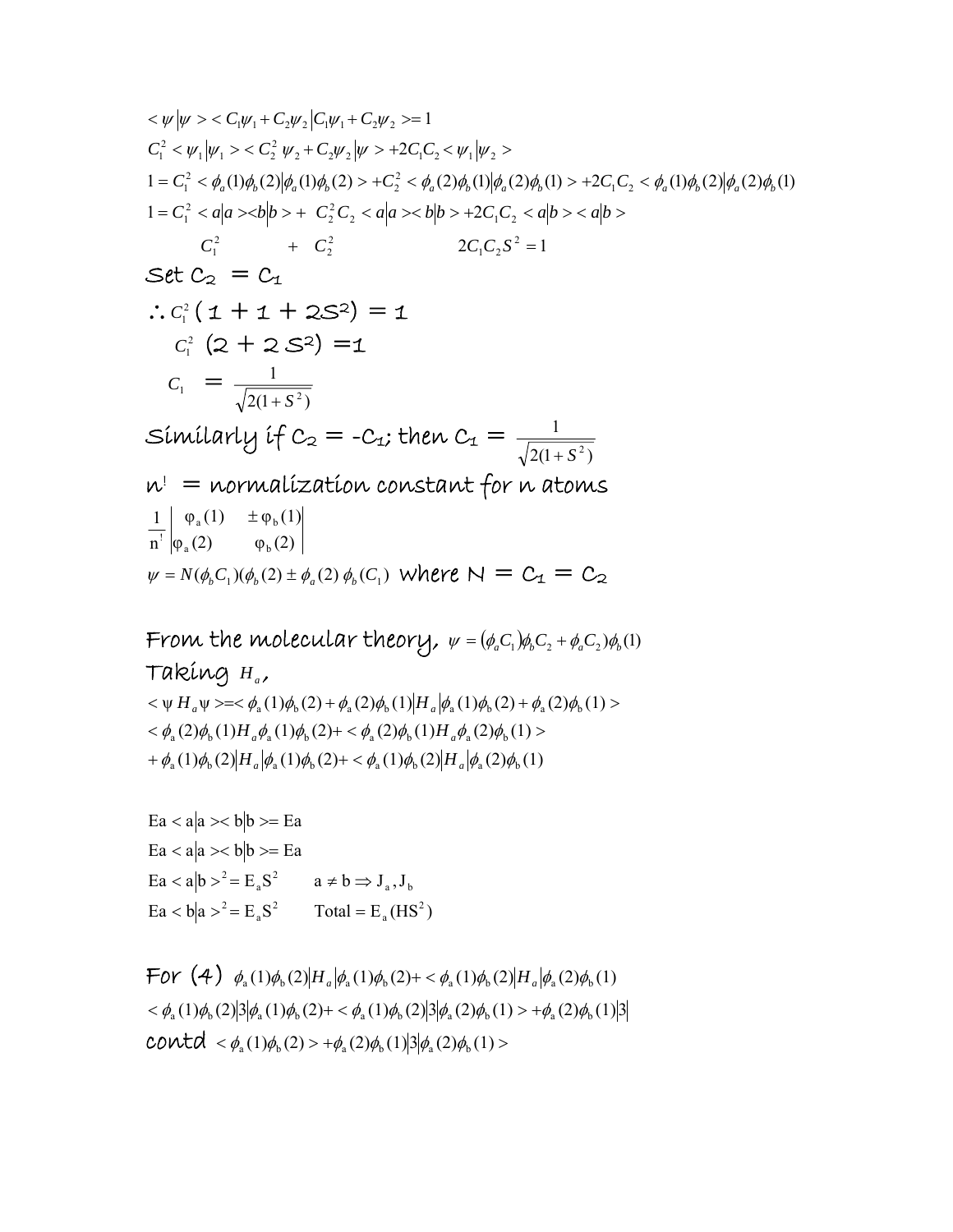$$
\langle \phi_{b} | 3 \left| \frac{-Zbe^{2}}{dr_{1}b} \right| \phi_{b}(2) < a|a \rangle + \phi_{a}(1) \left| \frac{-Zbe^{2}}{dr_{1}b} \right| \phi_{b}(1) < b|a \rangle + \phi_{b}|3| \phi_{b}(1) < a|a \rangle
$$
\n
$$
= 2(J_{b} + K_{b}S)
$$
\n
$$
= 2(J_{a} + K_{a}S)
$$
\nfor(3) = 2(J\_{a} + K\_{a}S)

 $\textstyle\mathop{\textstyle\mathop{\rm\bf E}}$  = repulsion integral for for e-,  $\varpi$  – repulsion integral for nucleus

for (b) 
$$
\frac{e^2}{dr_1 2} = 2R(1+S)
$$

$$
5 = 2 \phi (1+S)
$$

ψ , which has been used to describe M. O. so far as linear combination subwave function  $\psi_1$  and  $\psi_2$  each of which is a product combination of A. O.

 $i.e.$  M.  $\circ$ . = linear combination of subwave of each of which is a product combination of atomic orbitals Using the wave function

$$
\Psi = C_1 \Psi_1 + C_2 \Psi_2
$$
  
= C\_1 \phi\_a (1) \phi\_b(2) + C\_2 \phi\_a (2) \phi\_b(1)  
Suppose C<sub>1</sub> = C<sub>2</sub> = N  

$$
\Psi = N < \phi_a (1) \phi_b(2) + \phi_a (2) \phi_b(1) >
$$
 both atomic orbitals dorate one e- each  
A<sub>a</sub>  $\longrightarrow$  Ab A<sub>a</sub>  $\longrightarrow$  Ab

M. O. Theory states that each atom contribute e- into the M. O. (into the wave function) so that the bonding described as M. O. is purely covalent in nature

Suppose we reverse the order taking the product combination after the linear combination

 $\Psi = N\Psi_1\Psi_2$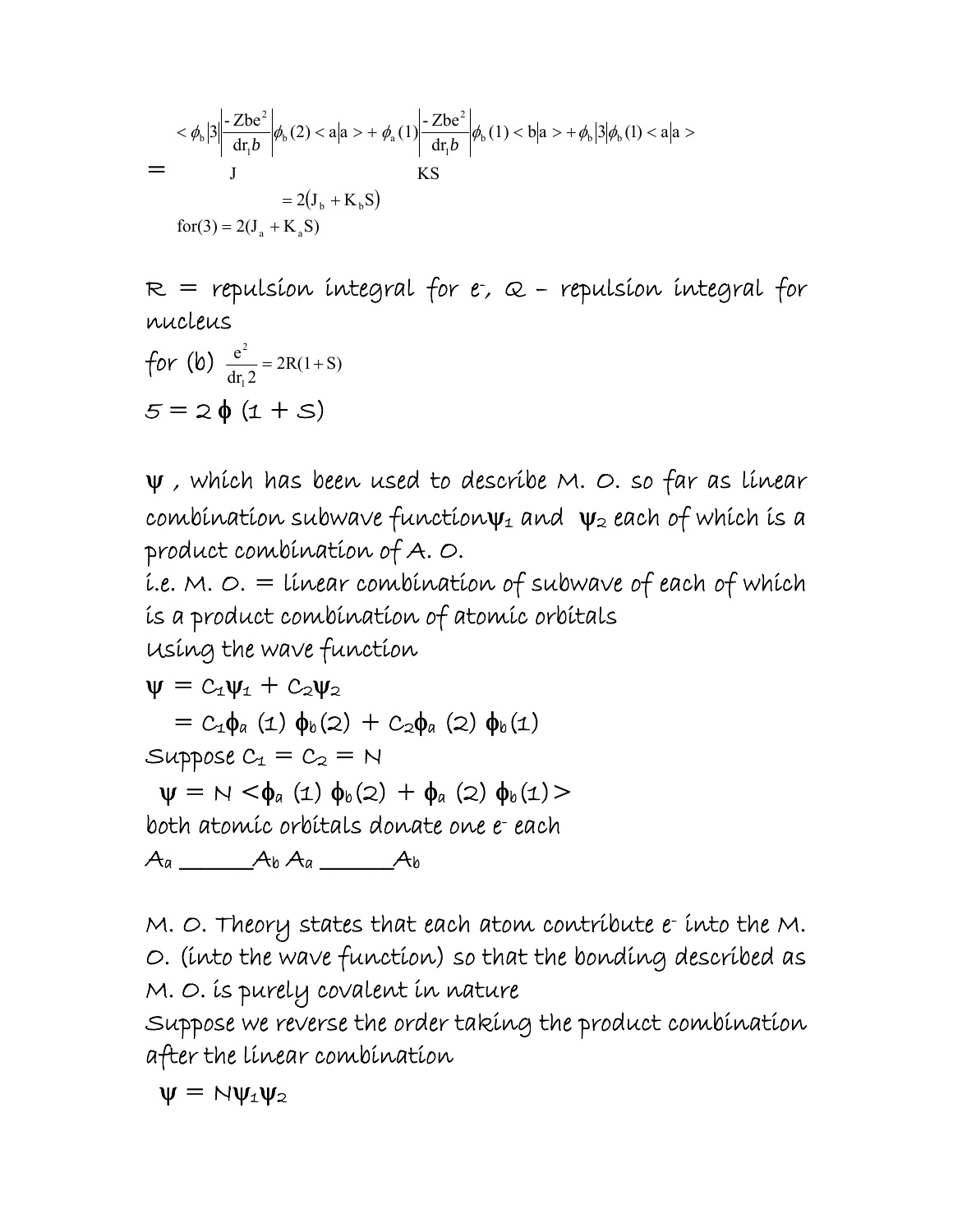N  $( $\phi_a (1) + \phi_b(1)$  +  $(\phi_a (2) + \phi_b(2))$$ =  $( $\phi_a(1) \phi_a(2) > +  $\phi_a(1) \phi_b(2) > + (\phi_b(1) \phi_a(2) +$$$  $<\!\phi_{b}(\mathbf{1})\; \phi_{b}(\mathbf{2})\!>$  $-A_a - A_b$ <sup>+</sup> +  $A_a - A_b$   $A_a - A_b$   $A_a^+ - A_b^ \leftarrow$  equal contributions  $\rightarrow$  purely covalent in nature Suppose we reverse the order taking the product combination the linear combination  $\Psi = N\Psi_1\Psi_2$ N  $(<\phi_a(1) \phi_b(1) > + <\phi_a(1) \phi_a(2) > + (\phi_b (2)$ =  $( $\phi_a(1) \phi_a(2) > +  $\phi_a(1) \phi_b(2) > + (\phi_b(1) \phi_a(2) > +$$$ 

$$
<\Phi_{b}(1) \phi_{b}(2)
$$
  
\n $-A_{a}-A_{b}^{+}$   $A_{a}-A_{b}$   $A_{a}^{-}+A_{b}^{-}$   
\n $\leftarrow$  equal contributions $\rightarrow$   
\npurely covalent

Proposal thus takes case of not only the covalent but also the possible ionic bonding Configuration interaction theory

Another theory supposes the ground state is actually mixed with some amount of the excited state. Thus, the wave function observed are slightly mixed from one perspective  $\therefore$   $\psi = \psi_1 \psi_2 + \int \psi_1 \psi_2$  $\Psi = \Psi_1 \Psi_2$  f just  $\Psi_1 \Psi_2$ Excited state=  $( $\phi_a(1) \phi_b(1) \phi_a(2) \phi_b(2) + (\phi_b (2) + f$$  $(\phi_a(1) - \phi_b(1)$   $(\phi_a(2)$   $(\phi_b(2)$  the excited state must have a –ve sign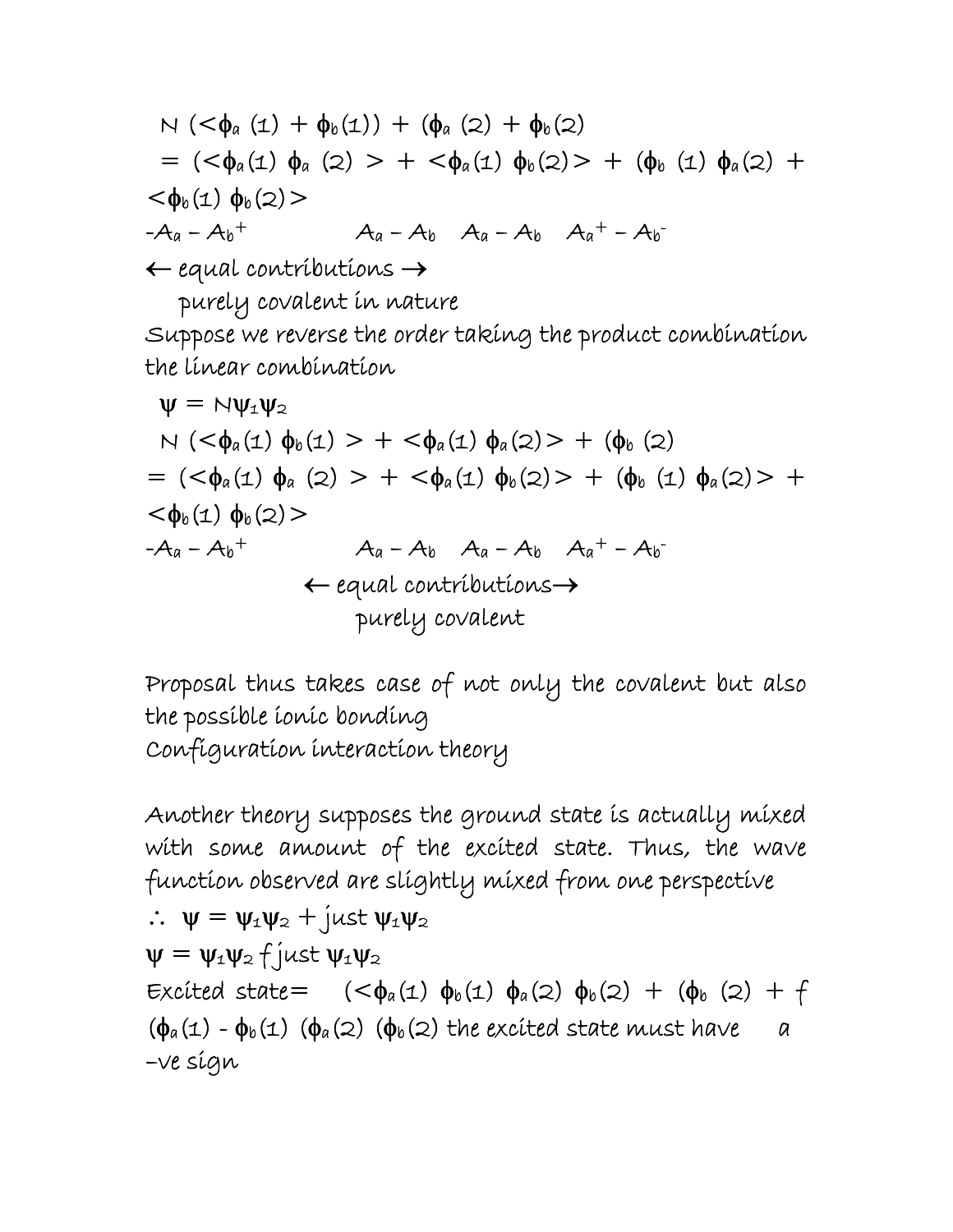$$
= ( <\phi_a(\underline{\tau}) \ \phi_a(\underline{\tau}) + \phi_a(\underline{\tau}) \ \phi_b(\underline{\tau}) + (\phi_b(\underline{\tau}) + \phi_a(\underline{\tau}) + \phi_b(\underline{\tau})
$$

$$
(\phi_b(\underline{\tau}))
$$

Note  
\n
$$
\psi = C_{4}\phi_{1} + C_{2}\phi_{2}
$$
\n
$$
\psi = \phi_{a}\phi_{b}
$$
\n
$$
\psi = N[\psi_{1} + \psi_{1}]
$$
\n
$$
\phi(1)\phi_{b}(2) \qquad \phi(2)\phi(1)
$$
\na\nb\n
$$
\psi = \psi_{1}\psi_{2} = \phi_{a}(1)\phi_{b}(2)\text{just }\psi_{1}\psi_{2}
$$
\n
$$
\psi = \psi_{1}\psi_{2} = \phi_{a}(1)\phi_{b}(1)\phi_{a}(2) + \phi_{b}(2)
$$
\n
$$
\psi = \psi_{1}\psi_{2} + f\psi_{1}\psi_{2}
$$
\n
$$
\psi = \psi_{1}\psi_{2} + f\psi_{1}\psi_{2}
$$
\n
$$
= \phi_{a}(1)\phi_{b}(1)\phi_{a}(2) + \phi_{b}(2) + f\phi_{a}(1) - \phi_{b}(1)\phi_{a}(2) - \phi_{b}(2)
$$
\n
$$
= \phi_{a}(1)\phi_{a}(2) + \phi_{b}(1)\phi_{b}(2) + \phi_{a}(1)\phi_{b}(2) + \phi_{a}(2)\phi_{b}(1)]
$$
\n
$$
f[\phi_{a}(1)\phi_{a}(2) + \phi_{b}(1)\phi_{b}(2) - \phi_{a}(1)\phi_{b}(2) + \phi_{a}(2)\phi_{b}(1)]
$$
\n
$$
= 1 + \phi_{a}(1)\phi_{a}(2) + \phi_{b}(1)\phi_{b}(2) + (1 - f)(\phi_{a}(1)\phi_{b}(2) + \phi_{a}(2)\phi_{b}(1))
$$
\n
$$
f \text{can be } O, +1, -1
$$
\n
$$
\overline{A_{a}-A_{a}^{+}} \qquad A_{b}^{+}-A_{b}^{-} \qquad A_{a}-A_{b}
$$

By setting  $F = 0$ , essentially you're dealing with the M. O. theory If  $f = -1$ , you get M. O. theory, which is a covalent contribution

 $1ff = +1$ , describes a totally ionic condition

Putting an atom in the centre of coordination,

 $\Psi = \mathcal{R}$  (r)  $\theta_{(\theta)} \phi_{(\phi)}$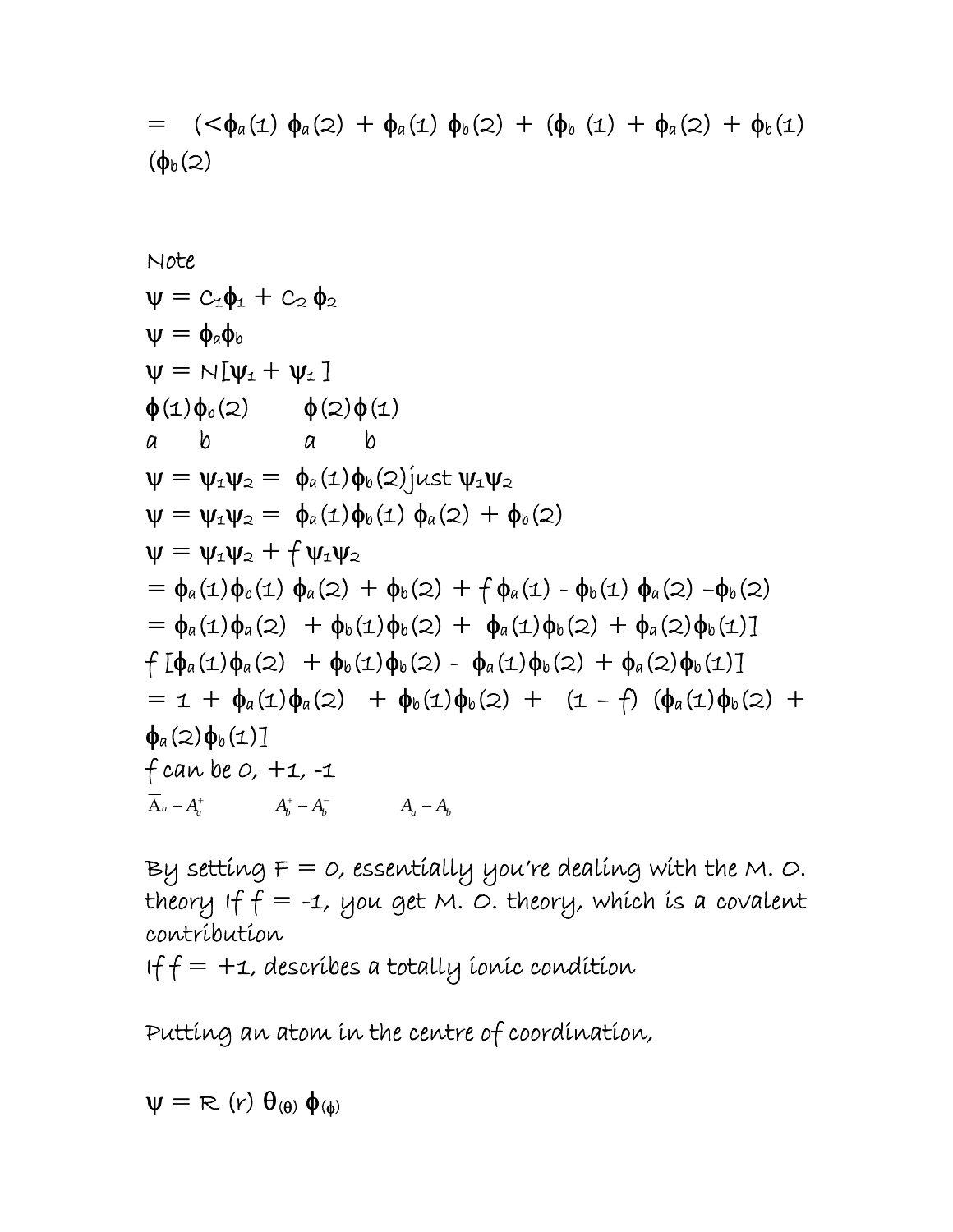n l m R is a function of Radius itself, angle with Z axis and angle with x axis respectively.

 $Em<sub>L</sub>$  0  $\pm$ 1  $\pm$ 2  $\pm$ 3 (magnetic quantum nos) S P D F

Where  $C_n = \infty$  and  $C_{1n} = \infty$ You have  $D_n = \infty$  $\psi =$  const  $e^{\pm \times \Phi}$ 0 +1 +2 +3 σ π δ ω  $\lambda = 0, \quad +1, \quad +2 \quad +3$ σ π δ φ  $\pi$   $\Delta$   $\Phi$  Team symbol

$$
\psi = \psi_{\text{1}}\psi_{\text{2}} = \text{ls/s}
$$

There are 2 ways of classifying this mol orb

(1) Origin = H atomic orbitals  $f/q$ ch they emerge e.g.

 $\sigma$ g (Is) (it could have w i.e.  $f/$  35 atom)

(2) Position in energy scale e.g. /σg, 2σg, 3σg The atomic orbitals f/quenching these m. o. occur can be linkied or correlated to them in  $2$  form i.e.

- (1) In terms of energies
- (2) In terms of the symmetries of origin atomic orbitals qch can be correlated to the symmetries of m. o. If they are of the same symmetry, they're correlated. If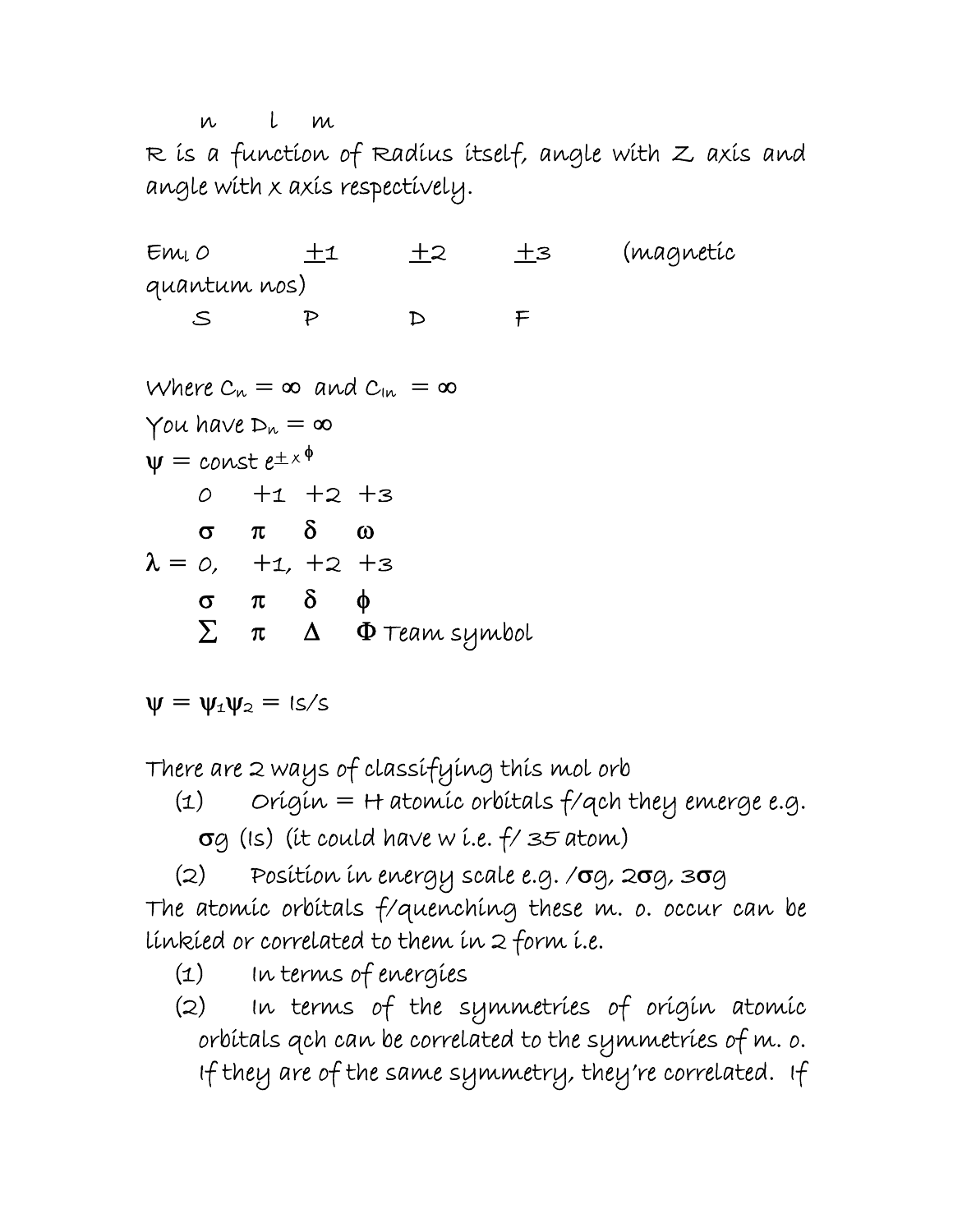not they're not correlated. To change symmetry to correlate involves use of a large amount of energy. The concept of correlation diagram of A. O. and M. O. is found on these 2 term *i.e.* " " in terms of energy (easier to perceive) and '' '' '' '' ''' symmetry

M .O. has lower energy than A. O.

The energy correlation diagram req. that certain atomic orbital combine to form mol orb.

At the third level, the sequence change. The size of splitting  $= \Delta \mathbf{E} = \Delta E = a \frac{1}{E(2p) - E(2s)}$ , there'll be a

When  $E(2p) - E(2)$  is small;  $\Delta E$  is large

Repulsion between  $2\sigma u$  and  $3\sigma g$  such that  $1\pi u$  is really nearer to 2σu

Then u fill in the orbital with the available e- . Only 2e- can occupy an orbital and they should be of opp…………….. An excited will have an e- in a higher orbital when the lower orbital still has only e-

e.g. 1 $\sigma g^2$  = hydrogen molecule; 1 $\sigma g^1$  1 $\sigma u$  1  $\Rightarrow$  excited state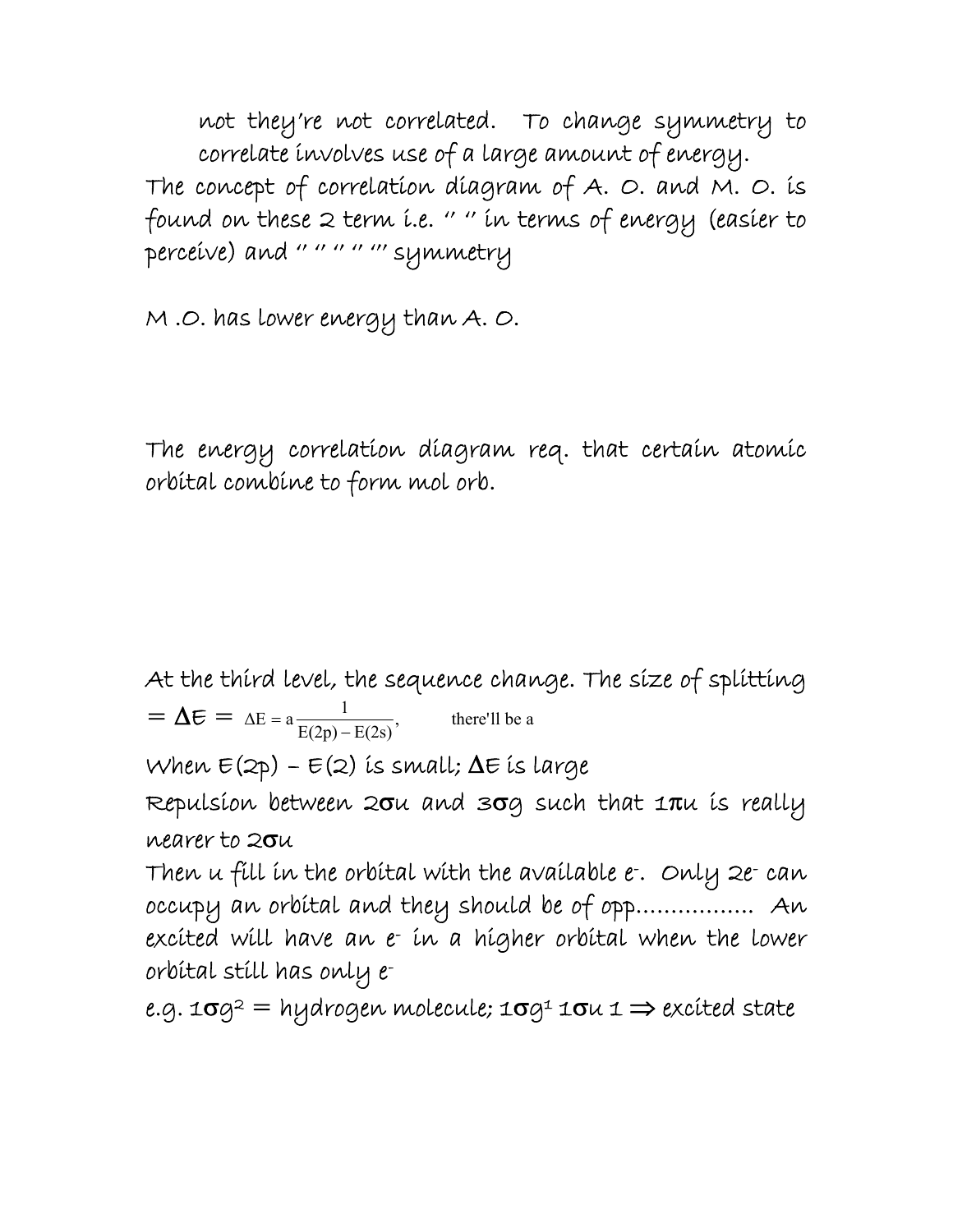Helium He<sub>2</sub> molecule - 1 $\sigma g^2 \sigma u^{*2}$ , but molecule is not stable  $Viz \Rightarrow 10^{-2}10^{-2}20^{-2}$  (behaves like H2) Term symbol of  $H_2 = \sum$ Multiplicity (25 + 1) = 1 because S = 0 i.e. 1 $\sum_{g,\,u}$  + mirror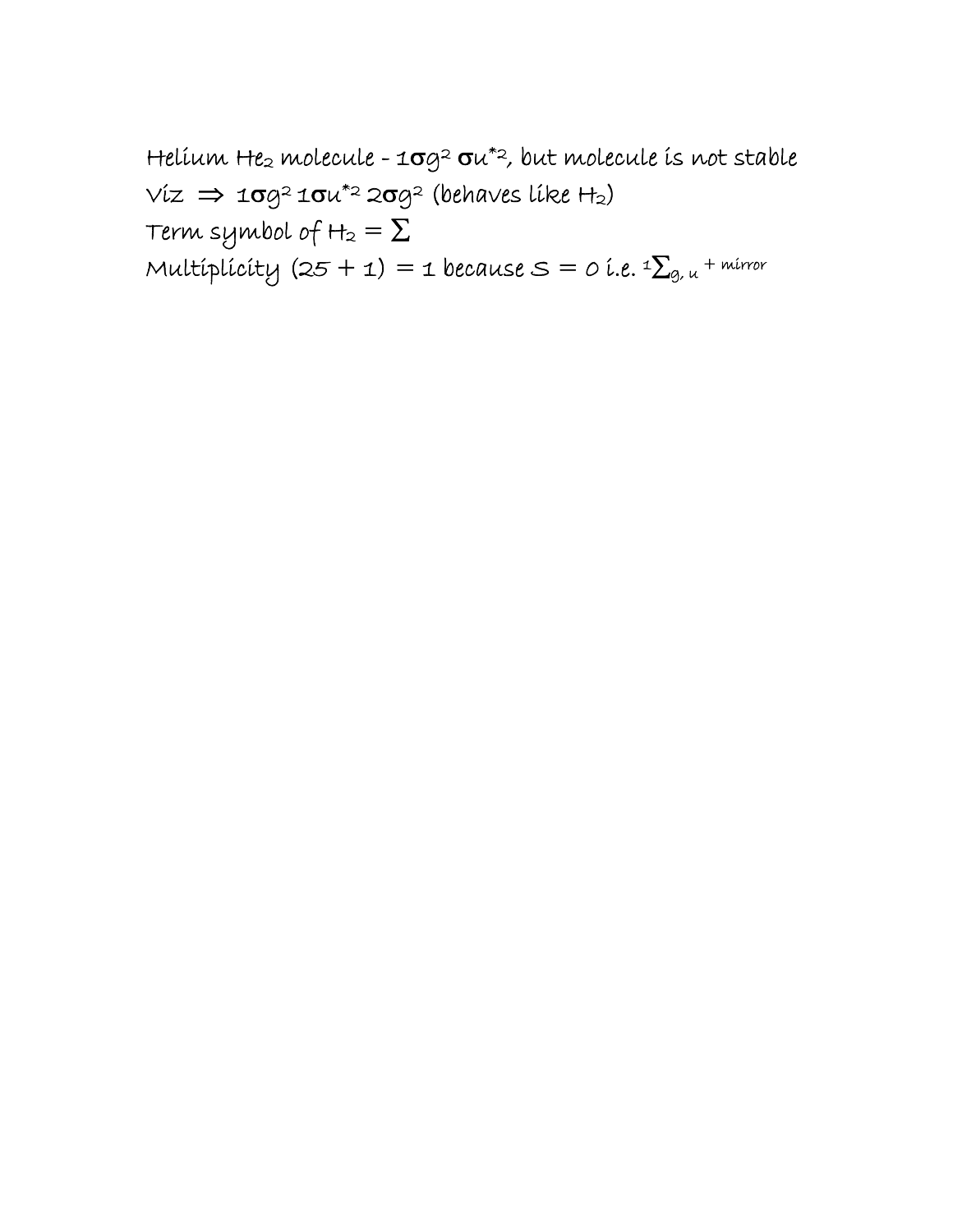| Molecule $ \operatorname{\mathsf{Spin}}\nolimits  \#  \operatorname{\mathsf{og}}\nolimits $ |               |                       |                | $\sigma u^*$                                | 200 | $\sigma$ 2 $u^*$ | $1\pi$ u |          | $3$ σ $g \mid 1 \pi g^*$ | $30*$            | Energy       |        |                        |
|---------------------------------------------------------------------------------------------|---------------|-----------------------|----------------|---------------------------------------------|-----|------------------|----------|----------|--------------------------|------------------|--------------|--------|------------------------|
|                                                                                             |               |                       | $\sigma$ g(Is) | $\sigma$ u <sup>*</sup> (1s) $\sigma$ g(2s) |     | $\sigma u^*(2s)$ | $\pi$ u  | (2p)     | $\pi q^*(2p)$            | $\sigma u^*(2p)$ | (Symmetry)   |        |                        |
|                                                                                             |               |                       |                |                                             |     |                  |          | $\sigma$ |                          |                  |              |        |                        |
|                                                                                             |               |                       |                |                                             |     |                  |          | (2p)     |                          |                  |              |        |                        |
| $+2$                                                                                        | $\frac{1}{2}$ | $\mathbf 1$           | 1              |                                             |     |                  |          |          |                          |                  | Bonding Bond |        | Grou                   |
|                                                                                             |               |                       |                |                                             |     |                  |          |          |                          |                  | 2.65         | length | state                  |
|                                                                                             |               |                       |                |                                             |     |                  |          |          |                          |                  |              | 1.06   | terms                  |
|                                                                                             |               |                       |                |                                             |     |                  |          |          |                          |                  |              |        | $2\sum +g$             |
| $+2$                                                                                        | $\mathcal{O}$ | $\mathbf{z}$          | 1↓             |                                             |     |                  |          |          |                          |                  | 4.48         | 0.78   | $1\sum +$ <sub>9</sub> |
| $+2$                                                                                        | $\frac{1}{2}$ | ${\mathbf \mathbf 1}$ | ↑↓             |                                             |     |                  |          |          |                          |                  | (3.1)        | 1.08   | $1^1\Sigma^+$ g        |
| $+2$                                                                                        | $\mathcal{O}$ | $\mathcal{O}$         | ↑↓             |                                             |     |                  |          |          |                          |                  |              |        | $1\sum +$ <sub>g</sub> |
| $+2$                                                                                        | $\mathcal{O}$ | $\mathbf{z}$          | ↑↓             |                                             |     |                  |          |          |                          |                  | 1.0          | 2.67A  | $12^+$ g               |
| $+2$                                                                                        | $\mathcal{O}$ | $\circ$               | ↑↓             |                                             |     |                  |          |          |                          |                  | not          |        | $1\sum +$ <sub>g</sub> |
|                                                                                             |               |                       |                |                                             |     |                  |          |          |                          |                  | stable       |        |                        |
| $+2$                                                                                        | ${\bf 1}$     | 2                     | 个              |                                             |     |                  |          |          |                          |                  | 3.6          | 1.54   | $3\Sigma_g$            |

Net no of bonding to antibonding (i.e. bonding – antibonding)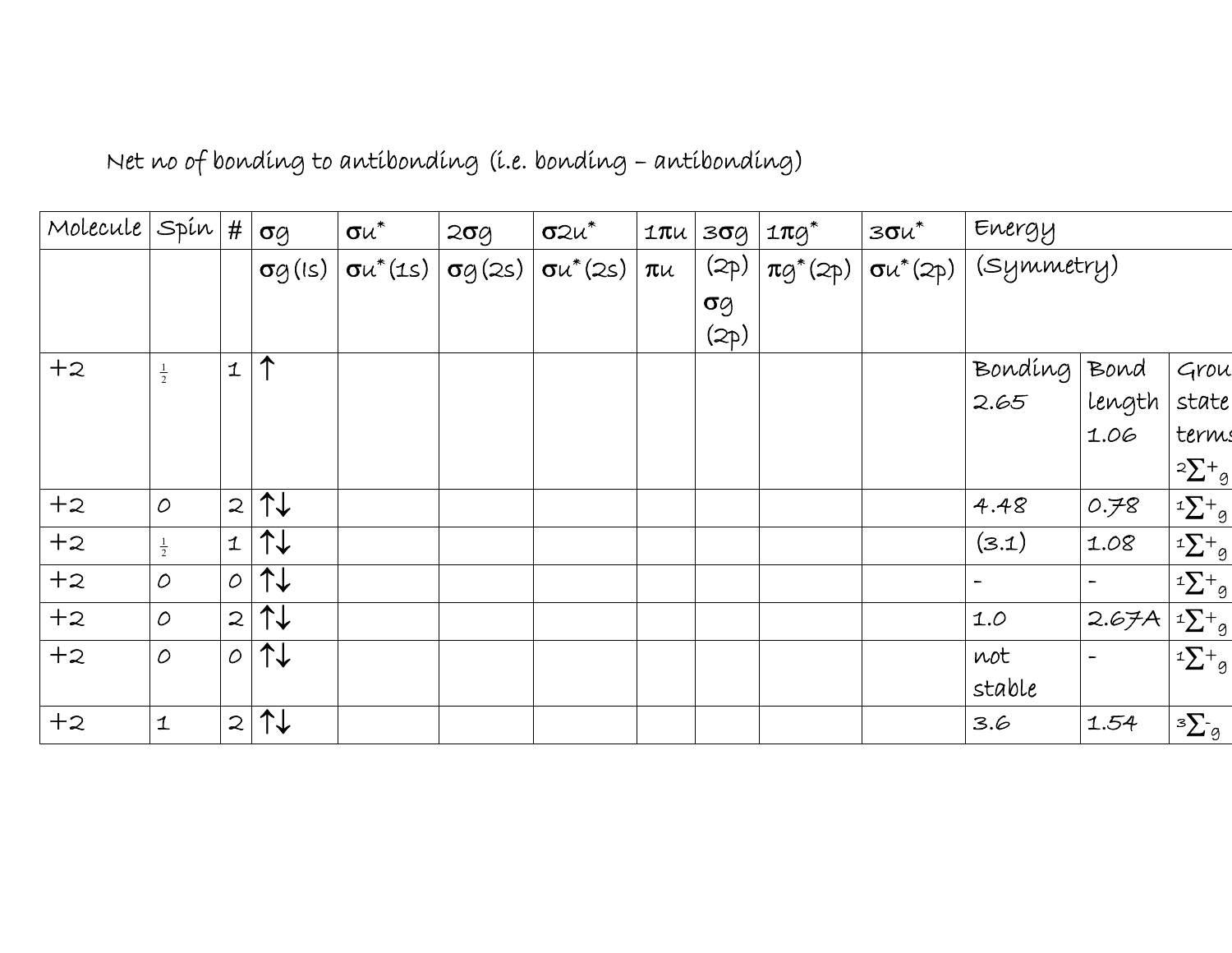The higher the net bonding to anti-bonding; the more stable because the bond energy is more: Look at  $He_2^*$  is theoretically computed that's why bond energy is put in bracket for  $He_2^*$ Bond energy is also called dissociation energy Electronic configuration of  $Be_2$  is  $1\sigma g^2$  1 $\sigma$ u etc but for  $Be - 1s^22s^2$  etc.

Molecule

| $+2$ | O | ≖                           | ⌒⌒<br>╰         | $\triangleright$<br>◡ | $\blacktriangleright$<br>╰ | T<br>╰┡                     | $\sqrt{ }$<br>╰       | ╰                |                       |            | 6.2  | 1.24A              | g+<br>▃                  |
|------|---|-----------------------------|-----------------|-----------------------|----------------------------|-----------------------------|-----------------------|------------------|-----------------------|------------|------|--------------------|--------------------------|
| $+2$ |   | <b>__</b><br>っ              | ↗<br>び          | $\triangleright$<br>∼ | $\blacktriangle$<br>◡      | $\blacktriangleright$<br>╰┢ | $\blacktriangle$      | ́∼<br>╰          | $\sqrt{2}$            |            | 8.73 | Not                | $2\sqrt{2}$<br>g+<br>▃   |
|      |   |                             |                 |                       |                            |                             |                       |                  |                       |            |      | known              |                          |
| $+2$ | O | 6                           | $\sqrt{2}$<br>✔ | $\triangleright$<br>✔ | $\blacktriangle$<br>╰      | $\blacktriangle$<br>╰╇      | $\blacktriangle$<br>╰ | $\sqrt{ }$<br>⋰  | $\triangleright$<br>╰ |            | 9.76 | $\perp O^{\alpha}$ | $\overline{\phantom{0}}$ |
| $+2$ |   | $\mathcal{F}_{\mathcal{L}}$ | ⌒<br>◡          | Ж.<br>◡               | $\blacktriangle$<br>╰      | $\sqrt{2}$<br>نان           | $\sqrt{2}$<br>N.      | $\sqrt{2}$<br>╰╈ | $\triangleright$<br>₩ | $\sqrt{2}$ | 6.48 | 1.12               |                          |

 $\Sigma$ - : symmetry operation of reflection  $N_2^*$  is very stable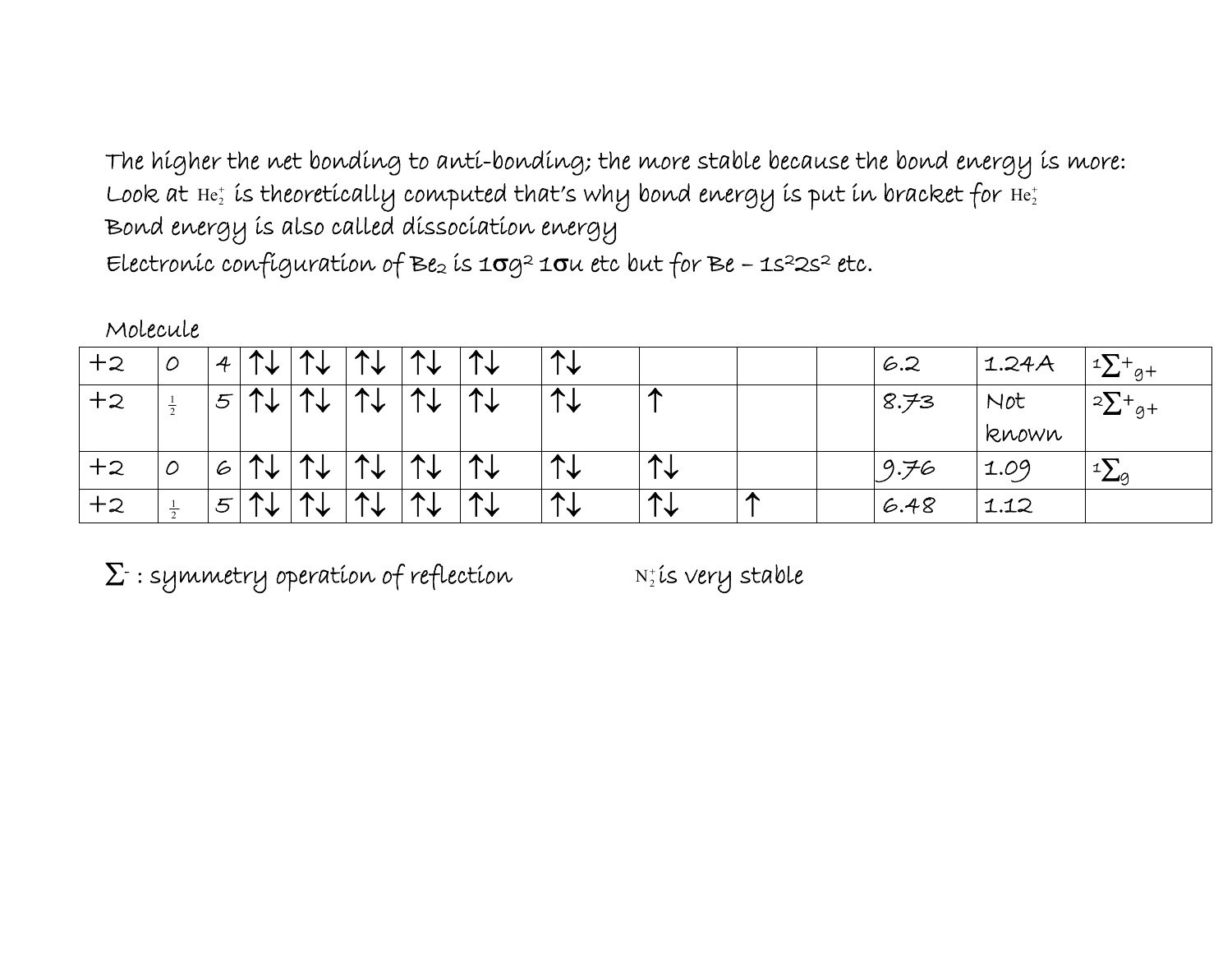|    |              | $ 100 10u^*$ S |                             |        |                     |              |  |                  |                       |                 |             |                         |
|----|--------------|----------------|-----------------------------|--------|---------------------|--------------|--|------------------|-----------------------|-----------------|-------------|-------------------------|
| 02 |              |                | $\blacktriangleright$<br>╰┻ | ⌒      | $\mathbf{r}$<br>مای | T.           |  | ‴                | T.<br>╰               | $\sqrt{2}$<br>╰ | $5.08$ 1.21 | $\overline{\mathbf{2}}$ |
|    |              |                |                             |        |                     |              |  |                  |                       |                 |             | -97                     |
| Fe | $\mathbf{z}$ |                | $\blacktriangleright$<br>▸  | ⌒<br>◡ | $\sqrt{ }$<br>ملحا  | $\mathbf{r}$ |  | T.               | T.<br>╰               | $\sqrt{2}$<br>╰ | 1.6         |                         |
| Ne | Ω            |                | $\sqrt{2}$                  |        | æ                   |              |  | $\triangleright$ | $\blacktriangleright$ | $\sqrt{2}$<br>◡ |             |                         |

$$
\text{Boron} \implies \text{Im} \ u \ \xrightarrow{a} \ \frac{\uparrow}{1} \ \frac{\uparrow}{-1} \ \text{or} \ \frac{\uparrow\downarrow}{+1} \frac{\uparrow}{-1} \ \text{or} \ \frac{\uparrow}{+1} \frac{\downarrow}{-1}
$$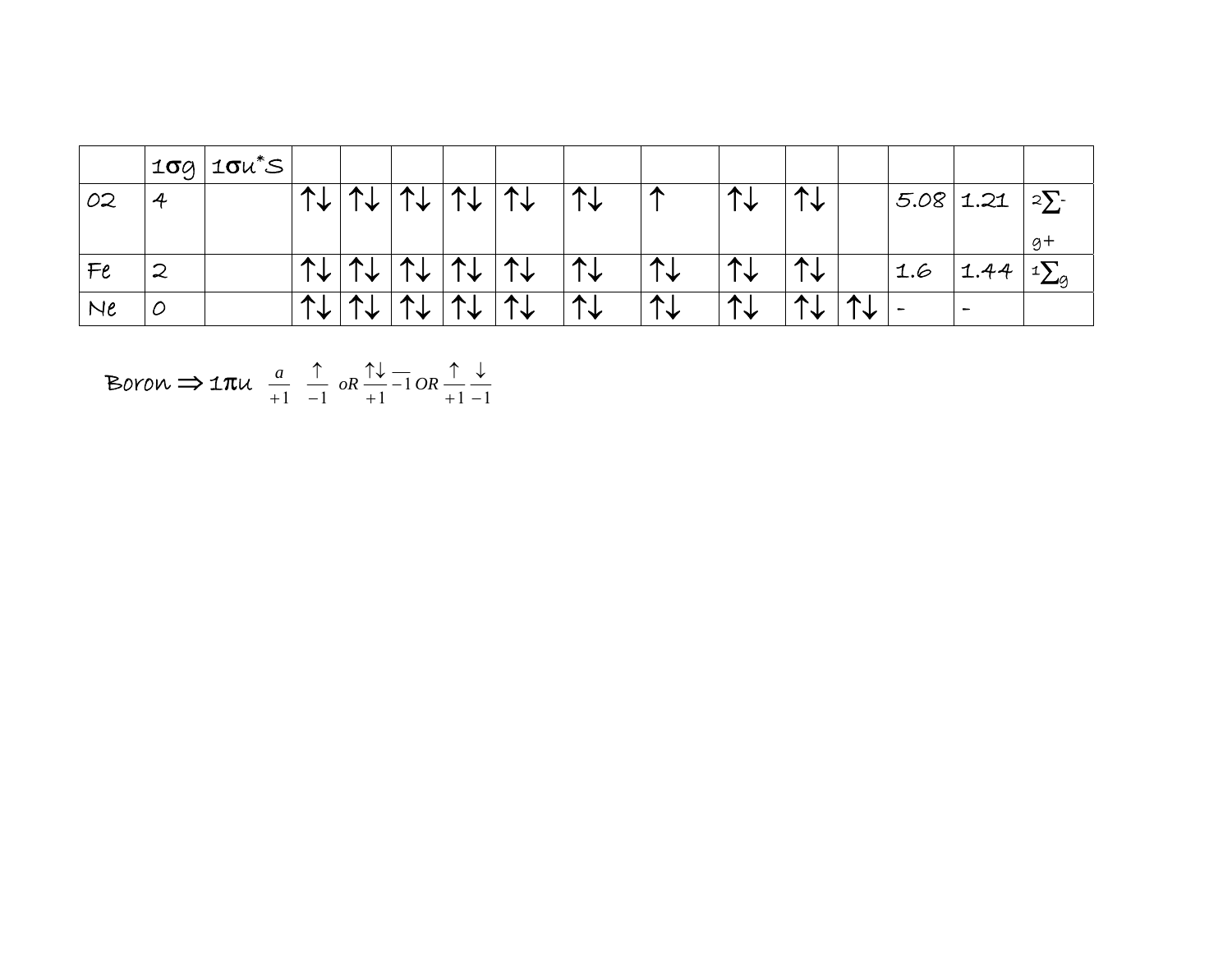For case L;  $\Omega = o$  ∴ Term symbol is  $\Sigma_g$ For case  $A: {}^3\Sigma_a$  ( $\Omega = 0$ ) Fro case B;  $\Omega = z$ , Term symbol  ${}^{\text{1}}\Delta_{g}$ If two multiplicities are equal; the largest value of L, angular momentum is next stable ∴ in order of stability we have  $1\sum_{\alpha}$  $1\Delta$ g  $\downarrow$  stability i.e. why the intensity of oxygen is low because of the spin is not the same and thus forbidden <sup>3</sup>∑g

Morse's potential energy for the formation of a molecule, the electron sit inside the vibrational levels (in each are also the rotational levels)

Vibration is determined by "a" in the equation

Expanding the equation  $EP = D(1 + e^{-2a(r-r)s} - 2e^{-(r-r)s}) - D$  $EP = D[1 - e - a(r - r)_0]^2 - D$ 

M. P. E. curve describes the bonding between molecules

The slope at any point  $=\frac{dE_p}{d_1}$  $\frac{e}{r} = 2ae^{-2a(r-r_0)} + 2ae^{-a(r-r_0)} = 0$  $\frac{dE_e}{dr} = 2ae^{-2a(r-r_0)} + 2ae^{-a(r-r_0)}) = 0$  at bottom of curve Because at bottom of curve  $\frac{dE_p}{dr} = O$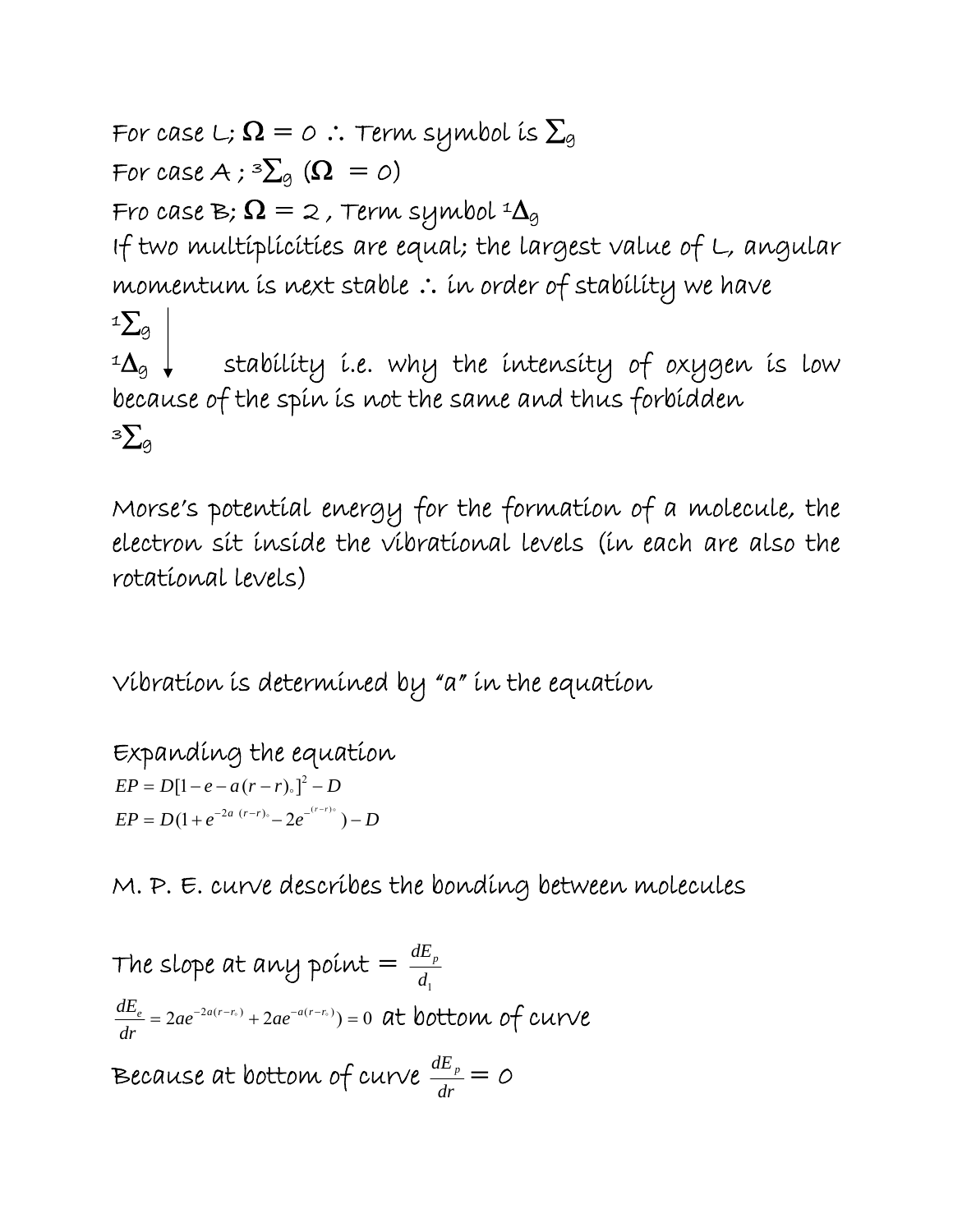$2ae^{-a(r-r_0)} + 1 - e^{-a(r-r_0)} = 0$ 

This is not zero therefore the one in bracket must be set in 0

 $\therefore$   $e^{-a(r-r_0)}$  = 1  $\therefore$   $r-r_0 = 0$ At the minimum of cure where  $r = r$ ; the curve is assigned a value of −D where r = ∞ í.e. ínfiníte then  $e^{-a(r-n)}$  can be  $\frac{1}{e^{a^r}}$  $\frac{1}{\sqrt{1-\frac{1}{x}}}$ which is 0;

∴  $EP = Q$  where  $r = ∞$ 

If  $-D$  is removed from the initial equation then  $r = r_0$  will  $y$ ield  $Ep = o$  and  $r = \infty$  will yield  $Ep = p$  an the change in  $Ep$ will still be D on the graph

Waiting the equation in another way;

$$
\mathsf{Ep} = \mathsf{D} \left[ \mathbf{1} - e^{-x} \right]^2 - \mathsf{D}
$$

Any exponential term can be expanded

 $r^!$  $e^{-x} = \sum_{n=0}^{n} \frac{c - D^r x^n}{r}$  $r^{-x} = \sum_{r=0}^{n} \frac{c - D^r x^r}{r!}$ Therefore for some terms up to  $n = 3 e<sup>-x</sup> = 1 - x +$ 

$$
\frac{x^2}{2^1} - \frac{x^3}{3^1}; \quad Ep = [1 - [1 - x + \frac{x^2}{2^1} - \frac{x^3}{3^1}]\n\nEp = [1 - [1 - x + \frac{x^2}{2} - \frac{x^3}{6}]\n\n\left(x - \frac{x^2}{2} + \frac{x^3}{6}\right)\left(x - \frac{x^2}{2} + \frac{x^3}{6}\right)\n\nx^2\n\nx^2\n\nx^3\n\n\frac{x^3}{2} + \frac{x^4}{6}\n\n\left(-x - \frac{x^3}{2} + \frac{x^4}{4}\right)\n\n\left(-x - \frac{x^3}{2} + \frac{x^4}{4}\right)\n\n\left(-x - \frac{x^3}{2} + \frac{x^4}{4}\right)\n\n\left(-x - \frac{x^3}{2} + \frac{x^4}{4}\right)\n\n\left(-x - \frac{x^3}{2} + \frac{x^4}{4}\right)\n\n\left(-x - \frac{x^3}{2} + \frac{x^4}{4}\right)\n\n\left(-x - \frac{x^3}{2} + \frac{x^4}{4}\right)\n\n\left(-x - \frac{x^3}{2} + \frac{x^4}{4}\right)\n\n\left(-x - \frac{x^3}{2} + \frac{x^4}{4}\right)\n\n\left(-x - \frac{x^2}{2} + \frac{x^3}{4}\right)\n\n\left(-x - \frac{x^2}{2} + \frac{x^3}{4}\right)\n\n\left(-x - \frac{x^2}{2} + \frac{x^3}{4}\right)\n\n\left(-x - \frac{x^2}{2} + \frac{x^3}{4}\right)\n\n\left(-x - \frac{x^2}{2} + \frac{x^3}{4}\right)\n\n\left(-x - \frac{x^2}{2} + \frac{x^3}{4}\right)\n\n\left(-x - \frac{x^2}{2} + \frac{x^3}{4}\right)\n\n\left(-x - \frac{x^2}{2} + \frac{x^3}{4}\right)\n\n\left(-x - \frac{x^2}{2} + \frac{x^3}{4}\right)\n\n\left(-x - \frac{x^2}{2} + \frac{x^3}{4}\right)\n\n\left(-x - \frac{x^2}{2} + \frac{x^3}{4}\right)\n\n\left(-x - \frac{x^2}{2} + \frac{x^3}{4
$$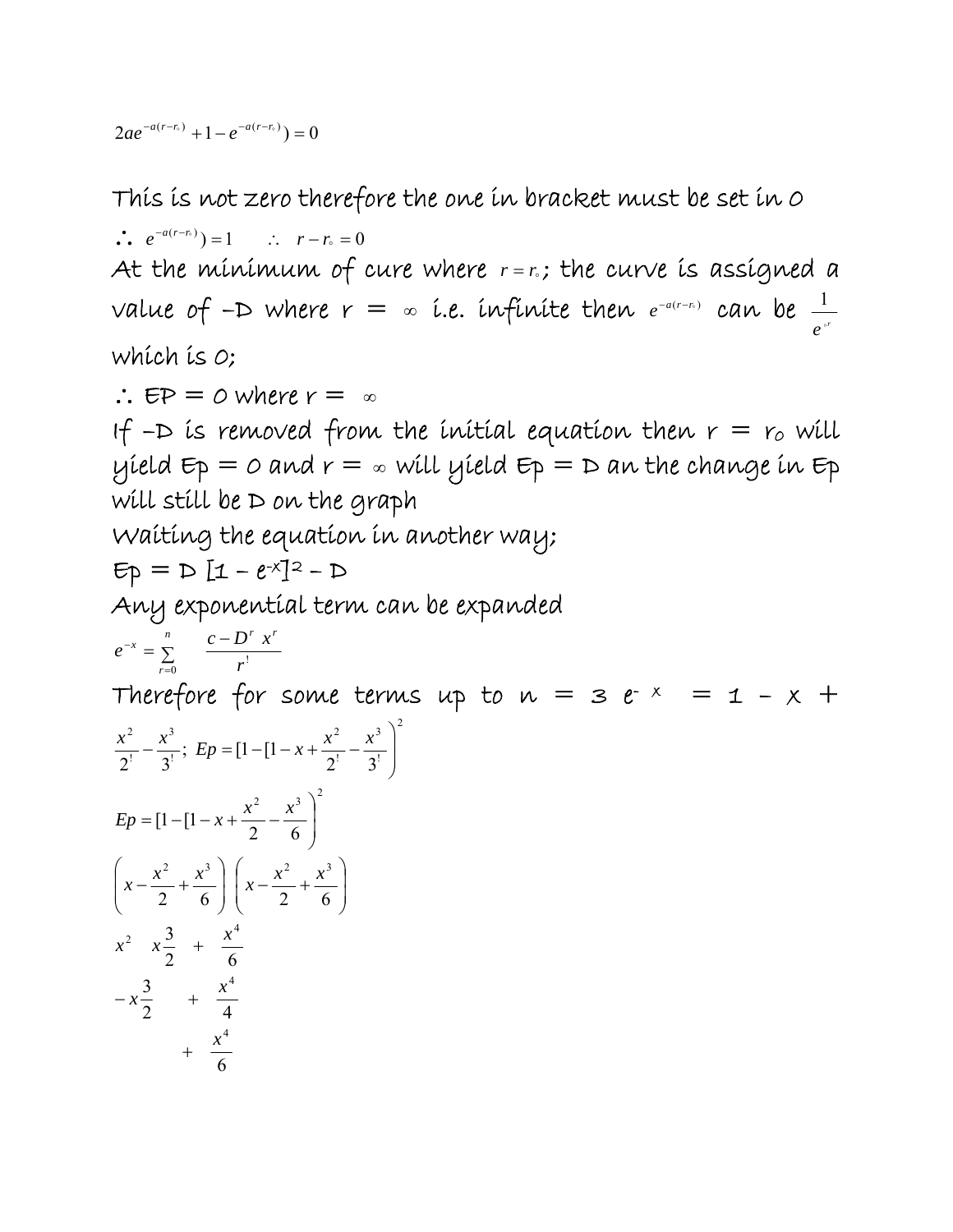$$
x^{2} + \frac{7}{12x^{4}}
$$
  
Ep = D(x<sup>2</sup> +  $\frac{7}{12}$ x<sup>4</sup> + .....) - D  
Then u can differentiate writ x and D will disappear

A vibrating diatomic molecule is held by its bond strength and by hooke's law, this force;  $-F = \kappa y$   $(y =$  distance of expansion <sup>−</sup> ° *<sup>r</sup> <sup>r</sup>*  $\epsilon_P = \int -F_{(y)}dy = K \int ydy = \frac{1}{2}ky^2$  $\int -F_{(y)}dy = K\int ydy = \frac{1}{2}ky^2$ **i.e.**  $x^n dx = \frac{1}{n+1} x^{n+1}$  $x^n dx = \frac{1}{n+1} x^{n+1}$ Hooke's law deals only with the 1st ............ approximation  $Ep = \frac{1}{2}ky^2 = Dx^2$  $2 - Dg^2(u - v^2)^2$  $Ep = \frac{1}{2}ky^2 = Da^2(r - r^2)^2$  $= \frac{1}{2}k(r-r^{2})^{2} = Da^{2}(r-r^{2})^{2}$  $a = \sqrt{\frac{k}{2D}}$  $f(x) = \mu x + \delta x + \kappa x = 0$ 0 μ kx μ  $=\stackrel{\infty}{x}+\frac{\alpha}{\mu}+\frac{kx}{\mu}=0$  +  $w =$  circular frequency =  $2\pi y \rightarrow$  (linear frequency cycle/s)  $\therefore$  k =  $\mu\omega_0^2$  where  $w = 2\pi v$  $(2\pi y)^2 \mu$   $|(w_0^2)|$ *D w D*  $a = \sqrt{\frac{(2\pi y)^2}{a}}$ 2D  $\sqrt{2}$  $=\sqrt{\frac{(2\pi y)^2 \mu}{2D}} = \sqrt{\frac{(w_o^2)\mu}{2D}}$ The dissociation constant is inversely…………………… bond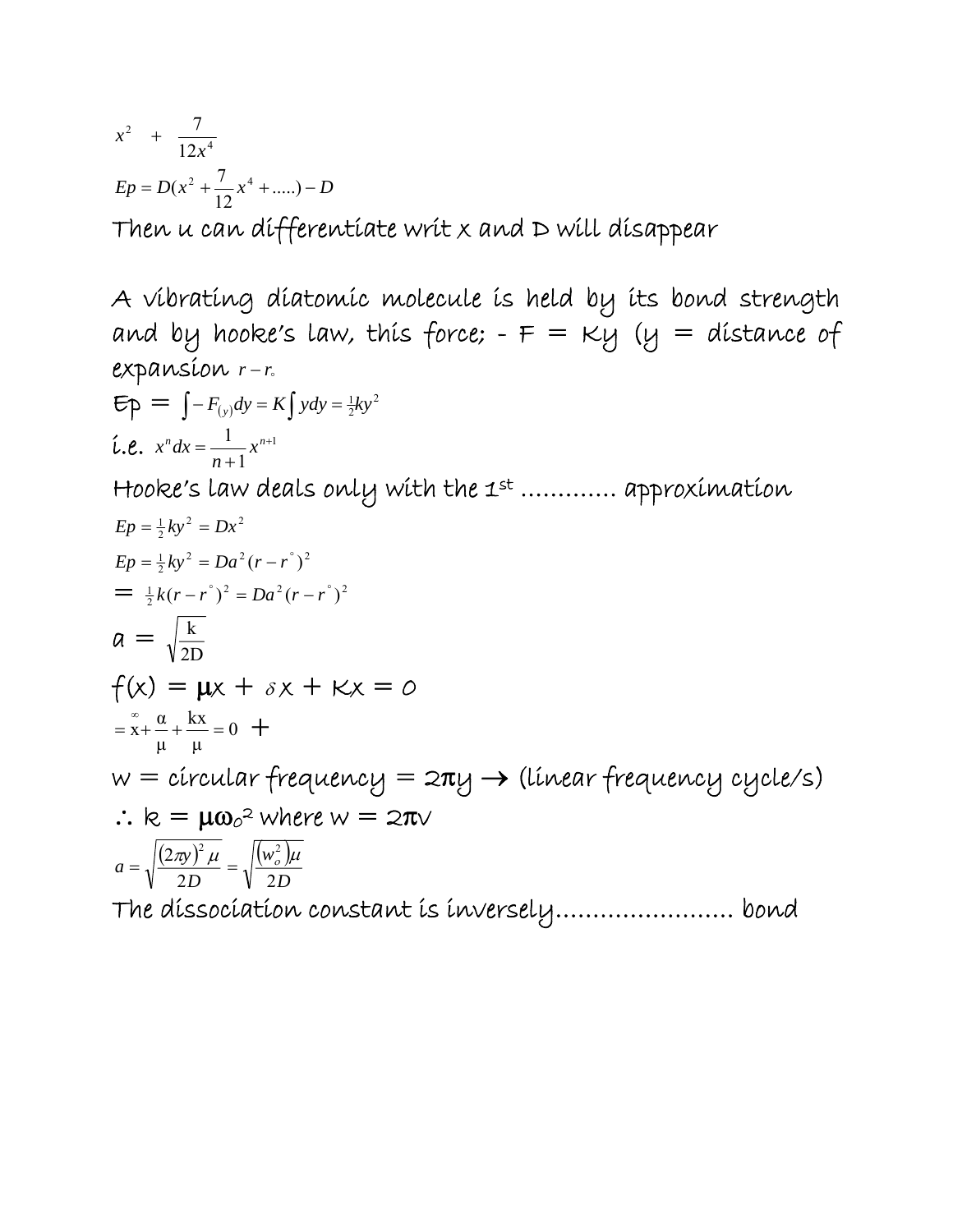# HYBRIDISATION

Hybridisation is the mixing of orbitals which overlap when forming bonds. The sum of the starting hybridized orbitals = sum of hybridized orbitals. The energies of hybridized orbitals are equivalent.

For sp, angle is 180° to minimize repulsion. The best way to arrange 2 hybridized volume in space such that the  $e - e$ repulsion is minimal is at 180° i.e.  $360/n$  where  $n = no$  of orbitals. But for 4 orbitals, 360/n is no longer applied because of too much repulsion. The array is that of a tetrahedral Correction  $f(x) = \mu \frac{\alpha}{x} + \alpha \frac{\alpha}{x} + kx$ ;  $\frac{\alpha}{x} = \text{acc } x = \text{vel}$  $\mu$  = reduced man;  $\alpha$  = frictional coeff; x; displacement calculation of angle of hybridized orbitals  $\phi = as + bp$  (a and b are mixing coefficient of S and P orbitals  $<\phi_1|\phi_1>=\langle as+bp/as+bp>=1$ 

 $= a<sup>2</sup> < s | s > + b<sup>2</sup> < p | p > + 2ab < s | p > = 1$ 

They don't belong to same symmetry i.e.  $\langle s | p \rangle = O$ 

∴ $a^2 + b^2 = 1$ For  $Sp^3; \frac{1}{4}s \frac{3}{4}p$ 2 3  $= \frac{1}{2}$ ∴  $a^2 = \frac{1}{4}$   $b^2 = \frac{3}{4}$  $as + bp = \frac{1}{2}s + \frac{\sqrt{3}}{2p}$  $\therefore \phi_1 = as + bp = \frac{1}{2}s + \frac{\sqrt{3}}{2p}$ 

Two hybridized orbitals where orientations of P orbitals are different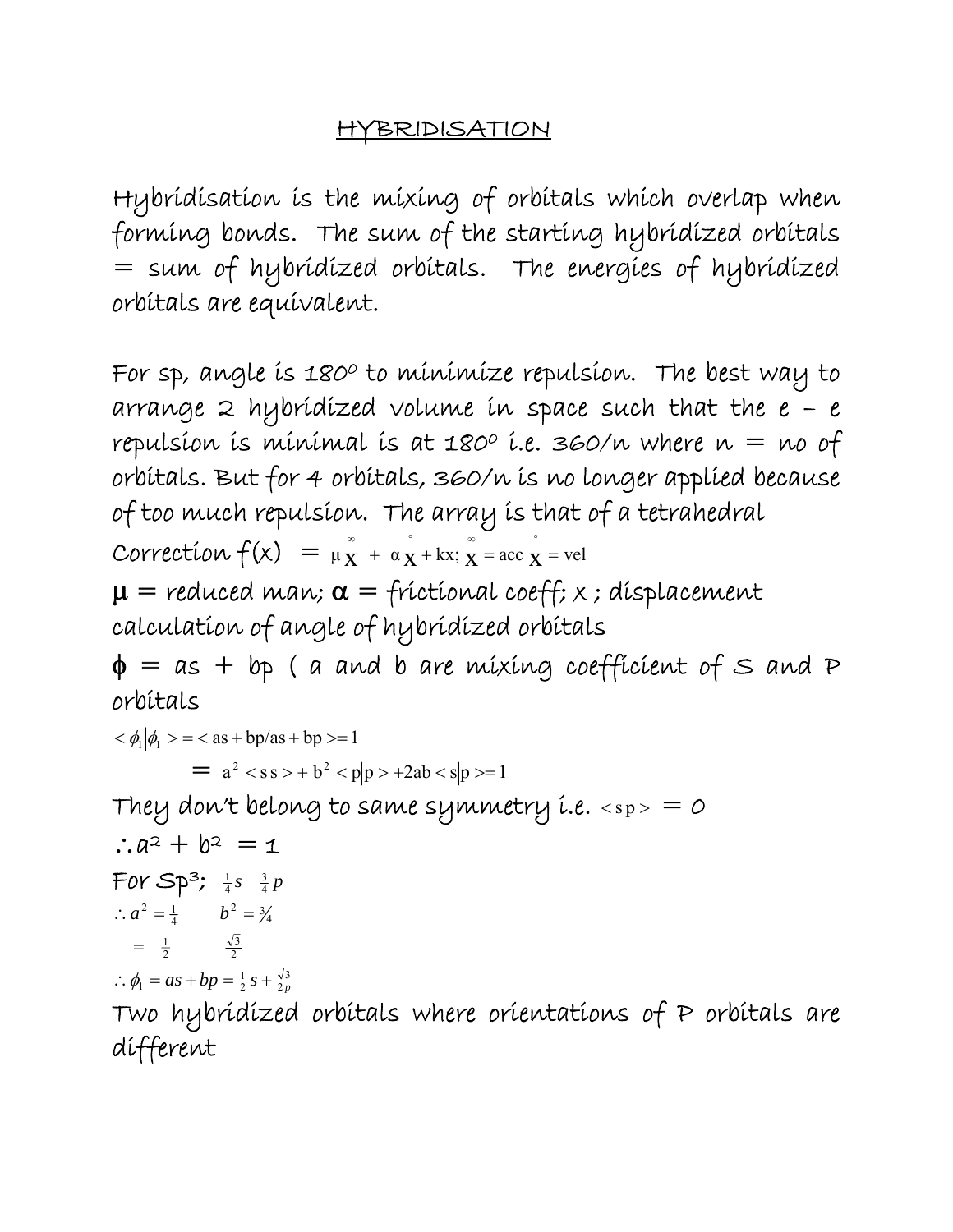$$
\phi_1 = as + bp_1
$$
  
\n
$$
\phi_2 = as + bp_2
$$
  
\n
$$
\langle \phi_1 | \phi_2 \rangle = \langle as + bp_1 | as + bp_2 \rangle = 0
$$
  
\n
$$
a^2 < s | s \rangle + b^2 < p_1 | p_2 \rangle + ab < s | p_1 \rangle + \langle s | p_2 \rangle = 0
$$
  
\n
$$
a^2 + b^2 < p_1 | p_2 \rangle
$$
  
\n
$$
a^2 + b^2 < p_1 | p_1 \rangle \langle \cos \theta \rangle
$$
  
\n
$$
\cos \theta = \frac{-a^2}{b^2}
$$

For  $\text{sp}^3$  cos  $\theta = \frac{1}{4}$  •  $\frac{4}{3} = -\frac{1}{3}$ ;  $\theta = 109.45^{D1}$ For  $Sp^2$  hybrídísatíon;  $a^2 + b^2 = 1$  $sp = \frac{1}{3}s \frac{2}{3}p$ ;  $θ = 120$ b  $\cos\theta = \frac{-a^2}{b^2} = -\frac{1}{3} \times \frac{3}{2} = -\frac{1}{2}$ 2  $=\frac{-a^2}{b^2}=-\frac{1}{3}\times\frac{3}{2}=-\frac{1}{2};\;\;0=120$  $sp = \frac{1}{2}s - \frac{1}{2}p$  $a = \frac{1}{\sqrt{2}}$ ;  $a^2 = \frac{1}{2}$  $\frac{1}{\sqrt{2}}$ ;  $a^2 = \frac{1}{2}$  $b = \frac{1}{\sqrt{2}}$ ;  $b^2 = \frac{1}{2}$  $\frac{1}{\sqrt{2}}$ ;  $b^2 = \frac{1}{2}$ 

 $\cos \theta = -\frac{a^2}{b} = -\frac{1}{2} - \frac{2}{1} = -1; 0 = 180^\circ$ 

Monovalent elements can easily combined with the tetrahedron e.g. CCL4, CF4, CH2CL2, CH3CL, the tetrahedron can react with its type

By virtue of hybridization; carbon not only changes its valence, it also forms homologous series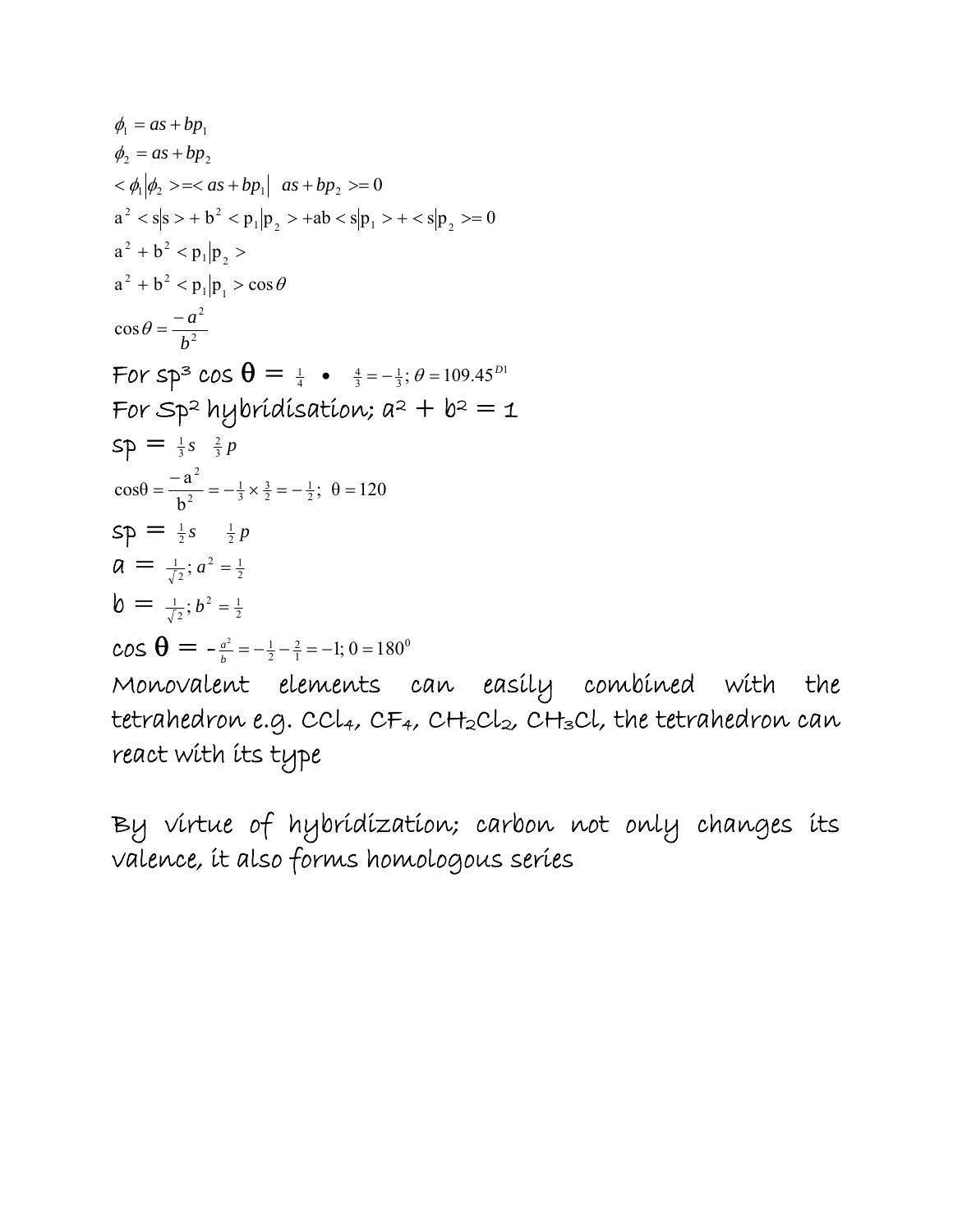```
For sp3d2 (square planar) e.g. XeF4 
3d 
sp 
3s 
sp^s d^s: \neq orbitals destroy orbital balance. It will be a distorted
octahedron
```
Computational aspect

```
 Conjugated system 
Looking at a 2-atom system 
                               0
   1
             1
                       \begin{pmatrix} 1 \\ 2 \end{pmatrix} =⎠
                         ⎞
                    \overline{\phantom{a}}⎝
                    \big(\sqrt{2}⎠
                ⎞
 \overline{\phantom{a}}⎝
 \sqrt{}c
                      c
   \begin{pmatrix} x & 1 \\ 1 & x \end{pmatrix} \begin{pmatrix} c_1 \\ c_2 \end{pmatrix} = 0   x = \pm 1mount c_1 c_2 into the rows
xc_1 + c_2 = o implies c_2 = xcc_1 + x c_2 = 01 - xsE = \frac{\alpha - \beta}{\sigma}E(1 - xs) = \alpha - x\betax\beta - E \times s = \alpha - E\beta - Es\alpha - EH_{12} - ESH_{11} - ES_{12} - 12_{11} - 11−
     =\frac{\alpha-1}{\alpha-1}\frac{-\text{ES}_{11}}{-\text{ES}_{12}} = \frac{\alpha - \beta}{\beta - \beta}
```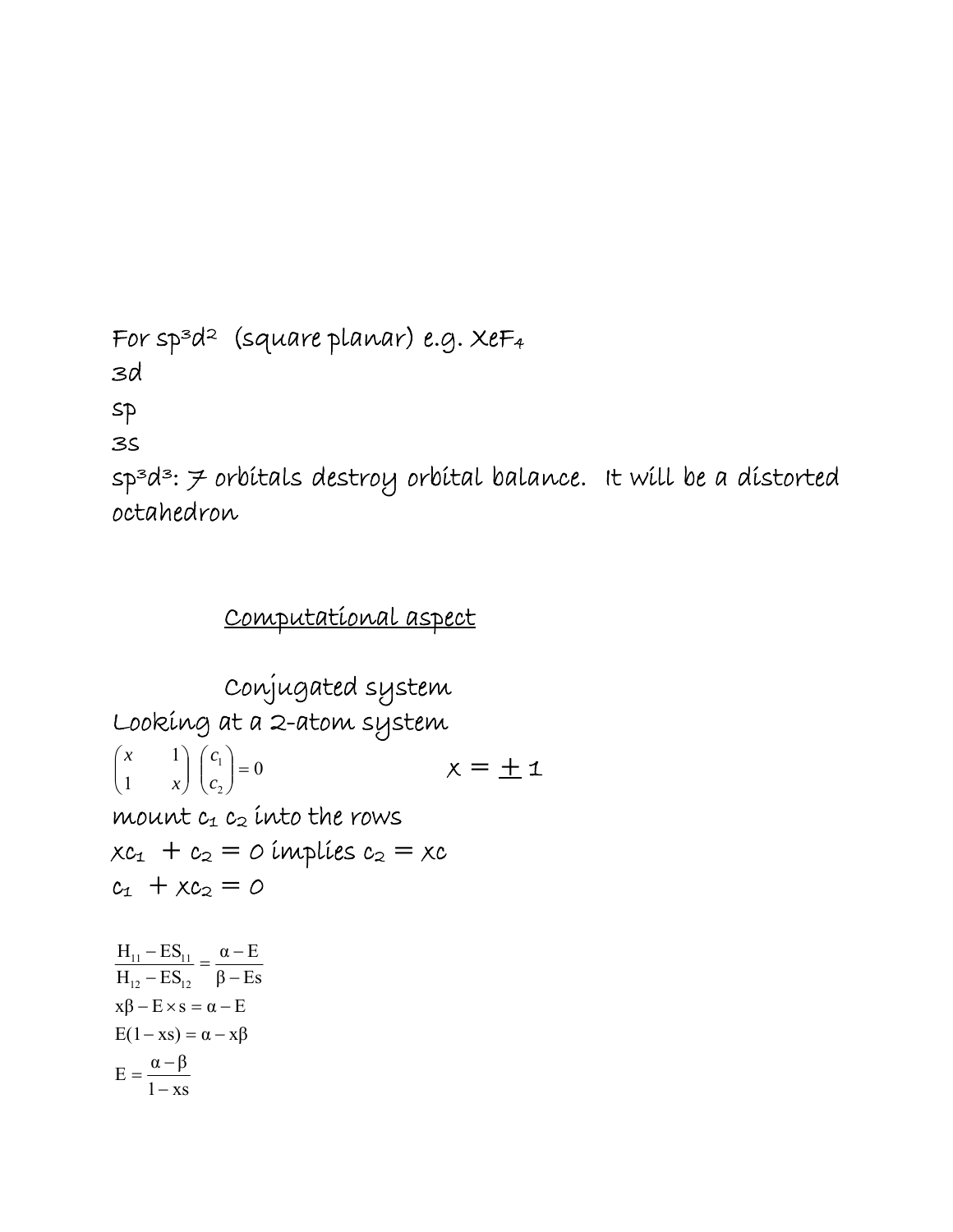$1 + S$  $E - \frac{\alpha + \beta}{\alpha}$  $1 - S$  $E_{+} = \frac{\alpha - \beta}{1 - \alpha}$  $_{+} = \frac{\alpha - \beta}{1 - S}$   $E - = \frac{\alpha + \beta}{1 + S}$  can only obtained for this kind of cpd (i.e. x varies for others)

To give the coefficient values, normalize the 
$$
\Psi
$$
  
\n $\sum c_n^2 = 1$  { $c_1^2 + c_2^2 + 2c_1c_2 S = 1$ }  
\nso small = 0  
\n $c_1^2 + c_2^2 = 1$  for 2 atomic system .........(11)  
\n $c_2 = -x c_1 ... (1)$   
\nsubstitute (1) into (2)  
\n $c_1^2 + x^2 c_1^2 = 1$   
\n $c_1^2 (1 + x^2) = 1$   
\n $c_1 = \frac{1}{\sqrt{1 + x^2}}$   
\nwhen  $x = -1$   
\n $c_1 = \frac{1}{\sqrt{2}}$ ;  $c_2 = -1$   $x c_1 = (-1\frac{1}{\sqrt{2}}) = \frac{1}{\sqrt{2}}$   
\nwhen  $x = +1$   
\n $c_1 = \frac{1}{\sqrt{2}}$ ;  $c_2 = (-1\frac{1}{\sqrt{2}}) = -\frac{1}{\sqrt{2}}$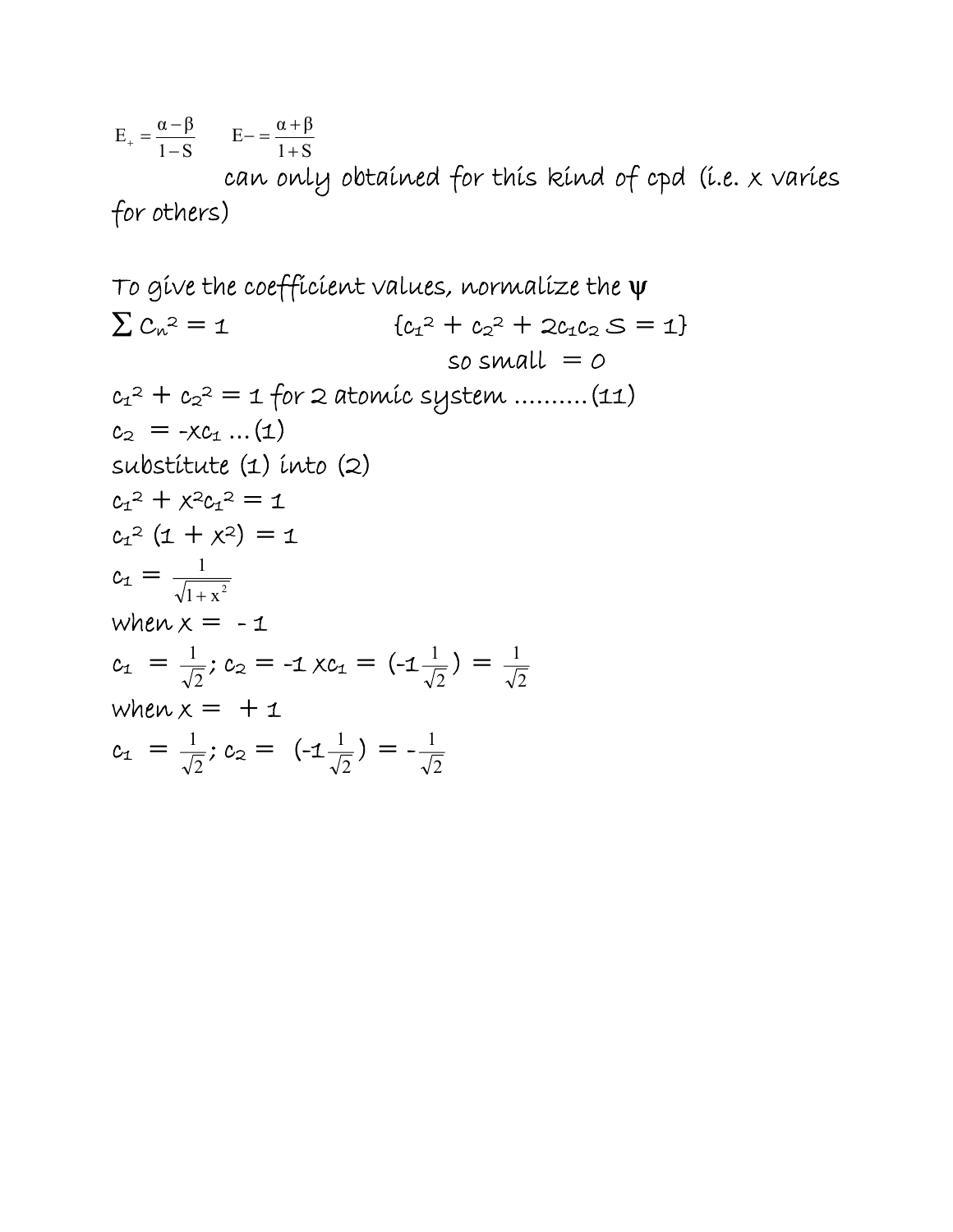|          |                          | $\times$    | c <sub>1</sub>        | $c_{\mathcal{2}}$                    | E                                    |                                           |
|----------|--------------------------|-------------|-----------------------|--------------------------------------|--------------------------------------|-------------------------------------------|
| $\Psi +$ | $\psi_2$                 | $\mathbf 1$ | $\overline{\sqrt{2}}$ | $\boxed{1}$<br>$\overline{\sqrt{2}}$ | $\alpha - \beta$<br>$\overline{1-S}$ |                                           |
| ψ.       | $\psi_{\text{\tiny{1}}}$ |             | $\overline{\sqrt{2}}$ | $\frac{1}{\sqrt{2}}$                 | $\frac{\alpha - \beta}{1 - S}$       | T V (i.e. from<br>each carbon,<br>$c = c$ |

It's the ground state that has pluses through out

$$
\psi_2 = \frac{1}{\sqrt{2}} \phi_1 - \frac{1}{\sqrt{2}} \phi_2
$$

$$
\psi_1 = \frac{1}{\sqrt{2}} \phi_1 - \frac{1}{\sqrt{2}} \phi_2
$$

To calculate the charges on each atom  $c_1$ ,  $c_2$  are the i's. The molecular orbitals are the j's electron density is defined as  $qj~=~\sum_{{\rm n}_j c_i^2} j$  $\sum_{j}$ n<sub>j</sub> $c_i^2 j$ 

$$
\therefore \text{ for } q_i \text{ in ground state } = 2\left(\frac{1}{\sqrt{2}}\right)^2 + 0\left(-\frac{1}{\sqrt{2}}\right)^2 = 1
$$

For excited state, e- - e- /nuclear – nuclear repulsion is not taken into account hence result is the same

Charge density,  $\Sigma_1 = 1 - q$ If q is 1; then  $\Sigma_1 = o$  which means Because atoms of molecule has a charge Unless sth is done to move electrons

B. O. 
$$
\alpha \frac{1}{B.L}
$$
  
\nP =  $\mu j c_i c_k$   
\n $e_{12} = 2 \left( \frac{1}{\sqrt{2}} \right) \left( \frac{1}{\sqrt{2}} \right) = 1.0$  for ground state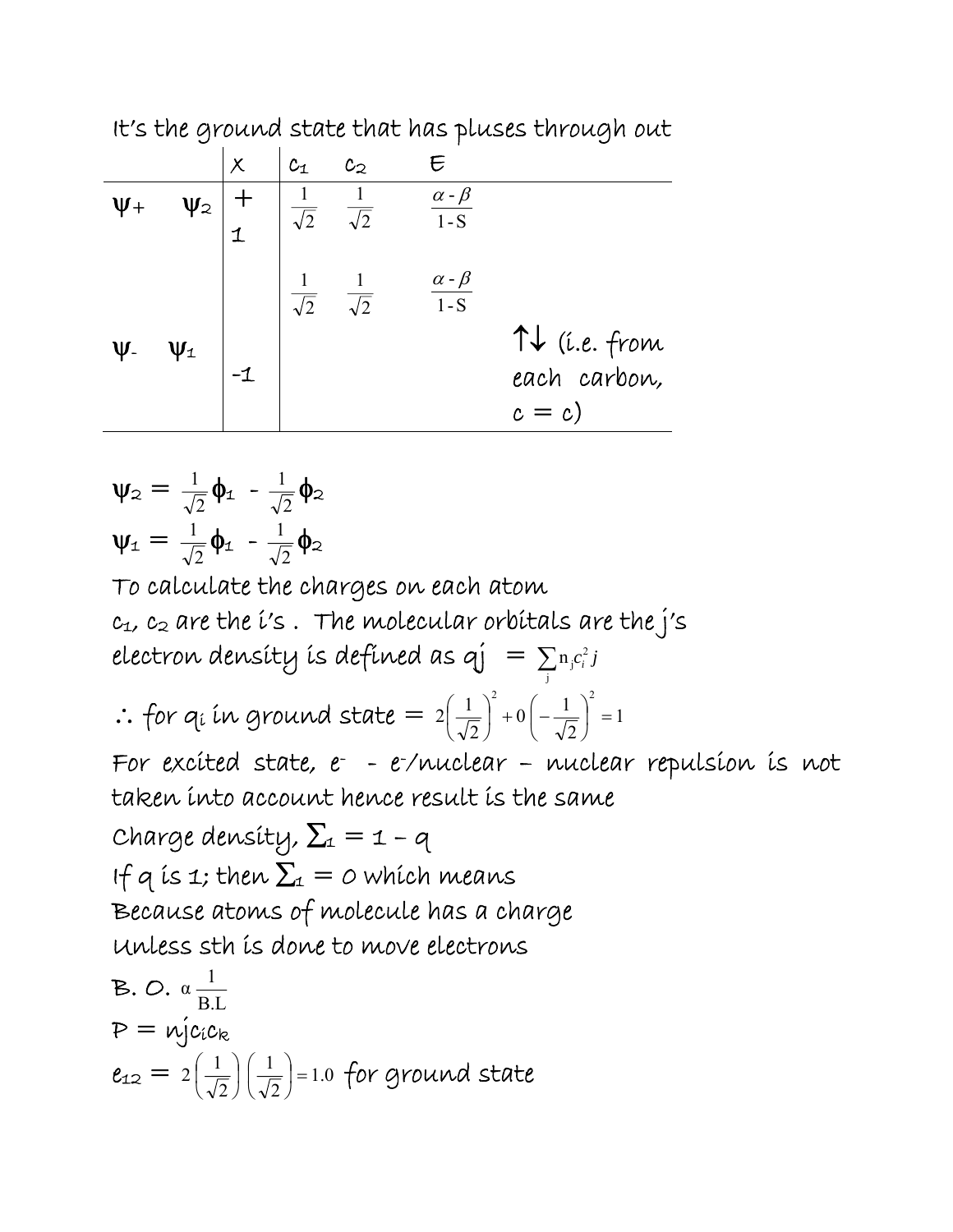slope  $B. L = A - X B O$ 

For 3 atom 0 1 x 1 x 1 0 1 =  $\overline{\phantom{a}}$  $\overline{\phantom{a}}$ ⎞  $\mathsf I$  $\mathsf I$  $\sqrt{}$  $\overline{\phantom{a}}$  $\overline{\phantom{a}}$ ⎞  $\mathsf{L}$  $\mathsf I$  $\sqrt{2}$ *c c*

- 0 1 x 3 2  $\sqrt{2}$ ⎠  $\overline{a}$ ⎝  $\overline{\phantom{a}}$ ⎠  $\overline{ }$ ⎝ *c*
- 0 1 x 1 x 1 x 1 0  $(x^2-1)-1(x-0)=0$  $x^3 - 2x = 0$  $x(x^2-2) = 0$  $\therefore$   $x = 0, +\sqrt{2}, -\sqrt{2}$  $E - \frac{\alpha - xp}{1 - xs}$  $\frac{\alpha - x\beta}{1 - xs}$ *S E*  $x-0$   $\alpha$   $\psi_2$ *E* 2 E<sub>3</sub>  $\frac{\alpha - \sqrt{2\beta}}{1 - \sqrt{2S}}$   $\psi_3$  $1 + \sqrt{2}$ 2  $1^{\alpha}$   $1^{\alpha}$  $\alpha + \frac{\sqrt{2\beta}}{\sqrt{2\beta}}$  $\alpha - \sqrt{2\beta}$ xC1 + C2 = 0 --------------------------(i) C2 = -xC C1 + xC2 + C3 = 0 ---------------------(ii) C3 = C1 – xC2 C2 + xC3 = 0 ----------------------------(iii) -C1 + x2 C1 = c1  $(x^2 - 1)$

$$
C_1^2 + C_2^2 + C_3^2 = 1
$$
  
\n
$$
C_1^2 (1 + x^2 + C x^2 - 1) = 1
$$
  
\n
$$
C_1 = \frac{1}{1 + x^2 + (x^2 - 1)^2}
$$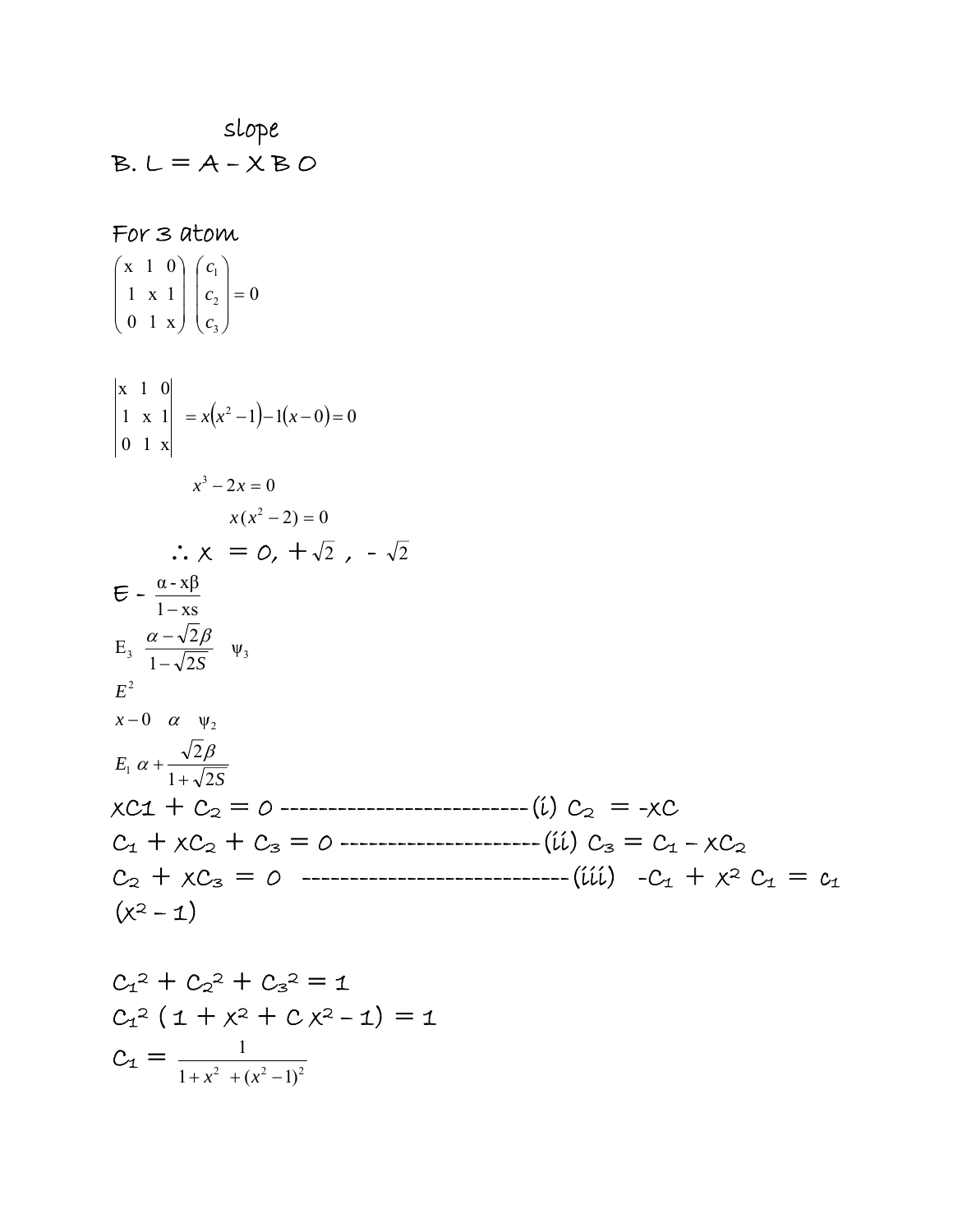$$
\begin{array}{ccccccccc}\n & x & c_1 & c_2 & c_3 \\
\psi_3 & +\sqrt{2} & \frac{1}{2} & \sqrt{-2} & \frac{1}{2} \\
0 & \frac{1}{2} & 0 & \frac{1}{\sqrt{2}} \\
x & c_1 & c_2 & c_3 \\
\psi_3 & +\sqrt{2} & \frac{1}{2} & \sqrt{-2} & \frac{1}{2} \\
0 & \frac{1}{2} & 0 & \frac{1}{\sqrt{2}}\n\end{array}
$$

$$
\psi_1 \quad -\sqrt{2} \quad \frac{1}{2} \quad \frac{\sqrt{2}}{2} \quad \frac{1}{2}
$$
\n
$$
\chi C_1 + C_2 = 0; \quad C_2 = -\chi C_1
$$
\n
$$
C_1 + \chi C_2 + C_3 = 0; \quad C_3 = -C_1 - \chi C_2 \text{ or } C_3 = C_1 + \chi^2
$$

If you use equation  $\bm{s}$  to get  $c_{\bm{s}}$  for  $\bm{\psi}$  for  $\bm{\chi}$   $\frac{1}{\sqrt{2+x^2}}$  $\mathbf{E}_3 = \frac{a - \sqrt{2\beta}}{1 - \sqrt{2S}}$   $\frac{\alpha - \sqrt{2\beta}}{1 - \sqrt{2S}}$  $\mathbf{E}_2 = \mathbf{\alpha}$  $E_1 = \frac{a - \sqrt{2}k}{1 - \sqrt{2}S}$   $\frac{\alpha - \sqrt{2\beta}}{1 - \sqrt{2S}}$  $E_2 - E_1 = \sqrt{2} \beta$  if S is set to 0, B is -ve therefore the transition energy is a +ve value  $\lambda v = \alpha - \frac{\alpha + \sqrt{2\beta}}{1 + S}; \quad \alpha - \frac{\alpha + \sqrt{2\beta}}{1\sqrt{2S}} - \alpha$ *v*  $1\sqrt{2}$  $\frac{+\sqrt{2\beta}}{1+ S}$ ;  $\alpha - \frac{\alpha + \sqrt{2\beta}}{1\sqrt{2S}} - \alpha$ 

e–e repulsion is not taken into account. So, the 2nd and 3rd are equivalent coulombic integral being dealt with.

 $E$  resonance =  $E$  allyl -  $Eq$  ethane ( $E$  evuivalent)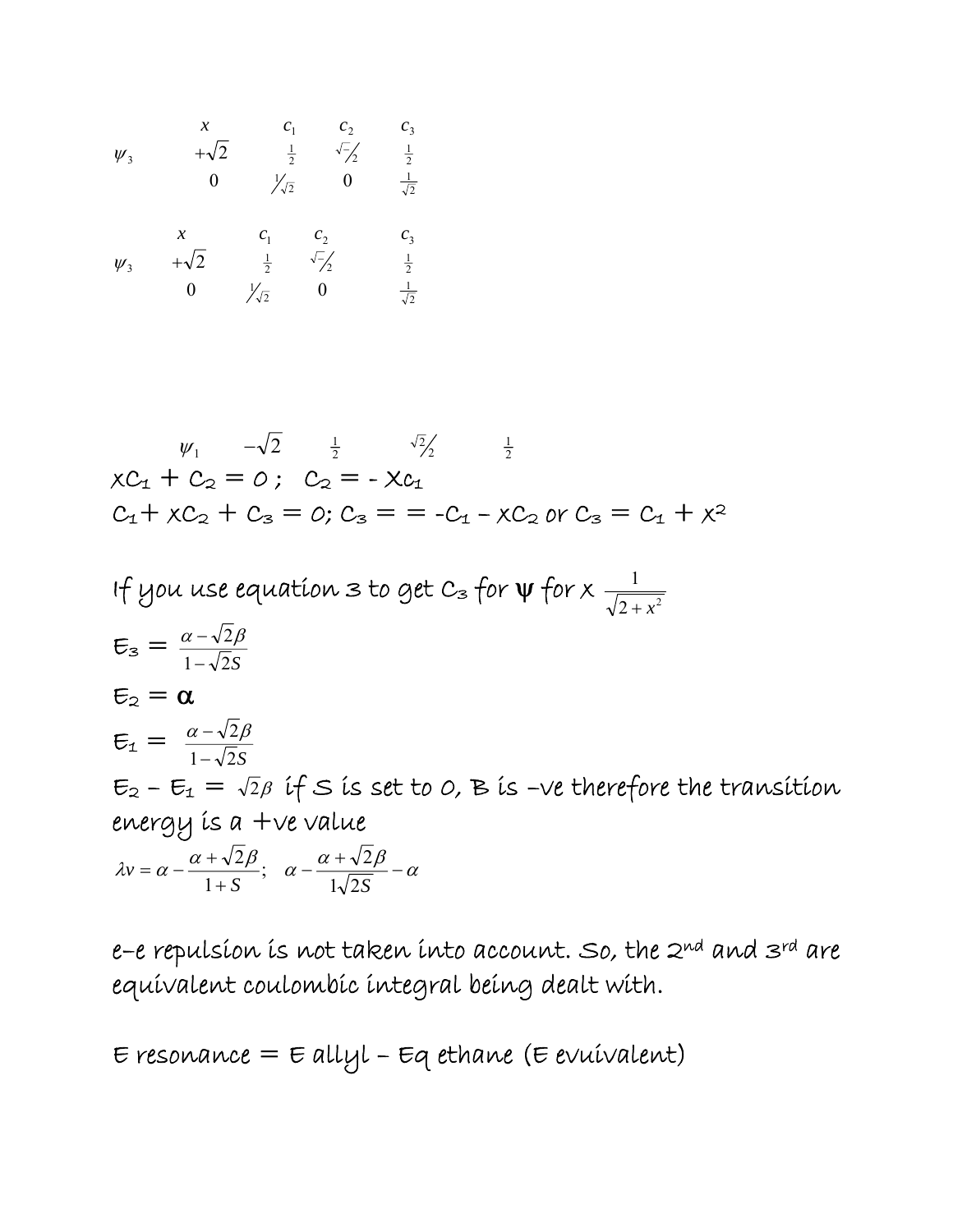To cal; E for allyl cat; multiply the no of E by every energy  
level. Total energy = E<sub>1</sub> set S = 0  
Ethene = 
$$
a - a + \beta
$$
 E<sub>1</sub>  $\frac{a + \beta}{1 + S}$   
Ecation =  $2(a + \sqrt{2}\beta) - 2(a + \beta)$   
 $2(a - a + (\sqrt{2} - 1)\beta)$   
 $2 \times 0.414 \times \beta = 0.820\beta$   $\beta = -2.3 eV$ 

$$
\text{Allyl radical; } \mathbf{E}\pi_r = 2(\alpha + \sqrt{2}\beta) + \alpha - 2(\alpha + \beta) - \alpha
$$
\n
$$
2(\sqrt{2} - 1)\beta = 0.828\beta
$$

All have the same stabilization energy; it should not be because of repulsion

$$
\begin{aligned}\n\text{Anion, } \mathbf{E} &= 2(\alpha + \sqrt{2}\beta + 2\alpha - 2(\alpha + \beta) - 2\alpha \\
&= 2(\sqrt{2} - 1)\beta = 0.828\beta \\
q_1 &= \sum \mu_{ij}^2 \text{ when } \mu_i = \text{ground state} \\
q_1 &= 2(\frac{1}{2})^2 + 0(\frac{1}{2})^2 + 0(\frac{1}{2})^2 + 0(\frac{1}{2})^2 = \frac{1}{2} \\
q_2 &= 2(\frac{\sqrt{2}}{2})^2 + 0(0)^2 + 0(-\frac{\sqrt{3}}{2})^2 = 1 \\
q_3 &= 2(\frac{1}{2})^2 + 0(-\frac{1}{\sqrt{2}})^2 + 0(-\frac{1}{2})^2 = \frac{1}{2}\n\end{aligned}
$$

According to resonance theory of organic chemistry, there is an oscillation of charge Molecular orb theory says no; that the charges are permanently on 1 and 3, and that these ext with nucleophiles The resonance theory is not supported by experiment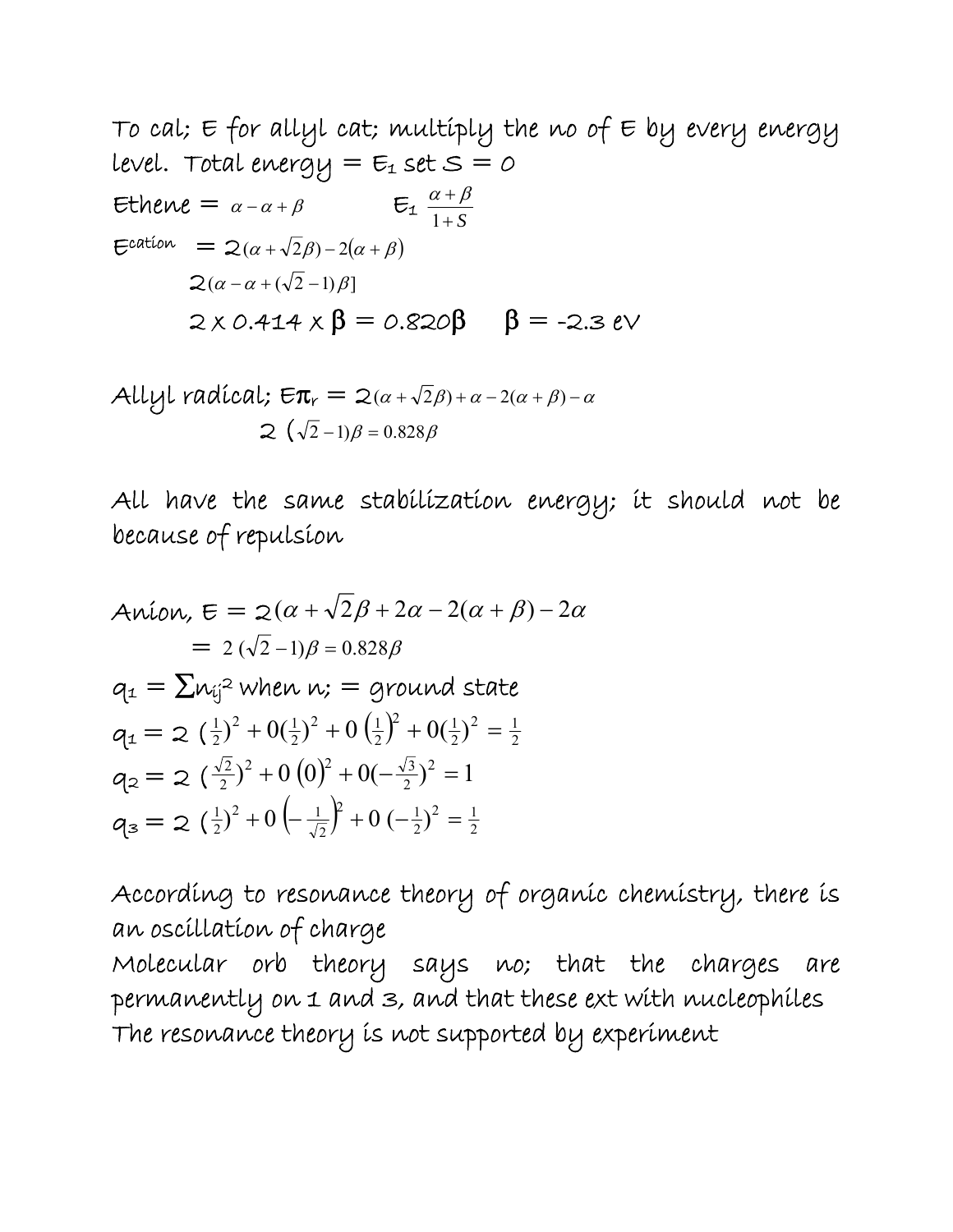X-ray supports M – OT Excitation of the electron from  $E_1$  to either  $E_2$  or  $E_3$  changes the q of the relative of the difference ext. st cannot be compared relative to the g.s.

Calculate excited states for cation

Allyl cation  $\Rightarrow$   $w_1^2 w_2^0 w_3^0$ 0  $\psi_1^2$   $\psi_2^0$   $\psi_3^0$  $\psi_1^1 \psi_2^1 \psi_3^0$ 1  $\psi_1^1 \ \psi_2^1 \ \psi_3^0$  $\overline{\psi}^1_1 \overline{\psi}^0_2 \overline{\psi}^1_3$ 0  $\psi_1^1 \psi_2^0 \psi_3^1$ 

|                        |                     | $\mathcal{X}$                   | $c_1$ $c_2$ $c_3$                                 |                                                  |  |
|------------------------|---------------------|---------------------------------|---------------------------------------------------|--------------------------------------------------|--|
| $\overline{0}$         | $(P_{12})$ $\Psi_3$ | $+\sqrt{2}$                     | $\frac{1}{2}$ $\frac{-\sqrt{2}}{2}$ $\frac{1}{2}$ |                                                  |  |
| $1 \quad \blacksquare$ | $(P_{12})$ $W_2$    | $\begin{matrix} 0 \end{matrix}$ |                                                   | $\frac{1}{\sqrt{2}}$ 0 $\frac{-1}{\sqrt{2}}$     |  |
| 2                      |                     | $(P_{12})$ $\psi_1$ $-\sqrt{2}$ |                                                   | $\frac{1}{2}$ $\frac{\sqrt{2}}{2}$ $\frac{1}{2}$ |  |

Allyl radical

\n
$$
q_1 = 2\left(\frac{1}{2}\right)^2 + 1\left(\frac{1}{\sqrt{2}}\right)^2 + 0\left(\frac{1}{2}\right)^2 = 1.0
$$
\n
$$
q_2 = 2\left(\frac{1}{2}\right)^2 + 1\left(\frac{1}{\sqrt{2}}\right)^2 + 0\left(-\frac{\sqrt{2}}{2}\right)^2 = 1.0
$$
\n
$$
q_3 = 2\left(\frac{1}{2}\right)^2 + 2\left(-\frac{1}{\sqrt{2}}\right)^2 + 0\left(\frac{1}{2}\right)^2 = 1.0
$$

∴ we have reactive to an electron seeking reagent the charges are spread from 1 and 3 and the activity is thus centered.

Bond order for Allyl radical  $P_{12} = 2\left(\frac{1}{2}\right)\left(\frac{\sqrt{2}}{2}\right) + 1\left(\frac{1}{\sqrt{2}}\right)(0) + (0) = \left(\frac{1}{2}\right)\left(-\frac{\sqrt{2}}{\sqrt{2}}\right) = \frac{\sqrt{2}}{2}$ 2 2  $\frac{1}{2}$ 2  $\frac{\sqrt{2}}{2}$  + 1  $\left(\frac{1}{\sqrt{2}}\right)(0) + (0) = \left(\frac{1}{2}\right)\left(-\frac{\sqrt{2}}{\sqrt{2}}\right) = \frac{\sqrt{2}}{2}$  $P_{23} = 2\left(\frac{\sqrt{2}}{2}\right)(\frac{1}{2})+1(0) = (-\frac{1}{2})+0\left(-\frac{\sqrt{2}}{\sqrt{2}}\right)\frac{1}{2} = \frac{\sqrt{2}}{2}$  $\frac{1}{2}$ 2 2  $\frac{\sqrt{2}}{2}$ )  $(\frac{1}{2}) + 1(0) = (-\frac{1}{2}) + 0 \left(-\frac{\sqrt{2}}{\sqrt{2}}\right) \frac{1}{2} = \frac{\sqrt{2}}{2}$ For cation, B. O.  $P_{12} = 2 \left(\frac{1}{2}\right) \left(\frac{\sqrt{2}}{2}\right) + 0 \left(\frac{1}{\sqrt{2}}\right)(0) + \qquad +(0)(\frac{1}{2})(-\frac{\sqrt{2}}{\sqrt{2}}) = \frac{\sqrt{2}}{2}$ 2 2  $\frac{1}{2}$ 2  $\frac{\sqrt{2}}{2}$  + 0  $\left(\frac{1}{\sqrt{2}}\right)(0)$  +  $+ (0)\left(\frac{1}{2}\right)\left(-\frac{\sqrt{2}}{\sqrt{2}}\right) = \frac{\sqrt{2}}{2}$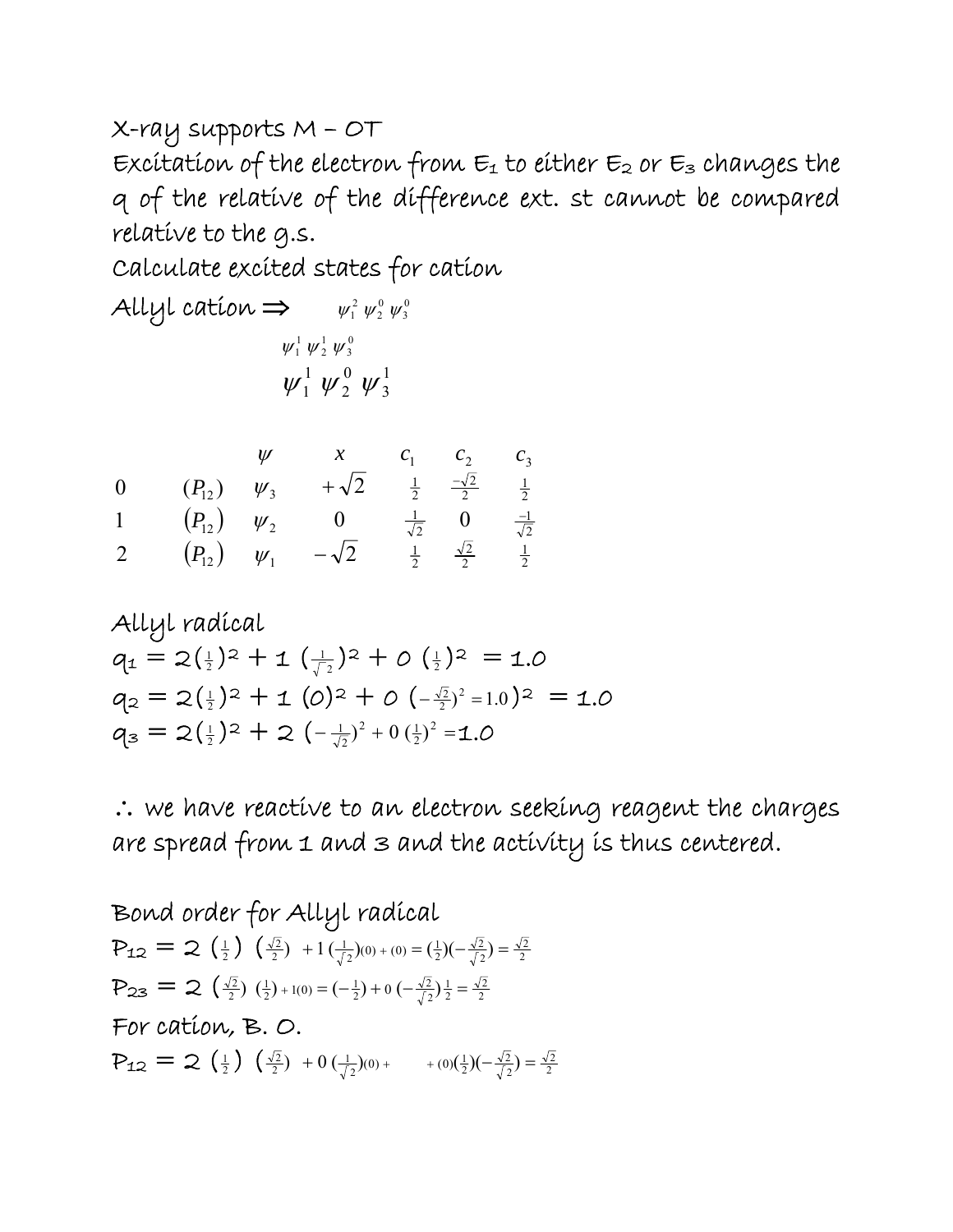$P_{23} = 2 \left( \frac{\sqrt{2}}{2} \right) \left( \frac{1}{2} \right) + 0(0) \left( - \frac{1}{\sqrt{2}} \right) \qquad + 0 \left( - \frac{\sqrt{2}}{\sqrt{2}} \right) \frac{1}{2} = \frac{\sqrt{2}}{2}$  $\frac{1}{2}$ 2 2 2  $\frac{\sqrt{2}}{2}$ )  $(\frac{1}{2}) + 0(0)(-\frac{1}{\sqrt{2}})$  + 0  $(-\frac{\sqrt{2}}{\sqrt{2}})$   $\frac{1}{2} = \frac{\sqrt{2}}{2}$ 

 $Rb. B L = A - D.BO$  (Since  $B L$  will be the same is allowed not)

But all the BL ought not to be the same because there're different no of e's in the system, but there're the same because e-e repulsion is ignored

The wave defines the nature of  $x$ 

Cyclopropene

$$
\begin{pmatrix} x & 1 & 1 \ 1 & x & 1 \ 1 & x & x \end{pmatrix} \begin{pmatrix} C_1 \\ C_2 \\ C_3 \end{pmatrix} = 0
$$

$$
\begin{vmatrix} x & 1 & 1 \ 1 & x & 1 \ 1 & x & x \end{vmatrix} = 0
$$
  
x(x<sup>2</sup> - 1) - 1(x-1)1(x-1)  
x(x-1)(x+1) - (x-1) - (x-1) = 0  
(x-1)(x<sup>2</sup> + x-2) = 0  
(x-1)(x + 2)(x-1) = 0  
x = 1,1,-2most stable

$$
\begin{aligned}\n\mathcal{R}b \cdot \mathcal{E} &= \frac{\alpha - x\beta}{1 - xS} \\
E_3 &= E_2 \frac{\alpha - x\beta}{1 - S} \\
E_1 &= E_2 \frac{\alpha - 2\beta}{1 - 2S} \\
\text{If } S \text{ is } O; E = \alpha\beta \text{ and } \alpha + 2\beta\n\end{aligned}
$$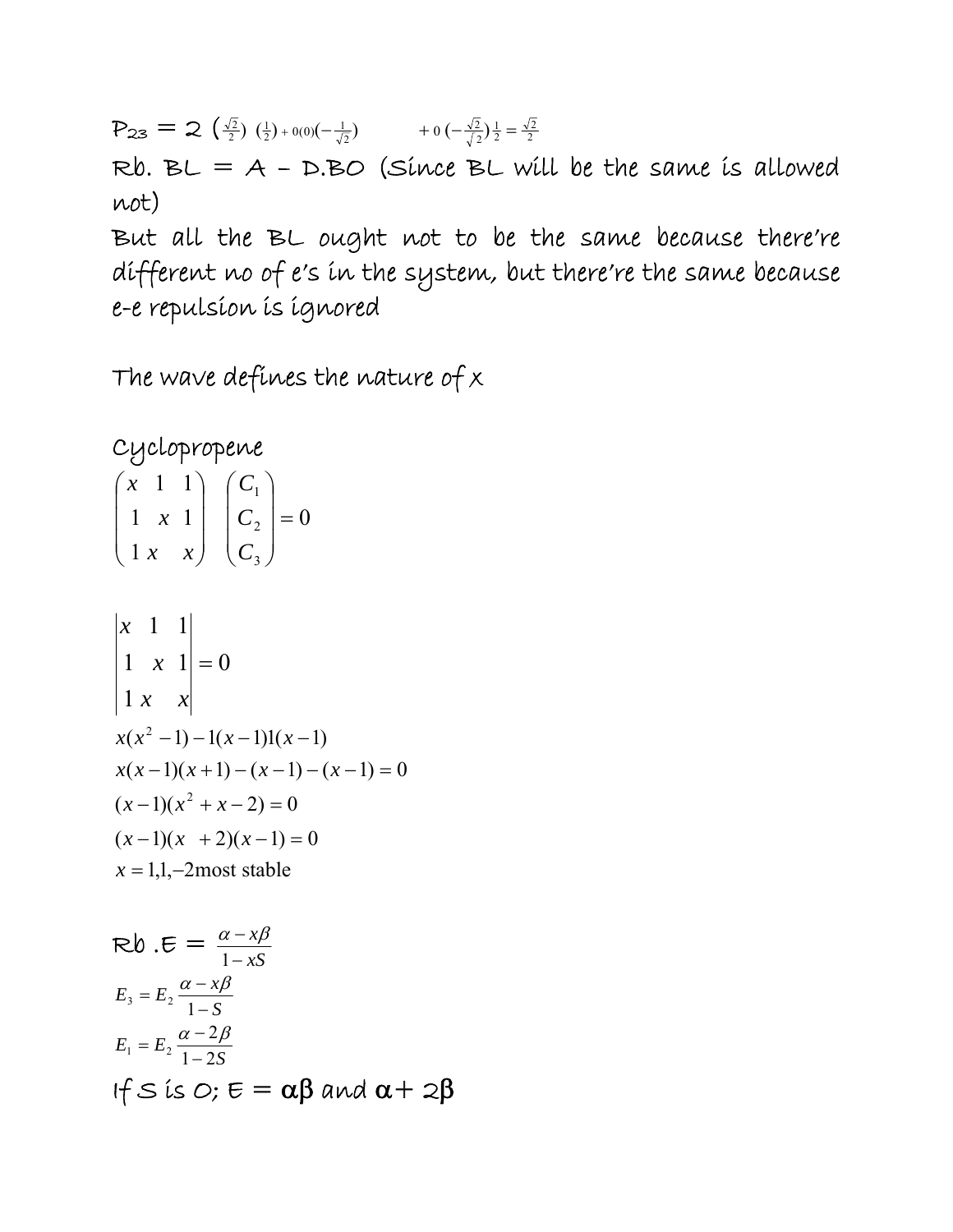$$
\Delta \epsilon \pi r^{\text{cation}} = 2(\alpha + 2\beta) - 2(\alpha + \beta)
$$
  

$$
2\alpha + 4\beta - 2\alpha - 2\beta = 2\beta
$$

$$
\Delta \epsilon \pi_{res}^{radical} = 2(\alpha + 2\beta) + (\alpha - \beta) - 2(\alpha + \beta) - \alpha
$$
  
2\alpha + 4\beta + \alpha - \beta - 2\alpha - 2\beta - \alpha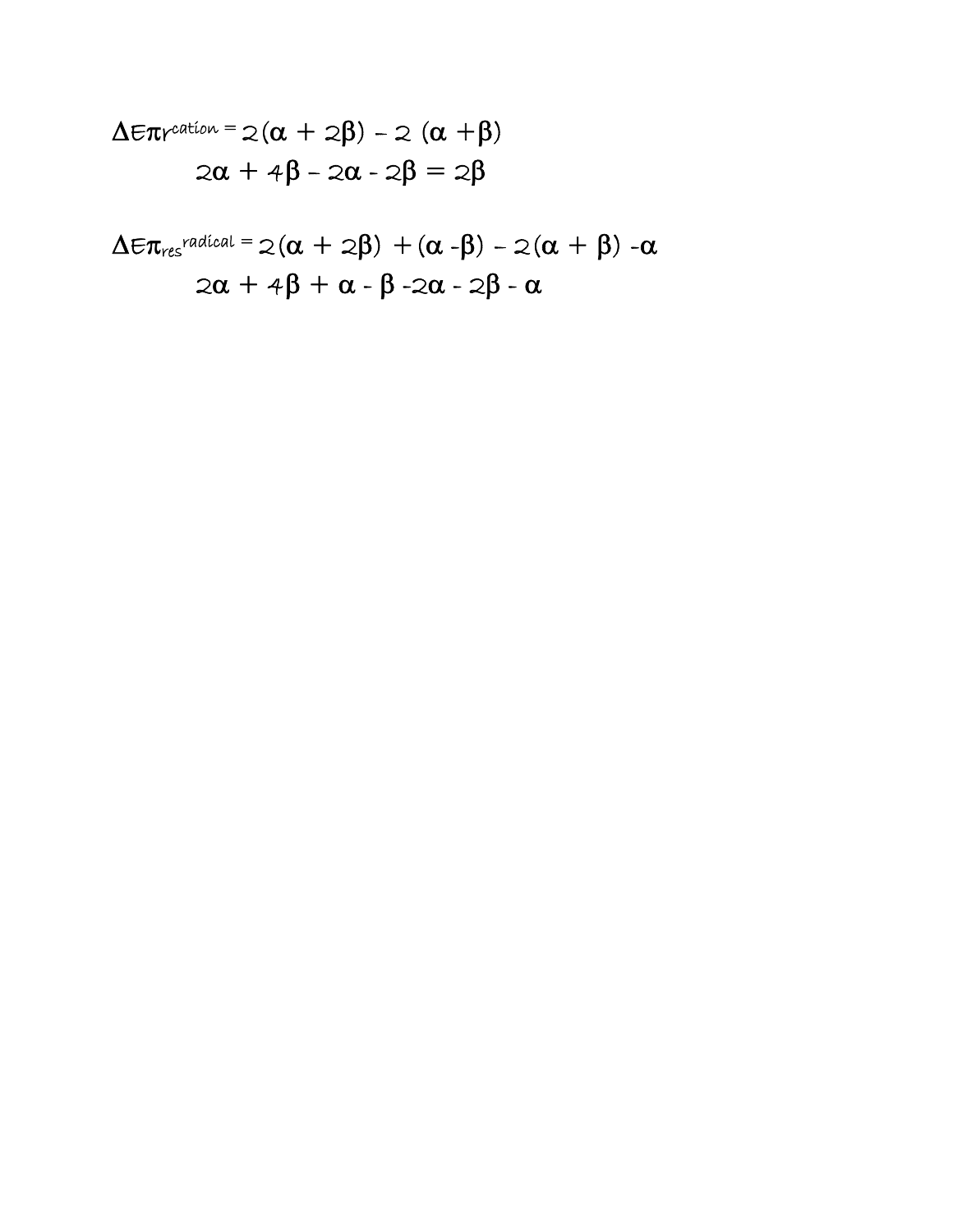$\Delta \varepsilon \pi_{res}$ <sup>aníon =</sup> 2(α + 2β) + 2 (α -β) - 2(α + β) -2α 2α + 4β + 2α - 2β -2α - 2β - 2α

$$
\begin{array}{ccc}\n\psi & x & c_1 & c_2 & c_3 \\
\psi_3 & 1 & \frac{1}{\sqrt{6}} & \frac{-2}{\sqrt{6}} & \frac{1}{\sqrt{6}} \\
\psi_2 & 1 & \frac{1}{\sqrt{6}} & \frac{-2}{\sqrt{6}} & \frac{1}{\sqrt{6}} \\
\psi_1 & -3 & \frac{1}{\sqrt{3}} & \frac{1}{\sqrt{3}} & \frac{1}{\sqrt{3}} \\
\times C_4 + C_2 + C_3 = 0\n\end{array}
$$

$$
C_1 + C_2 + C_3 = 0
$$
  

$$
C_1 + \chi C_2 + C_3 = 0
$$
  

$$
C_1 + C_2 + \chi C_3 = 0
$$

$$
(x + 1) C_1 - (x - 1) C_3
$$
  
\n
$$
(x - 1) C_1 - C_3) = 0
$$
  
\n
$$
C_1 = C_3
$$
  
\nMultiply (1) by x to give  
\ni.e.  $x^2C_1 + xC_2 + xC_3$ ; then (1<sup>1</sup>) (3)  
\n
$$
C_1 + C_2 + xC_3
$$
  
\n
$$
(x^2 - 1) C_1 + (x - 1) C_2 = 0 \t (x + 1) (x - 1) C_1 + (x - 1) C_2 = 0
$$
  
\n
$$
(x - 1) { (x + 1) C_1 + C_2 } = 0
$$
  
\n
$$
C_2 = -(x + 1) C_1
$$

$$
\mathcal{R}b \ C_1^2 + C_2^2 + C_3^2 = 1
$$
\n
$$
\text{i.e. } C_1^2 + (x+1)^2 + C_1^2 + C_1^2 = 1
$$
\n
$$
C_1 = \frac{1}{\sqrt{(x-1)^2 + 2}}
$$
\n
$$
\text{when } x \text{ is } -2; C_1 = \frac{1}{\sqrt{3}}, C_2 = \frac{1}{\sqrt{3}} \text{ and } C_2 = \frac{1}{\sqrt{3}}
$$
\n
$$
\text{Caftion} \qquad \text{radical} \qquad \text{anion}
$$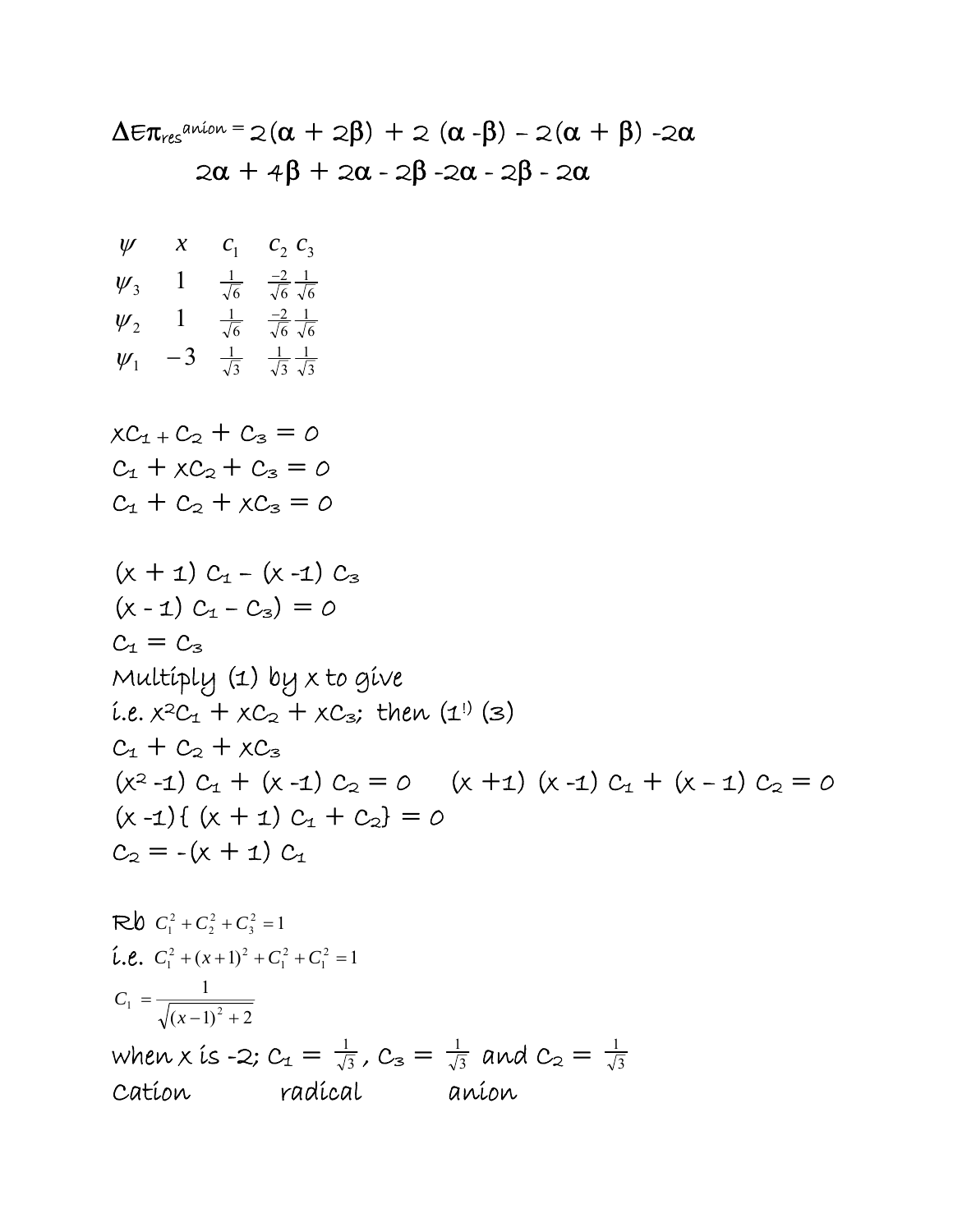$\psi_1^2 \psi_2^0 \psi_3^0$   $\psi_1^2 \psi_2^1 \psi_3^0$   $\psi_1^2 \psi_2^1 \psi_3^0$   $\psi_1^2 \psi_2^1 \psi_3^1$   $\psi_1^2 \psi_2^1 \psi_3^1$ For aníon, excítatíon  $\psi_1^2\psi_2^2\psi_3^1$   $\psi_1^2 \psi_2^2 \psi_3^1$ 

How can you distinguish g.s. and exc st. by *e*′spin resonance since the same unpellied *e*′s are present they do not distinguishable by *e*′ spin res- because they will have the same intensity and magnetic moment. However, if *e*′ densityis carried out, it will be distinguish.

Electron density for cation  
\n
$$
q_1 = 2(\frac{1}{\sqrt{3}})^2 + 0(\frac{1}{\sqrt{6}})^2 + 0(\frac{1}{\sqrt{6}})^2 = \frac{2}{3}\sum_1 = +\frac{1}{3}
$$
\n
$$
q_2 = 2(\frac{1}{\sqrt{3}})^2 + 0(-\frac{2}{\sqrt{6}})^2 + 0(-\frac{2}{\sqrt{6}})^2 + 0(-\frac{2}{\sqrt{6}})^2 = \frac{2}{3}\sum_1 = +\frac{1}{3}
$$
\n
$$
q_3 = 2(\frac{1}{\sqrt{3}})^2 + 0(-\frac{1}{\sqrt{6}})^2 + 0(-\frac{2}{\sqrt{6}})^2 + 0(-\frac{1}{\sqrt{6}})^2 = \frac{2}{3}\sum_1 = +\frac{1}{3}
$$
\n
$$
p_{12} = 2(\frac{1}{\sqrt{3}})(\frac{1}{\sqrt{3}}) + 0(\frac{1}{\sqrt{6}}) + 0(-\frac{2}{\sqrt{6}})(-\frac{2}{\sqrt{6}}) + 0(\frac{1}{\sqrt{6}})(-\frac{2}{\sqrt{6}}) = \frac{2}{3}
$$
\n
$$
p_{23} = 2(\frac{1}{\sqrt{3}})(\frac{1}{\sqrt{3}}) + 0(-\frac{2}{\sqrt{6}})(\frac{1}{\sqrt{6}}) + 0(-\frac{2}{\sqrt{6}})(\frac{1}{\sqrt{6}}) = \frac{2}{3}
$$
\n
$$
p_{13} = 2(\frac{1}{\sqrt{3}})(\frac{1}{\sqrt{3}}) + 0(\frac{1}{\sqrt{6}})(\frac{1}{\sqrt{6}}) + 0(-\frac{2}{\sqrt{6}})(\frac{1}{\sqrt{6}}) = \frac{2}{3}
$$
\nFor radical exc. State is  $\psi_1^1\psi_2^1\psi_3^1$   
\nFor aation exc. State is  $\psi_1^1\psi_2^2\psi_3^1$   
\nElectron density for radical g.s.  $\Sigma_1$   
\n
$$
q_1 = 2(\frac{1}{\sqrt{3}})^2 + (\frac{1}{\sqrt{6}})^2 + 0(\frac{2}{\sqrt{6}})^2 = \frac{4}{3} - \frac{1}{3}
$$
\n
$$
q_3 = 2(\frac{1}{\sqrt{3}}
$$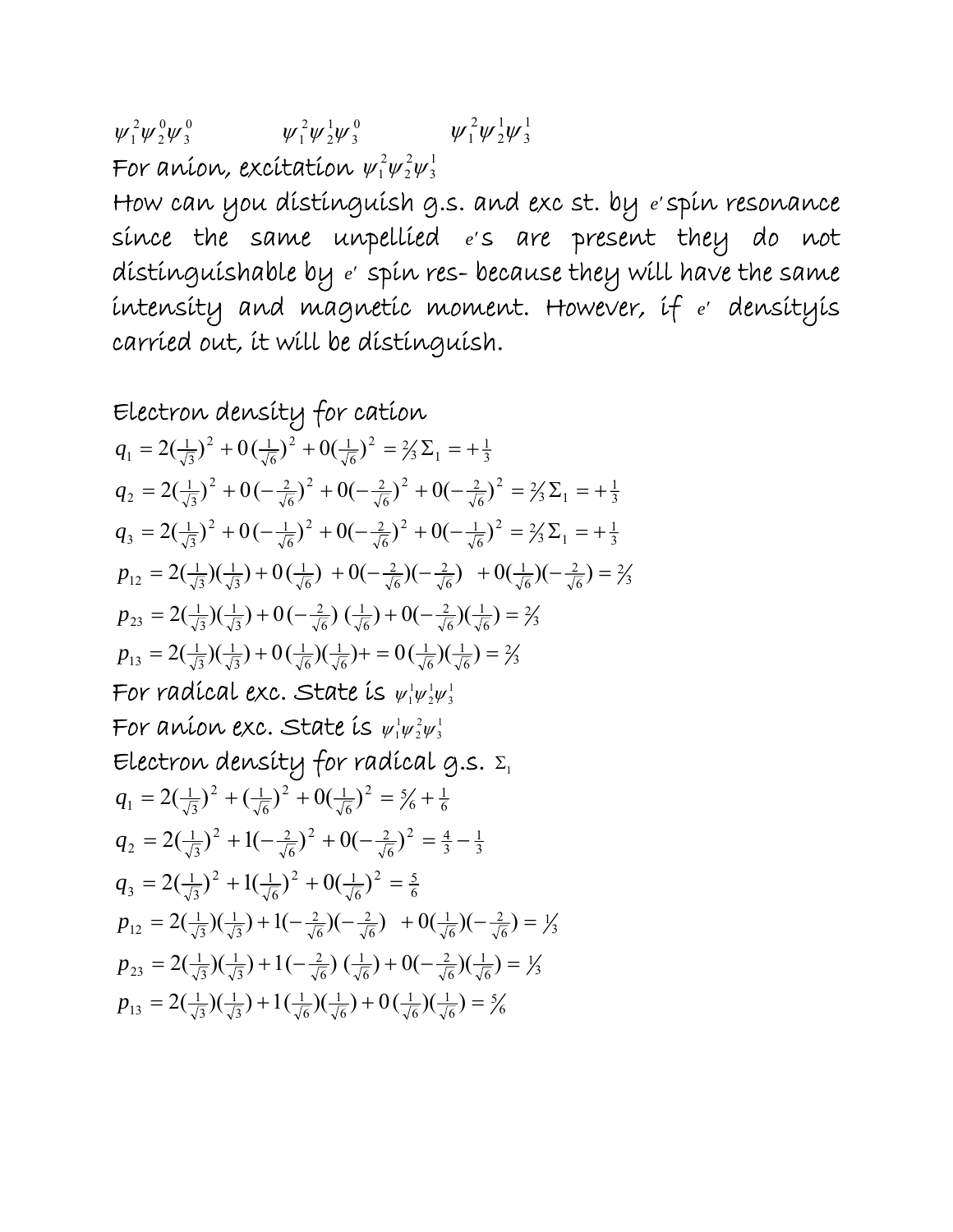#### B. O. for anion  $2(\frac{1}{\sqrt{3}})(\frac{1}{\sqrt{3}}) + 1(\frac{1}{\sqrt{6}})(\frac{1}{\sqrt{6}}) + 1(\frac{1}{\sqrt{6}})(\frac{1}{\sqrt{6}}) = 1.0$  $2(\frac{1}{\sqrt{3}})(\frac{1}{\sqrt{3}}) + 1(-\frac{2}{\sqrt{6}})(\frac{1}{\sqrt{6}}) + 1(-\frac{2}{\sqrt{6}})(\frac{1}{\sqrt{6}}) = 0.0$  $2(\frac{1}{\sqrt{3}})(\frac{1}{\sqrt{3}}) + 1(\frac{2}{\sqrt{6}})(-\frac{1}{\sqrt{6}})(-\frac{2}{\sqrt{6}}) + 1(\frac{1}{\sqrt{6}})(-\frac{2}{\sqrt{6}}) = 0.0$ 1 6 1 6 1 6 1 3 1 3 1  $p_{13} = 2(\frac{1}{\sqrt{3}})(\frac{1}{\sqrt{3}}) + 1(\frac{1}{\sqrt{6}})(\frac{1}{\sqrt{6}}) + 1(\frac{1}{\sqrt{6}})(\frac{1}{\sqrt{6}}) =$ 1 6 2 6 1 6 2 3 1 3 1  $p_{23} = 2(\frac{1}{\sqrt{3}})(\frac{1}{\sqrt{3}}) + 1(-\frac{2}{\sqrt{6}})(\frac{1}{\sqrt{6}}) + 1(-\frac{2}{\sqrt{6}})(\frac{1}{\sqrt{6}}) =$ 2 6 1 6 2 6 1 6 2 3 1 3 1  $p_{12} = 2(\frac{1}{\sqrt{3}})(\frac{1}{\sqrt{3}}) + 1(\frac{2}{\sqrt{6}})(-\frac{1}{\sqrt{6}})(-\frac{2}{\sqrt{6}}) + 1(\frac{1}{\sqrt{6}})(-\frac{2}{\sqrt{6}}) =$

B. L. = A – D B. O. ∴ If B. O. = 0.0, B. L. = A A is often 1.517 i.e.  $BL(A^o) = 1.517 - 0.18 \times B$ . O.

For 4 atoms

0 0 0 1  $0 1 x 1$  $1 x 1 0$ 1 0 0 4 3 2 1 =  $\vert$  $\overline{\phantom{a}}$  $\overline{\phantom{a}}$  $\overline{\phantom{a}}$  $\overline{\phantom{a}}$ ⎠ ⎞  $\mathsf I$  $\mathsf{L}$  $\mathsf{L}$  $\mathsf{L}$  $\mathsf{L}$ ⎝  $\big($  $\sqrt{2}$  $\overline{\phantom{a}}$  $\overline{\phantom{a}}$  $\overline{\phantom{a}}$ ⎠ ⎞  $\overline{\phantom{a}}$  $\mathsf{L}$  $\mathsf{L}$  $\mathsf{L}$ ⎝  $\big($ *C C C C x x x x*

$$
\begin{pmatrix} x & 1 & 0 & 0 \ 1 & x & 1 & 0 \ 0 & 1 & x & 1 \ 0 & 0 & 1 & x \end{pmatrix} = x \begin{vmatrix} x & 1 & 0 \ 1 & x & 1 \ 0 & 1 & x \end{vmatrix} - 1 \begin{vmatrix} 1 & 1 & 0 \ 0 & x & 1 \ 0 & 1 & x \end{vmatrix} + 0 \begin{vmatrix} + & 0 \ 0 & 0 \end{vmatrix} = 0
$$

$$
= x \{x(x^{2}-1) - 1 (x - 0)\} - 1 \{1(x^{2}-1) - 1 (0 - 0)\} = 0
$$
  
= x \{x^{3}-x  
= x^{4}-x^{2}-x^{2}-x^{2}+1=0  
= x^{4}-3x^{2}+1=0  
= x^{4}-3x^{2}+1=0  
let y = \pm x^{2}  
y^{2}-3y + 1=0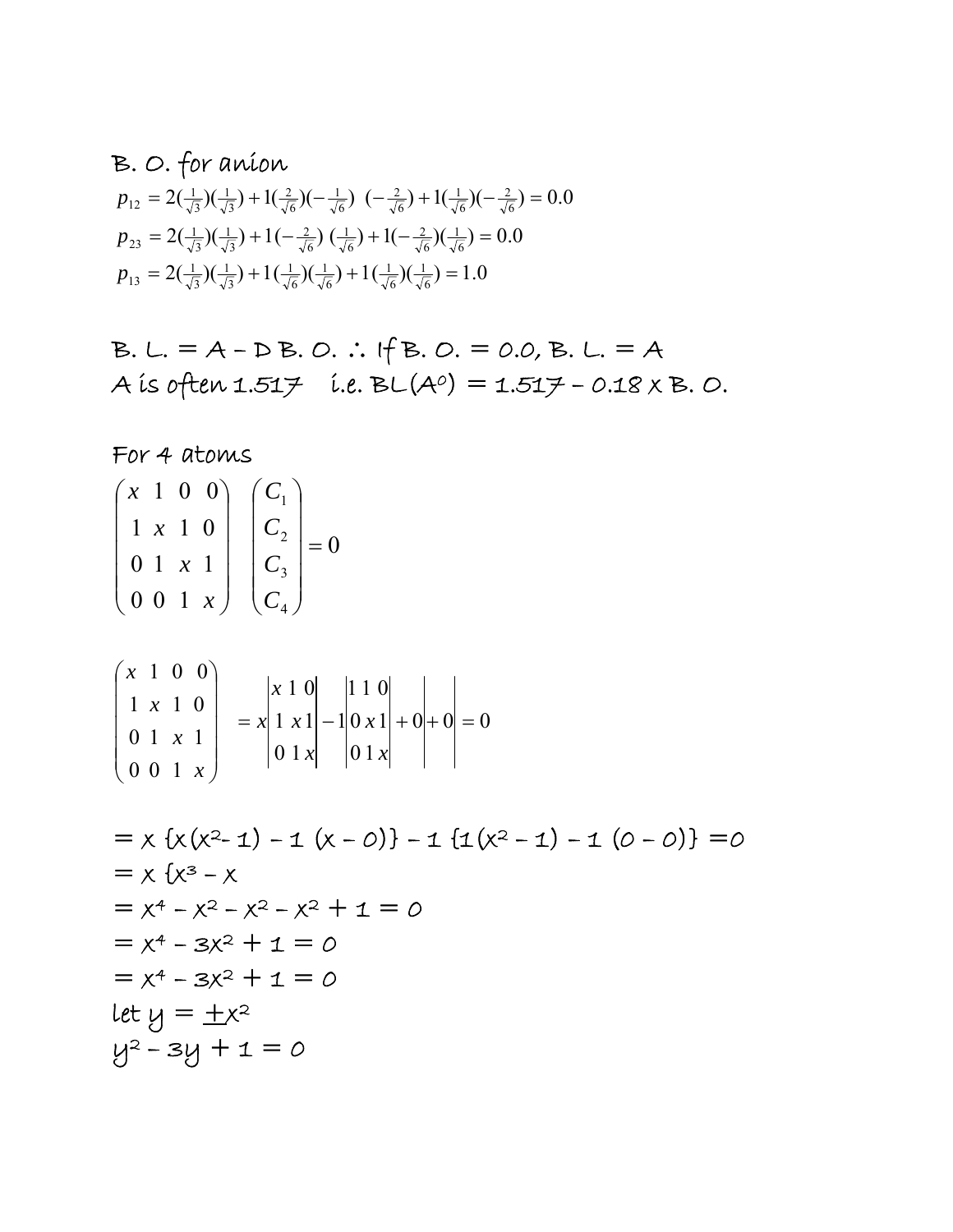$$
y = \pm \frac{(-b \pm \sqrt{b^2 - 4ac})}{2a}
$$
  
\n
$$
= \frac{3 \pm \sqrt{9 - 4}}{2a} = \frac{-3 \pm \sqrt{5}}{2}
$$
  
\n
$$
y = x^2 = \frac{3 \pm \sqrt{5}}{2} \text{ or } \frac{3 - \sqrt{5}}{2}
$$
  
\n
$$
x = \pm \sqrt{\frac{3 \pm \sqrt{5}}{2}} \text{ or } x = \pm \sqrt{\frac{3 \pm \sqrt{5}}{2}}
$$
  
\n
$$
x = \pm 1.618 \text{ or } x = \pm 0.618
$$
  
\n
$$
\frac{\alpha - 1.618 \beta}{1 - 1.6185}
$$
  
\n
$$
\frac{\alpha - 0.618 \beta}{1 - 0.6185}
$$
  
\n
$$
\frac{\alpha + 0.618 \beta}{1 + 0.6185}
$$
  
\n
$$
\frac{\alpha + 1.618 \beta}{1 + 1.6185}
$$
  
\n
$$
G.S. \psi_1^2 \psi_2^2 \psi_3^0 \psi_4^0
$$
  
\n
$$
Poss. \psi_1^2 \psi_2^1 \psi_3^0 \psi_4^1 \psi_4^2 \psi_5^1 \psi_4^1 \psi_4^1 \psi_2^1 \psi_3^1 \psi_4^1 \psi_4^1 \psi_4^1 \psi_4^1 \psi_4^1 \psi_4^1 \psi_4^1 \psi_4^1 \psi_4^1 \psi_4^1 \psi_4^1 \psi_4^1 \psi_4^1 \psi_4^1 \psi_4^1 \psi_4^1 \psi_4^1 \psi_4^1 \psi_4^1 \psi_4^1 \psi_4^1 \psi_4^1 \psi_4^1 \psi_4^1 \psi_4^1 \psi_4^1 \psi_4^1 \psi_4^1 \psi_4^1 \psi_4^1 \psi_4^1 \psi_4^1 \psi_4^1 \psi_4^1 \psi_4^1 \psi_4^1 \psi_4^1 \psi_4^1 \psi_4^1 \psi_4^1 \psi_4^1 \psi_4^1 \psi_4^1 \psi_4^1 \psi_4^1 \psi_4^1 \psi_4^1 \psi_4^1 \psi_4^1 \psi_4
$$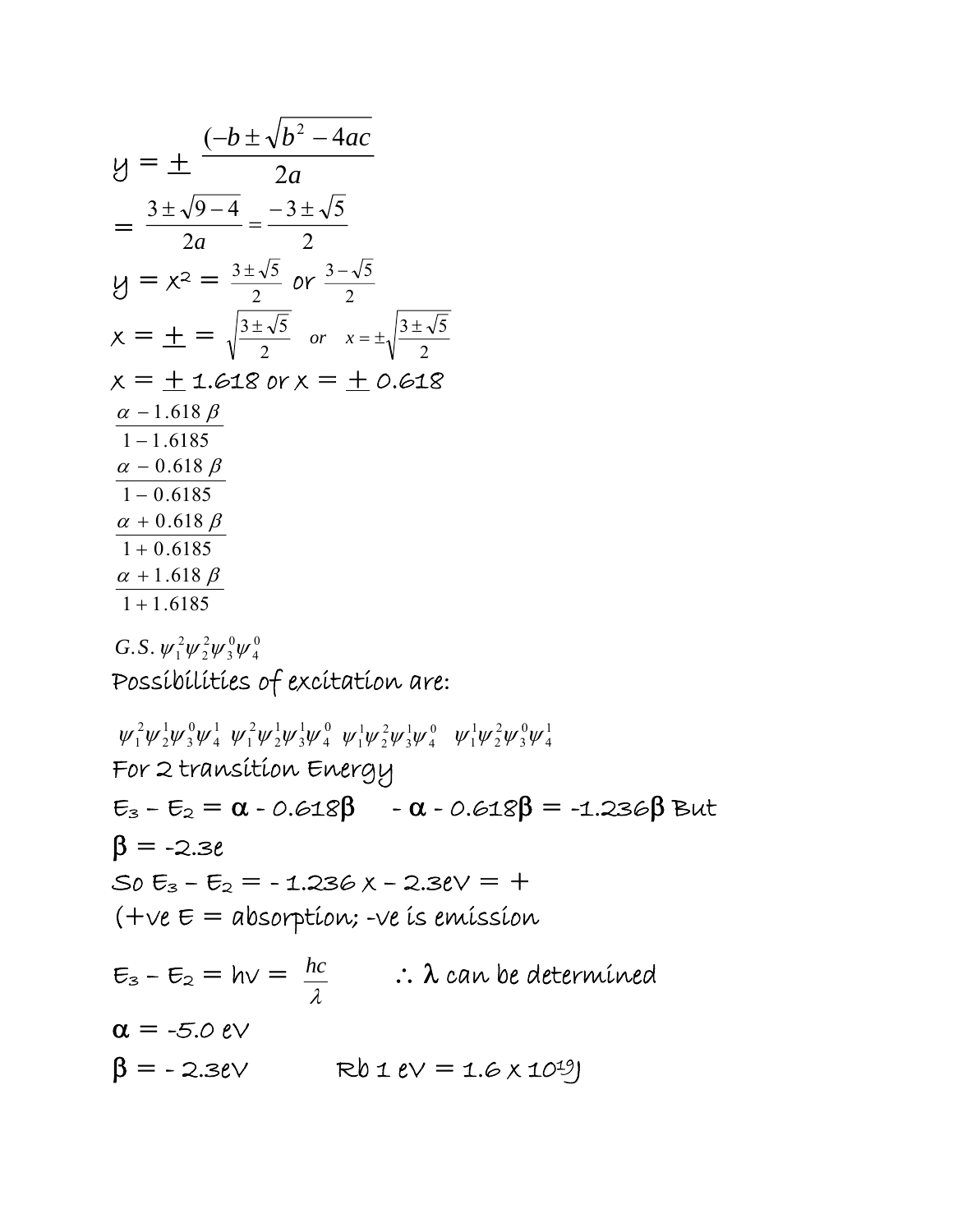For weighing coefficients  $xC_1 + C_2 = 0$  $C_1 + \chi C_2 + C_3 = 0$  $C_2 + \chi C_3 + C_4 = 0$ 

(4) is not used to determine because  $C_4 =$ *x*  $\frac{-(3)}{2}$  and if  $x = 0$ ,

$$
C_4 = \varphi
$$
  
From (1)  $C_2 = -\chi C_1$   
From (2)  $C_3 = - (C_1 + \chi^2 C_1) = -C_1 (1 - \chi^2) = C_1 (\chi^2 - 1)$   
From (3)  $C_4 = - (C_2 + \chi C_3) = - (-\chi C_1 + \chi (C_1 (\chi^2 - 1)))$   
 $= \chi C_1 - \chi C_1 (\chi^2 - 1)$   
 $= C_1 (\chi - \chi^3 + \chi) = (2\chi - \chi^3) C_1$   
 $C_1 = \frac{1}{(1 + \chi^2 + (\chi^2 - 1)^2 + (2\chi - \chi^3)^2} = 1$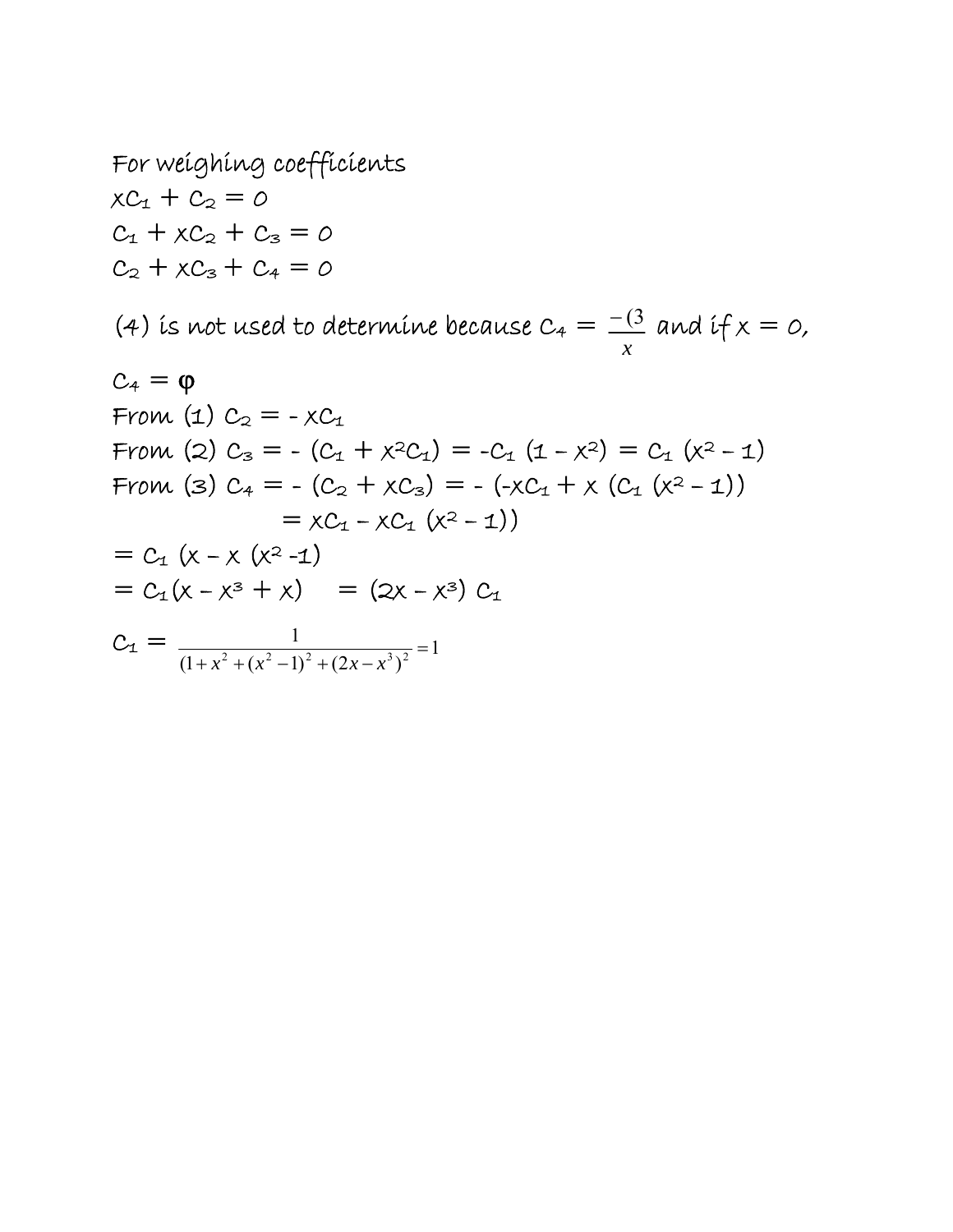|            |             | $C_1$                       | $C_{2}$ | $C_{3}$     | $C_{4}$                               |                                   |
|------------|-------------|-----------------------------|---------|-------------|---------------------------------------|-----------------------------------|
| $\Psi_4$   | 1.618       | +0.3718   -0.6015           |         | $ -0.6015 $ | $-0.3718$                             |                                   |
| $\Psi_{3}$ |             | +0.618   +0.6015   -0.3718  |         | $-0.3718$   | $+0.6015$                             |                                   |
| $\Psi_2$   | $  -0.618 $ | +0.6015   +0.3718   -0.3718 |         |             | $-.6015$                              |                                   |
| $\Psi_1$   | $ -1.618$   |                             |         |             | +0.3718   +0.6015   +0.6015   +0.3718 |                                   |
|            |             |                             |         |             |                                       | $\psi_1^2 \psi_2^1 \psi_3^0 \psi$ |
|            |             |                             |         |             |                                       |                                   |

But practically

$$
\begin{pmatrix} x & 1 & 0 & 1 \ 1 & x & 1 & 0 \ 0 & 1 & x & 1 \ 1 & 0 & 1 & x \end{pmatrix} \begin{pmatrix} C_1 \ C_2 \ C_3 \ C_4 \end{pmatrix} = 0
$$

A new matrix develops

$$
\begin{pmatrix}\nx & 1 & 0 & 1 \\
1 & x & 1 & 0 \\
0 & 1 & x & 1 \\
1 & 0 & 1 & x\n\end{pmatrix}\n\begin{pmatrix}\nC_1 \\
C_2 \\
C_3 \\
C_4\n\end{pmatrix} = 0\n\begin{pmatrix}\nx & 1 & 0 \\
1 & x & 1 \\
0 & 1 & x\n\end{pmatrix}\n\begin{pmatrix}\nx & 1 & 1 \\
0 & x & 1 \\
1 & 1 & x\n\end{pmatrix} + 0 - 1\n\begin{pmatrix}\nx & 1 & 1 \\
0 & 1 & x \\
1 & 0 & 1\n\end{pmatrix} = 0
$$
\n
$$
\begin{pmatrix}\nx & 1 & 0 \\
C_2 & C_3 & C_4\n\end{pmatrix} = 0\n\begin{pmatrix}\nx & 1 & 0 \\
1 & x & 1 \\
0 & 1 & x\n\end{pmatrix}\n\begin{pmatrix}\nx & 1 & 1 \\
1 & 0 & 1\n\end{pmatrix} = 0
$$
\n
$$
\begin{pmatrix}\nx & 1 & 0 \\
C_2 & C_3 & C_4\n\end{pmatrix} = 0\n\begin{pmatrix}\nx & 1 & 0 \\
C_4 & C_5 & C_6\n\end{pmatrix} + 1\n\begin{pmatrix}\nx & 1 & 1 \\
1 & x & 1\n\end{pmatrix} = 0\n\begin{pmatrix}\nx & 1 & 1 \\
0 & 1 & x\n\end{pmatrix} = 0
$$
\n
$$
\begin{pmatrix}\nx & 1 & 0 \\
C_5 & C_6 & C_7\n\end{pmatrix} = 0\n\begin{pmatrix}\nx & 1 & 0 \\
1 & x & 1\n\end{pmatrix} + 1\n\begin{pmatrix}\nx & 1 & 1 \\
0 & 1 & x\n\end{pmatrix} = 0
$$
\n
$$
\begin{pmatrix}\nx & 1 & 0 \\
C_2 & C_3 & C_4\n\end{pmatrix} = 0\n\begin{pmatrix}\nx & 1 & 0 \\
C_4 & C_5 & C_6\n\end{pmatrix} = 0\n\begin{pmatrix}\nx & 1 & 0 \\
C_5 & C_6 & C_7\n\end{pmatrix} + 1\n\begin{pmatrix}\nx & 1 & 0 \\
0 & 1 & x\n\end{pmatrix} = 0\n\begin{pmatrix}\nx & 1 & 0 \\
C_6 & C_7 & C_8\n\end{pmatrix} = 0\n\begin{pmatrix}\nx & 1 & 0 \\
C_
$$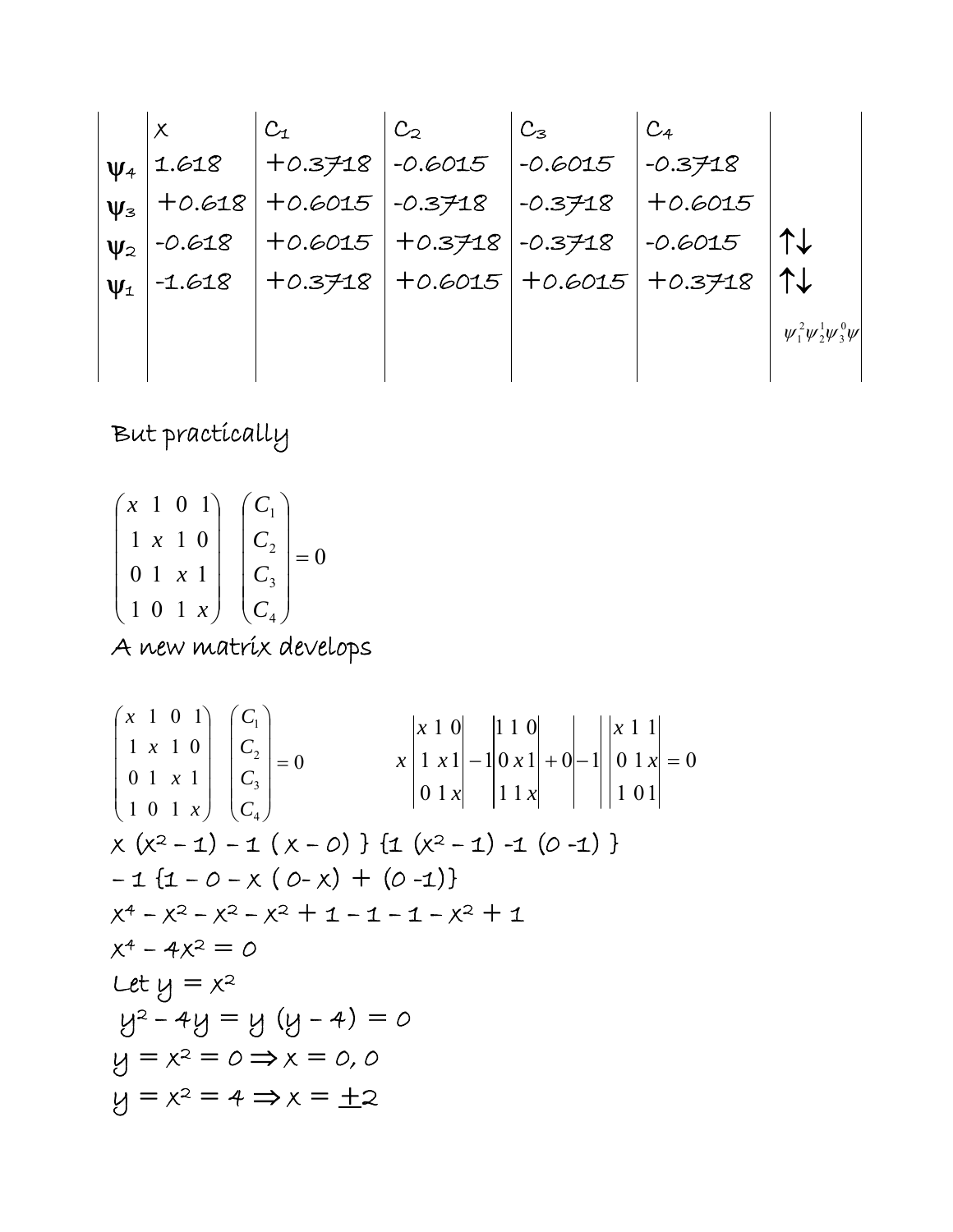$\psi_1$  $\psi_2, \psi_3$  $\psi_4$  $1 - 2S$ 2,  $\frac{\alpha-2\beta}{\alpha}$ 0,  $\alpha$   $\psi_2, \psi$  $1 - 2S$ 2,  $\frac{\alpha-2\beta}{\alpha}$ −  $-2, \quad \frac{\alpha -}{}$ −  $+2, \quad \frac{\alpha -}{}$ 

> 0 41 1 3 1 2 2  $\psi_1 \psi_2 \psi_3 \psi$

 $\Delta \epsilon_{\pi res}$  2  $(\alpha + 2\beta)$  + 2 $\alpha$  - the equivalent in ethane = 2  $(\alpha + 1)$  $2\beta$ ) + 2α - 2 (α +  $\beta$ ) - 2α

More stable than butadiene because of limitation in theory being used. Butadiene because of strain relief should be more stable

 $Rb - n$  – nuclear repulsion is not considered only  $n - e$ interact

 $\chi C_1 + C_2 + C_4 = 0$  (i)  $C_1 + Xc_2 + C_3 = 0$  (ii)  $C_2 + \chi C_3 + C_4 = 0$  (iii)  $C_1 + C_3 + \chi C_4 = 0$  (iv) Rewrite (i)  $2C_2 = -XC_1$ ;  $C_1^2 + C_2^2 + C_3^2 + C_4^2 = 1$  $2C_1^2 + 2C_2^2 = 1$  $\omega_0 = -\frac{xC_1}{2}$ 1 4 2(1 2  $\binom{1}{1} 2(1+\frac{x}{4})$  = ⎦  $\overline{\phantom{a}}$  $\sqrt{2}$ ⎠  $\setminus$  $\overline{\phantom{a}}$ ⎝  $\sqrt{}$  $\therefore C_1^2 | 2(1 +$  $C_1^2\left(2(1+\frac{x^2}{4})\right)=1$ Multiply by 4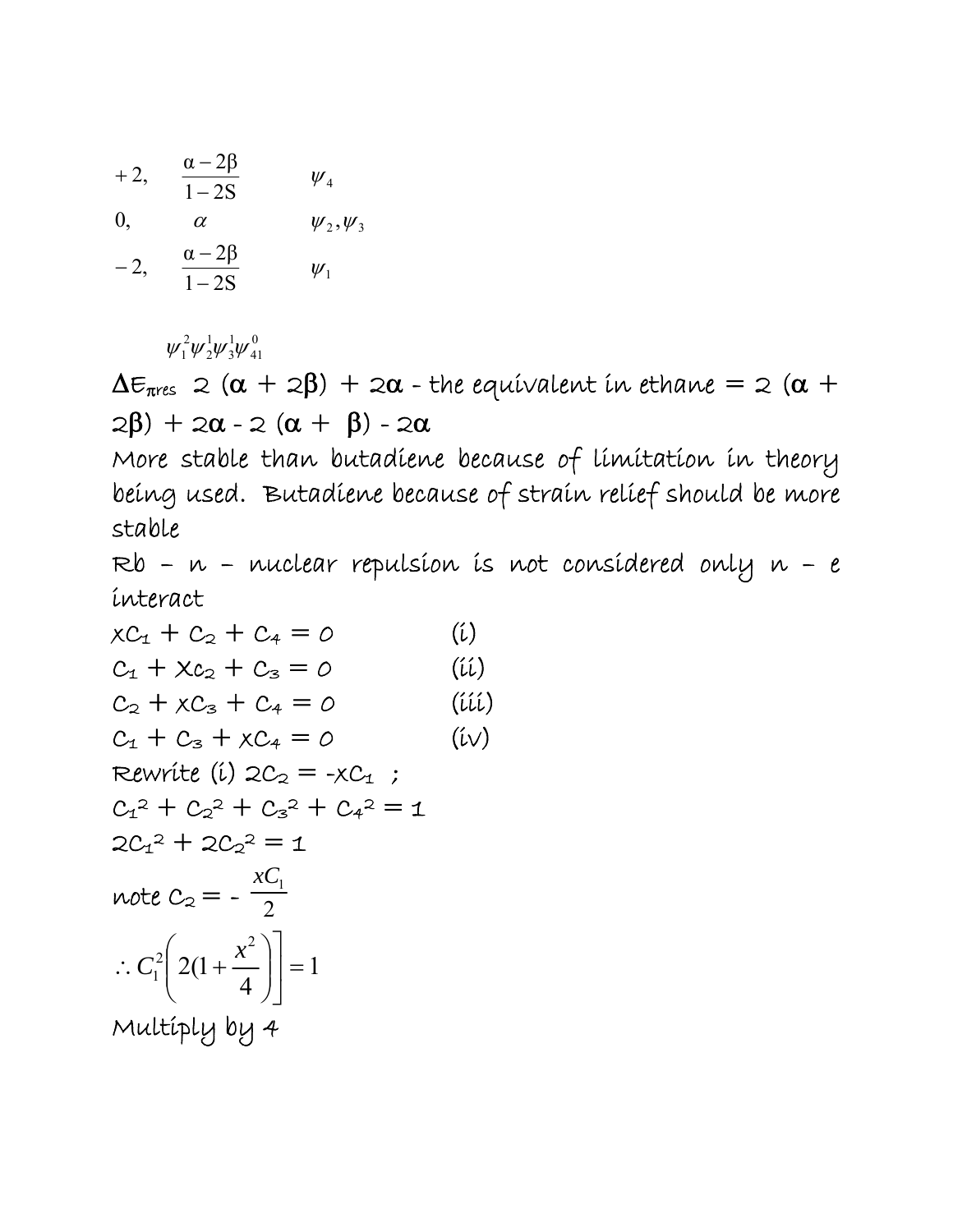$$
C_1 = \frac{1}{\sqrt{\frac{4 + x^2}{2}}}
$$
  
\nx  $C_1$   $C_2$   $C_3$   $C_3$   
\n+2  $\frac{-1}{2}$   $\frac{1}{2}$   $\frac{-1}{2}$   $\frac{-1}{2}$   
\n0,0  $\frac{1}{2}$  0  $\frac{1}{2}$  0  
\n-2  $\frac{1}{2}$   $\frac{1}{2}$   $\frac{1}{2}$   $\frac{1}{2}$   
\n2  $\frac{1}{2}$   $\frac{1}{2}$   $\frac{1}{2}$ 

$$
q_1 = 2\left(\frac{1}{2}\right)^2 + 1\left(\frac{1}{2}\right)^2 + 1\left(\frac{1}{2}\right)^2 + 0\left(\frac{1}{2}\right)^2 = \frac{3}{2} \qquad -\frac{1}{2}
$$
  
\n
$$
q_2 = 2\left(\frac{1}{2}\right)^2 + 1(0)^2 + 1(0)^2 + 0\left(-\frac{1}{2}\right)^2 = \frac{1}{2} \qquad +\frac{1}{2}
$$
  
\n
$$
q_3 = 2\left(\frac{1}{2}\right)^2 + 1\left(\frac{1}{2}\right)^2 + 1\left(\frac{1}{2}\right)^2 + 0\left(\frac{1}{2}\right)^2 = \frac{3}{2} \qquad -\frac{1}{2}
$$
  
\n
$$
q_4 = 2\left(\frac{1}{2}\right)^2 + 1(0)^2 + 1(0)^2 + 0\left(\frac{1}{2}\right)^2 = +\frac{1}{2} \qquad +\frac{1}{2}
$$

$$
P_{12} = 2 \left(\frac{1}{2}\right)^2 + 1\left(\frac{1}{\sqrt{2}}\right)(0) + 1\left(\frac{1}{2}\right)(0) + 0\left(\frac{1}{\sqrt{2}}\right)\left(-\frac{1}{\sqrt{2}}\right) = \left(\frac{1}{\sqrt{2}}\right)
$$
\n
$$
P_{23} = 2 \left(\frac{1}{2}\right)^2 + (1(0)\left(\frac{1}{2}\right) \times 2 + 0\left(-\frac{1}{\sqrt{2}}\right)\left(\frac{1}{\sqrt{2}}\right) = \left(\frac{1}{\sqrt{2}}\right)
$$
\n
$$
P_{34} = 2 \left(\frac{1}{2}\right)^2 + 1\left(\frac{1}{\sqrt{2}}\right)0 + 1\left(\frac{1}{2}\right)0 + 0\frac{1}{\sqrt{2}}\left(-\frac{1}{\sqrt{2}}\right) = \left(\frac{1}{\sqrt{2}}\right)
$$
\n
$$
P_{14} = 2 \left(\frac{1}{2}\right)^2 + 1(0)\left(\frac{1}{2}\right) \times 2 + 0\left(-\frac{1}{\sqrt{2}}\right)\frac{1}{\sqrt{2}} = \frac{1}{\sqrt{2}}
$$

$$
\begin{pmatrix} x & 1 & 0 & 1 \ 1 & x & 1 & 1 \ 0 & 1 & x & 1 \ 0 & 1 & 1 & x \end{pmatrix} \begin{pmatrix} C_1 \ C_2 \ C_3 \ C_4 \end{pmatrix}
$$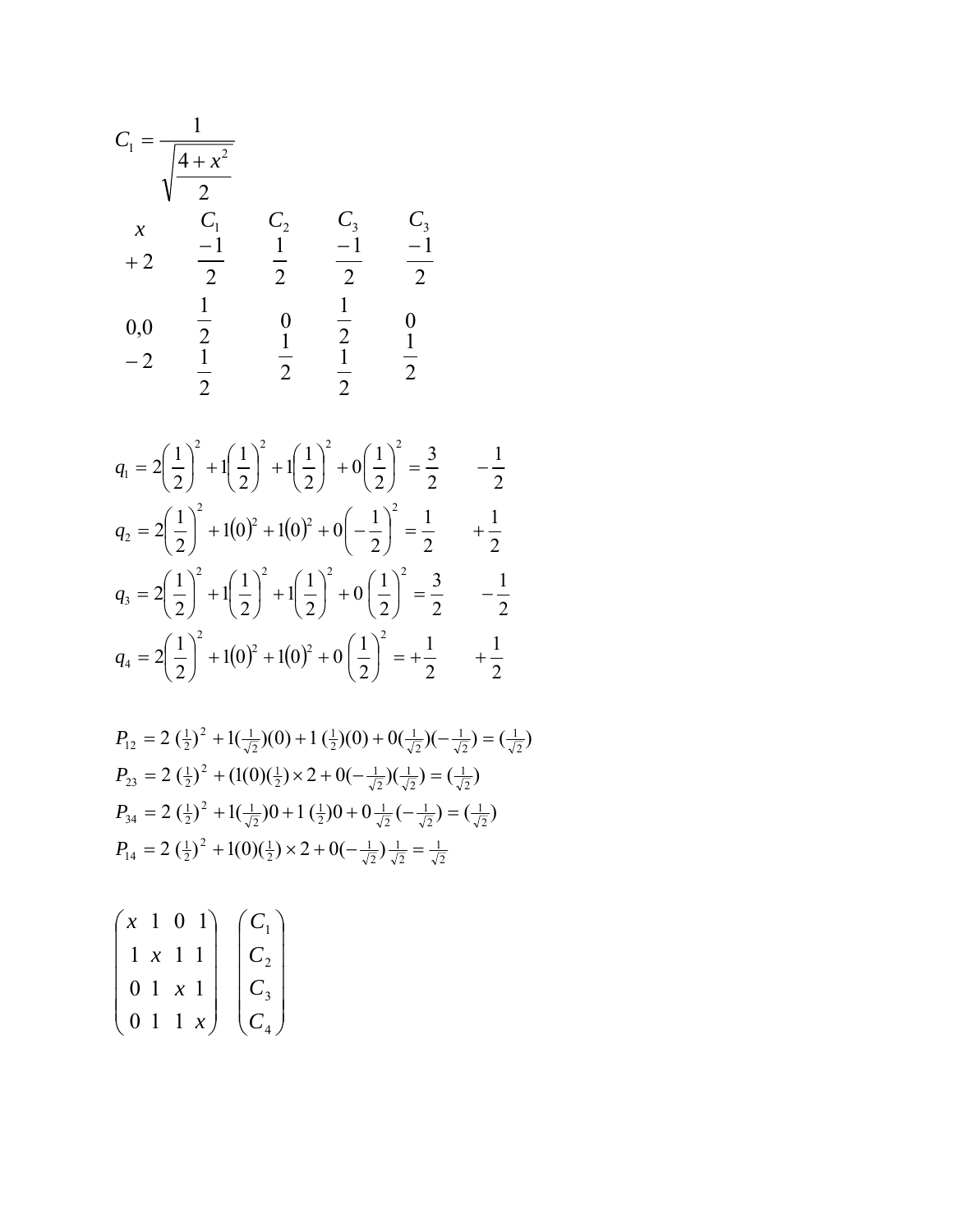```
Frontier Electron hypothesis states that for a given molecule, 
the terminal atomic orbital will determine the stereochemistry 
of the molecule 
Homo of butadiene is 
ψ4
\Psi_3\Psi<sub>2</sub>
     ↑↓ 
\Psi_1 ↑↓
Suppose we excite to ψ3
\Psi_3 ↓
ψ2 ↑↓
```
 $\Psi_1$  ↑

Cyclo propene  
\n
$$
\Psi_3 = \frac{1}{2} \phi_1 - \frac{\sqrt{2}}{2} \phi_2 + \frac{1}{2} \phi_3
$$
\n
$$
\Psi_2 = \frac{1}{2} \phi_1 - \frac{1}{\sqrt{2}} \phi_3
$$
\n
$$
\Psi_1 = \frac{1}{2} \phi_1 - \frac{\sqrt{2}}{2} \phi_2 + \frac{1}{2} \phi_3
$$

 $\psi_3$  = Ae<sup>kx</sup> + Be<sup>-kx</sup> (note  $\alpha = k$  ;  $k = \frac{2\pi}{\lambda}$ )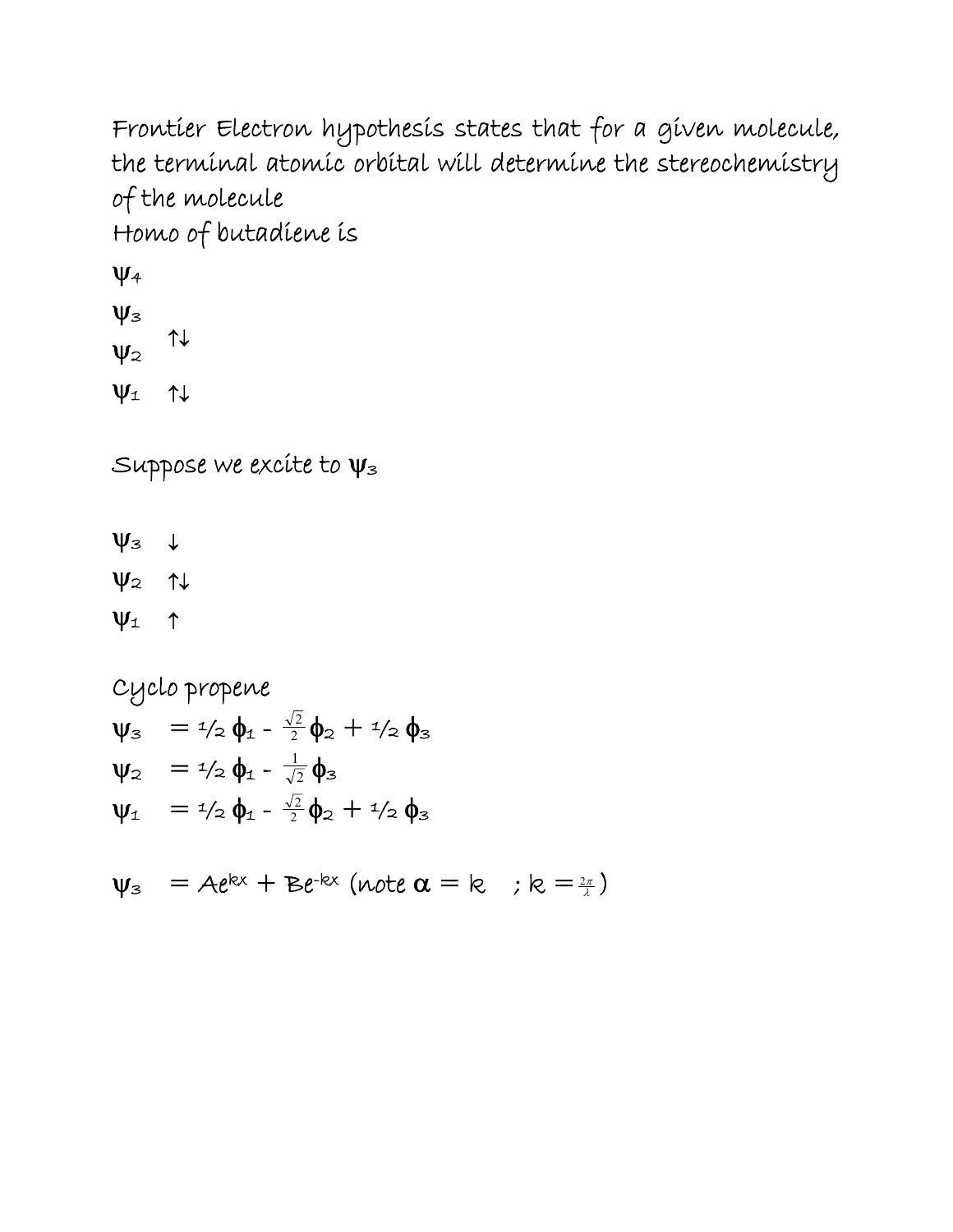$k \hbar = \sqrt{2m(E - v)}$  but  $v = 0$  $\alpha \hbar = \sqrt{2m(E - v)}$  (note  $\hbar$  = For B;  $v \neq 0$  $\frac{2\pi}{h}$  $\sqrt{2}$ μμ 2π  $\alpha =$  $\therefore$   $\alpha \hbar = \sqrt{2\mu\mu}$ 2π h

$$
\therefore B = \frac{2\pi}{h} \sqrt{2\mu\mu_1 - V_r}
$$

### PERTURBATION THEORY

Exact solution of Schr¨odinger's equation is possible for only a very small proportion of the problems of interest in the physical sciences. Great importance therefore attaches to approximate methods of solution and among these methods perturbation theory, which is also extensively used in classical mechanics, occupies a very important place. The technique can be applied where the Hamiltonian can be written as a sum of two parts, a simple part which if present alone would generate a soluble Schrodinger equation, and a second part consisting of one or more relatively small additional terms. The approximate behaviour of the system can then be obtained by considering the soluble part as giving the dominant behaviour and treating the actual behaviour as a relatively minor deviation, or perturbation, from this calculable behaviour. The perturbation can be estimated by studying the small, complicating additional terms in the second part of the Hamiltonian.